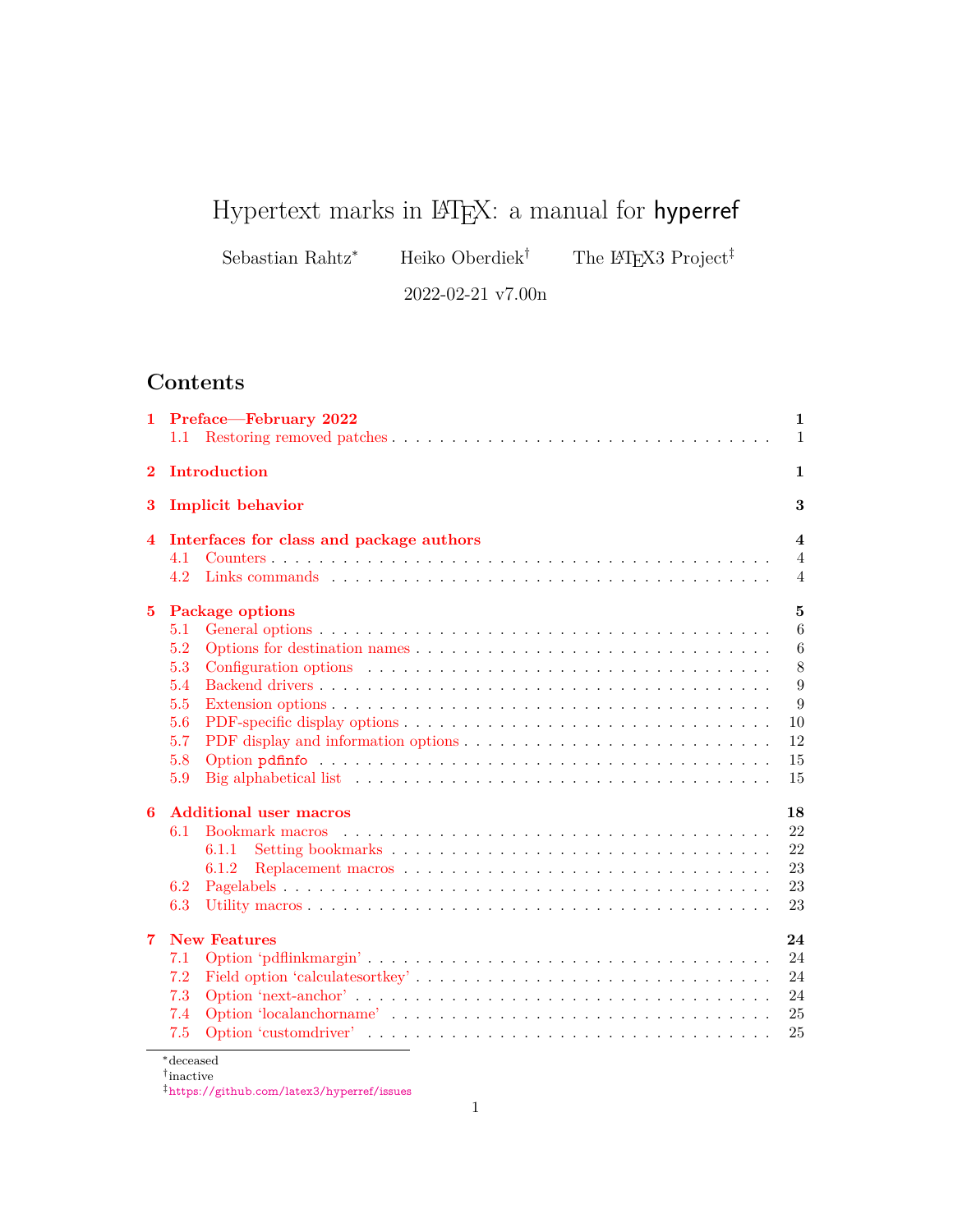|   | 7.6 |                                          | 25       |
|---|-----|------------------------------------------|----------|
|   | 7.7 | $\{XeTeXLinkBox$                         | 25       |
|   | 7.8 |                                          | 26       |
|   | 7.9 |                                          | 26       |
|   |     |                                          | 26       |
|   |     |                                          | 27       |
|   |     | 7.12 Experimental option 'ocgcolorlinks' | 28       |
|   |     |                                          | 28       |
|   |     |                                          | 28       |
|   |     |                                          | 29       |
|   |     |                                          | 29       |
|   |     |                                          | 31       |
|   |     |                                          | 31       |
|   |     |                                          | 31       |
|   |     |                                          | 31       |
|   |     |                                          | 32       |
|   |     |                                          | $32\,$   |
|   |     |                                          | $32\,$   |
|   |     |                                          | $32\,$   |
|   |     |                                          | 33       |
|   |     |                                          | 33       |
|   |     |                                          | 33       |
|   |     |                                          | 35       |
|   |     |                                          | 35       |
|   |     |                                          |          |
| 8 |     | Acrobat-specific behavior                | 35       |
| 9 |     | <b>PDF</b> and <b>HTML</b> forms         | 36       |
|   | 9.1 |                                          | 38       |
|   | 9.2 |                                          | 38       |
|   |     |                                          |          |
|   |     |                                          |          |
|   |     | 10 Defining a new driver                 | 39       |
|   |     | 11 Special support for other packages    | 40       |
|   |     |                                          | 40       |
|   |     |                                          | 40       |
|   |     |                                          | 40       |
|   |     |                                          | 40       |
|   |     |                                          | 41       |
|   |     |                                          | 41       |
|   |     |                                          | 41       |
|   |     |                                          | 41       |
|   |     |                                          | 41       |
|   |     |                                          | 41       |
|   |     |                                          |          |
|   |     |                                          | 42<br>42 |
|   |     |                                          |          |
|   |     |                                          | 42       |
|   |     |                                          | 42       |
|   |     |                                          | 42       |
|   |     |                                          | 42<br>43 |
|   |     |                                          | 43       |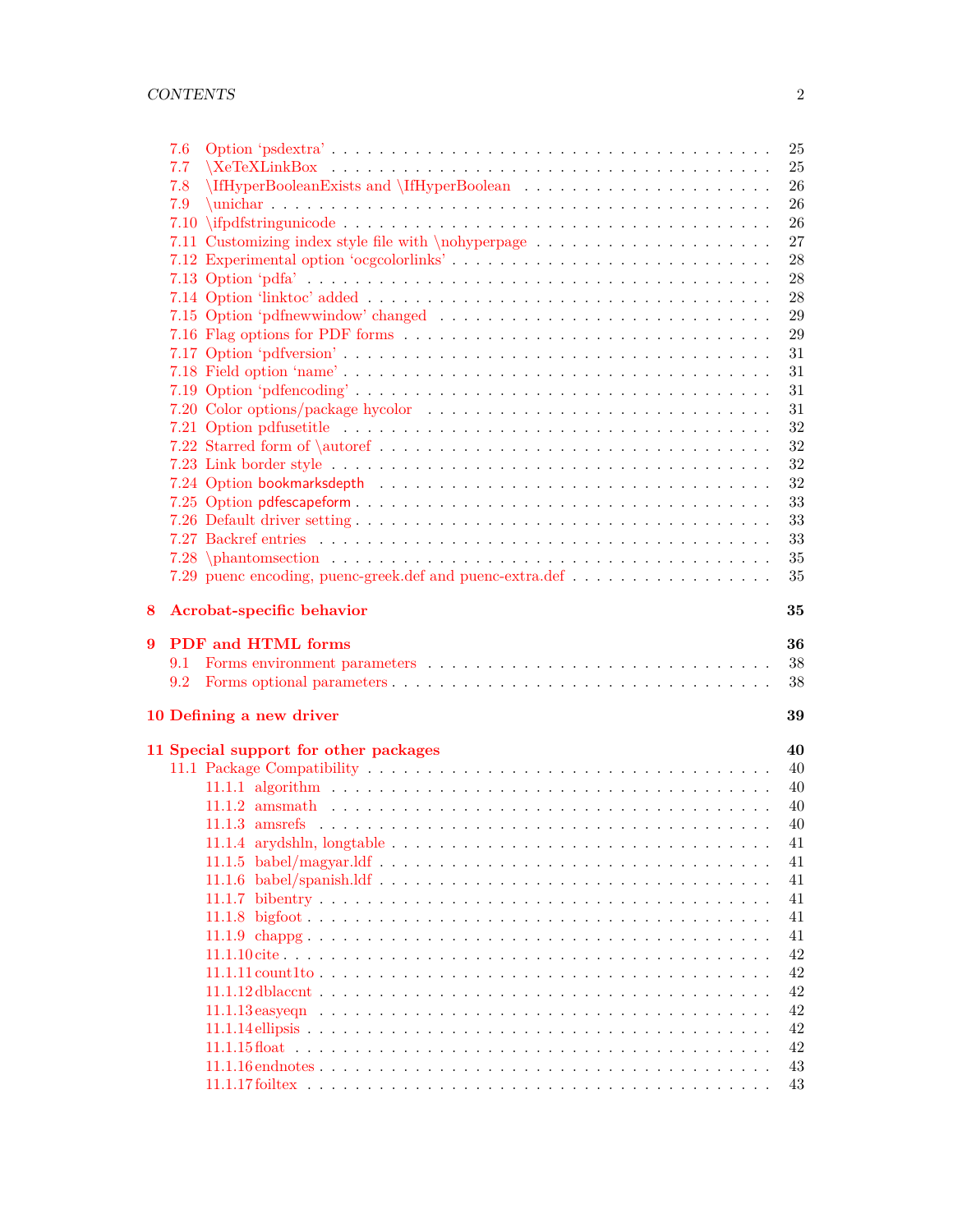|                                                                              | 43 |
|------------------------------------------------------------------------------|----|
|                                                                              | 43 |
|                                                                              | 43 |
|                                                                              | 44 |
|                                                                              | 44 |
|                                                                              | 44 |
|                                                                              | 44 |
|                                                                              | 44 |
|                                                                              | 44 |
|                                                                              | 44 |
|                                                                              | 44 |
|                                                                              | 44 |
|                                                                              | 44 |
|                                                                              | 45 |
|                                                                              | 45 |
|                                                                              | 45 |
|                                                                              | 45 |
|                                                                              | 45 |
|                                                                              | 46 |
|                                                                              | 46 |
|                                                                              | 46 |
|                                                                              | 46 |
|                                                                              |    |
|                                                                              | 46 |
|                                                                              | 47 |
|                                                                              | 47 |
|                                                                              | 48 |
| <b>12 Limitations</b>                                                        | 48 |
|                                                                              | 48 |
|                                                                              | 48 |
|                                                                              | 48 |
|                                                                              |    |
| 13 Hints                                                                     | 49 |
|                                                                              | 49 |
|                                                                              | 49 |
| 13.3 Warning "bookmark level for unknown <foobar> defaults to 0"</foobar>    | 50 |
|                                                                              | 50 |
| 13.5 Additional unicode characters in bookmarks and pdf information entries: | 50 |
|                                                                              | 51 |
|                                                                              | 52 |
|                                                                              |    |
| 14 History and acknowledgments                                               | 52 |
| <b>15 GNU Free Documentation License</b>                                     | 54 |

# <span id="page-2-0"></span>**1 Preface—February 2022**

As can be already seen in the following introduction, hyperref has a long history and has seen many changes over time. The introduction mentions workflows, drivers and problems which are no longer relevant, or only in edge cases. The documentation reflect this varied history: changes and extensions and explanations were and are spread over various papers and sources and only incorporated later and so are not always in a coherent order and in sync which each other.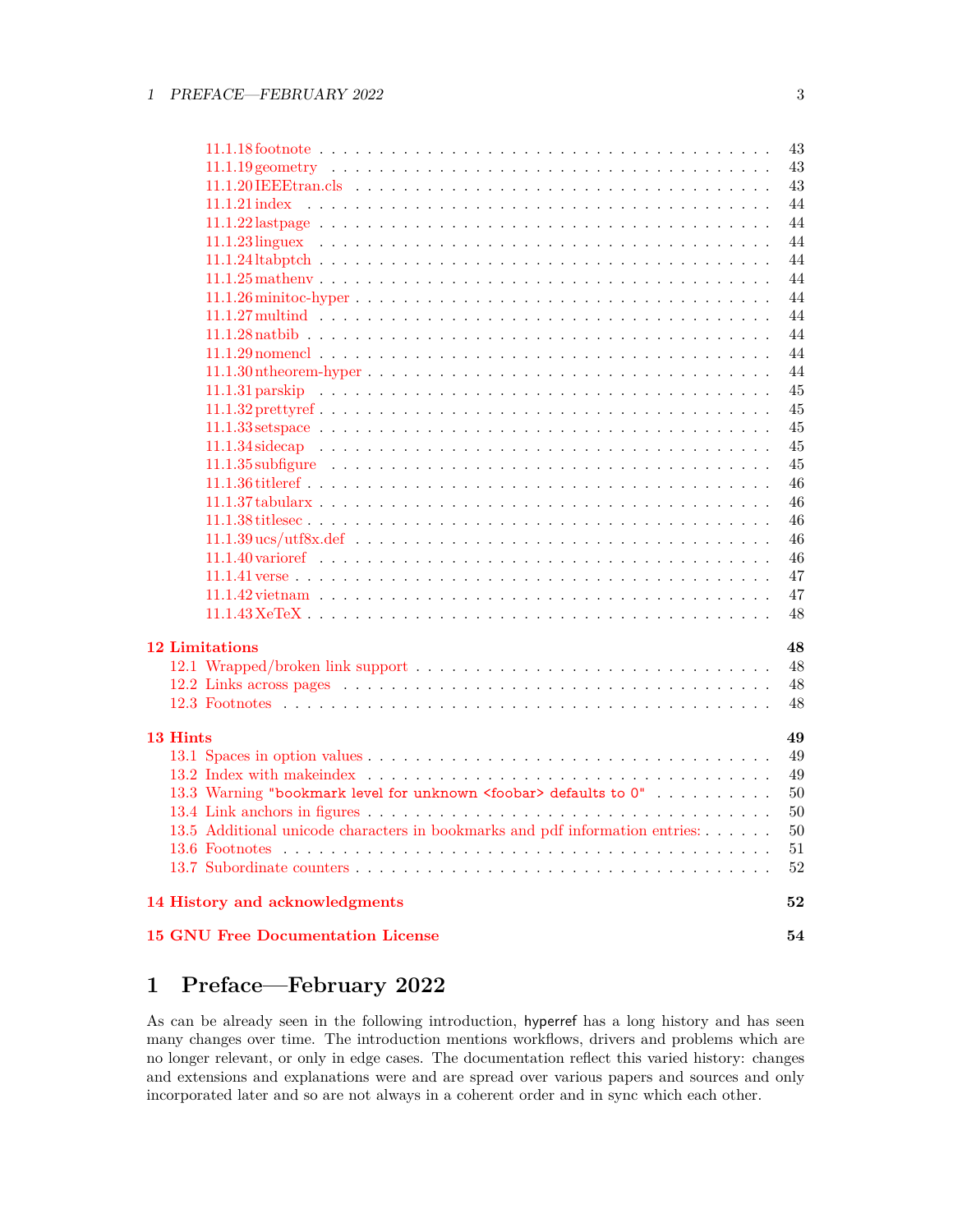### 2 INTRODUCTION 4

This history is continuing: If you are using the new LATEX PDF management which is currently distributed as testphase package pdfmanagement-testphase then hyperref will for the PDF output use a new generic driver which contains a number of changes and new features. The documentation of this driver hyperref-generic.pdf is currently a part of the pdfmanagement-testphase documentation. One important change of the new driver is that it removed the old hyperref code for book marks and uses the bookmark package instead. So to learn about options to extend the bookmarks you should consult the bookmark documentation too.

### <span id="page-3-0"></span>**1.1 Restoring removed patches**

hyperref has over time patched quite a number of packages to resolve clashes and incompabilities. Quite a number are either no longer needed or should be done by by the original packages. These patches are now slowly removed from hyperref. It should normally not lead to problems, but in case that the patches should be restored they can be loaded through the package hyperref-patches which is a part of this bundle.

# <span id="page-3-1"></span>**2 Introduction**

The package derives from, and builds on, the work of the HyperTEX project, described at http://  $xxx.lanl.gov/hypertext/$ <sup>[1](#page-3-2)</sup>. It extends the functionality of all the LAT<sub>E</sub>X cross-referencing commands (including the table of contents, bibliographies etc) to produce \special commands which a driver can turn into hypertext links; it also provides new commands to allow the user to write *ad hoc* hypertext links, including those to external documents and URLs.

The package is currently maintained at <https://github.com/latex3/hyperref/> and issues should be reported there.

This manual provides a brief overview of the hyperref package. For more details, you should read the additional documentation distributed with the package, as well as the complete documentation by processing hyperref.dtx. You should also read the chapter on hyperref in *The LATEX Web Companion*, where you will find additional examples.

The HyperT<sub>E</sub>X specification<sup>[2](#page-3-3)</sup> says that conformant viewers/translators must recognize the following set of \special constructs:

```
href: html:<a href = "href_string">
```

```
name: html:<a name = "name_string">
```

```
end: html:</a>
```
**image:** html:<img src = "href\_string">

base\_name: html:<br/>base href = "href\_string">

The *href*, *name* and *end* commands are used to do the basic hypertext operations of establishing links between sections of documents. The *image* command is intended (as with current HTML viewers) to place an image of arbitrary graphical format on the page in the current location. The *base\_name* command is be used to communicate to the DVI viewer the full (URL) location of the current document so that files specified by relative URLs may be retrieved correctly.

The *href* and *name* commands must be paired with an *end* command later in the T<sub>E</sub>X file—the TEX commands between the two ends of a pair form an *anchor* in the document. In the case of an *href* command, the *anchor* is to be highlighted in the *DVI viewer*, and when clicked on will cause the scene to shift to the destination specified by *href\_string*. The *anchor* associated with a

<span id="page-3-2"></span><sup>1</sup>Now: <https://ctan.org/tex-archive/support/hypertex/hypertex>

<span id="page-3-3"></span><sup>2</sup>This is borrowed from an article by Arthur Smith.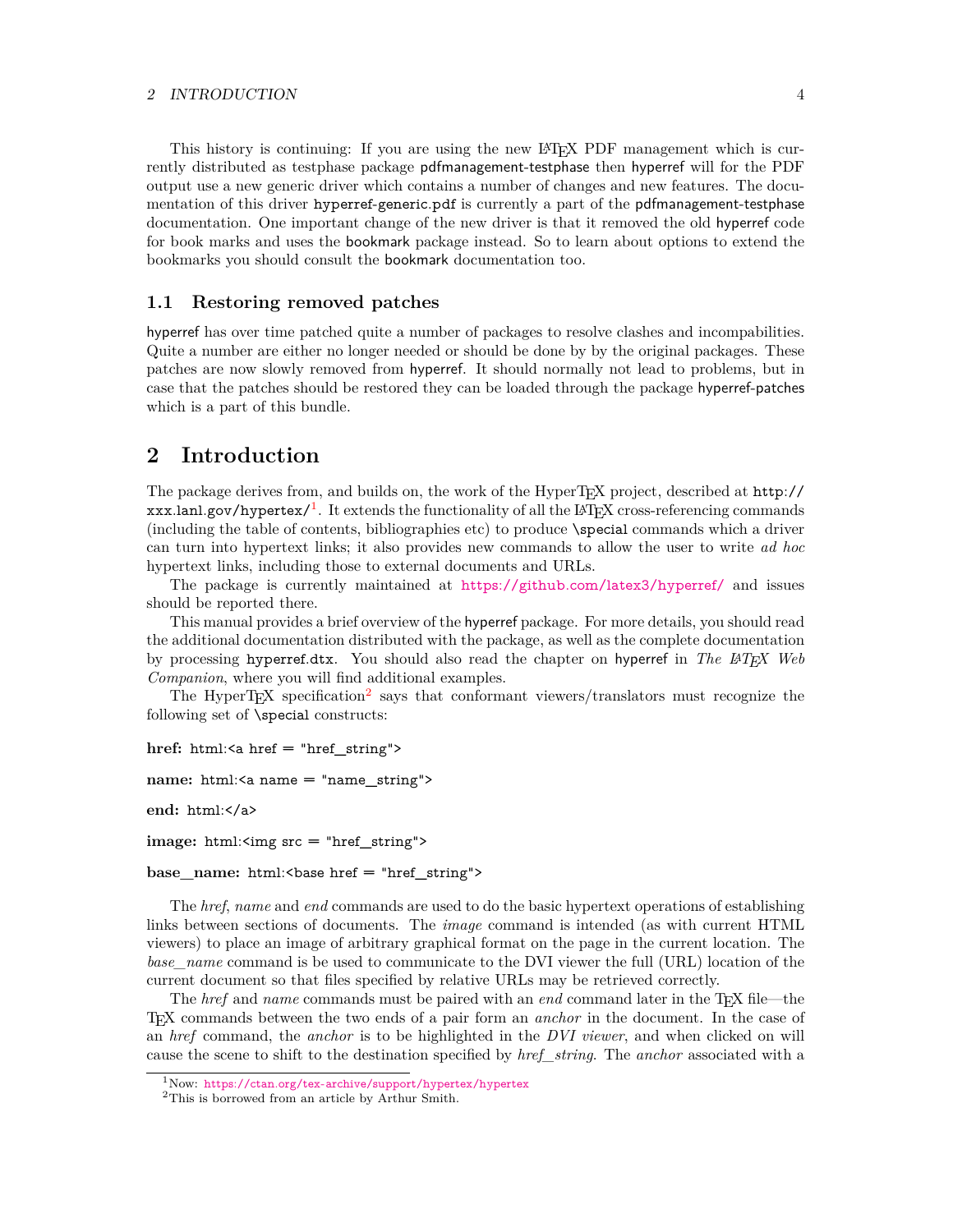### 2 INTRODUCTION 5

name command represents a possible location to which other hypertext links may refer, either as local references (of the form href="#name\_string" with the *name\_string* identical to the one in the name command) or as part of a URL (of the form *URL#name\_string*). Here *href\_string* is a valid URL or local identifier, while *name\_string* could be any string at all: the only caveat is that '"' characters should be escaped with a backslash  $(\cdot)$ , and if it looks like a URL name it may cause problems.

However, the drivers intended to produce *only* PDF use literal PostScript or PDF \special commands. The commands are defined in configuration files for different drivers, selected by package options; at present, the following drivers are supported:

- **hypertex** DVI processors conforming to the HyperTEX guidelines (i.e. xdvi, dvips (with the -z option), OzTEX, and Textures)
- **dvips** produces \special commands tailored for dvips
- **dvipsone** produces \special commands tailored for dvipsone
- **ps2pdf** a special case of output suitable for processing by earlier versions of Ghostscript's PDF writer; this is basically the same as that for dvips, but a few variations remained before version 5.21
- tex4ht produces *\special commands* for use with T<sub>F</sub>X4ht

**pdftex** pdfT<sub>E</sub>X, Hàn Thế Thành's T<sub>E</sub>X variant that writes PDF directly

- luatex luaT<sub>E</sub>X, Unicode T<sub>E</sub>X variant that writes PDF directly
- **dvipdfm** produces \special commands for Mark Wicks' DVI to PDF driver dvipdfm
- **dvipdfmx** produces \special commands for driver dvipdfmx, a successor of dvipdfm
- **dviwindo** produces \special commands that Y&Y's Windows previewer interprets as hypertext jumps within the previewer
- **vtex** produces \special commands that MicroPress' HTML and PDF-producing T<sub>E</sub>X variants interpret as hypertext jumps within the previewer
- **textures** produces \special commands that Textures interprets as hypertext jumps within the previewer
- **xetex** produces *\special commands for XeTEX*

Output from dvips or dvipsone must be processed using Acrobat Distiller to obtain a PDF file.<sup>[3](#page-4-0)</sup> The result is generally preferable to that produced by using the hypertex driver, and then processing with dvips -z, but the DVI file is not portable. The main advantage of using the HyperTEX \special commands is that you can also use the document in hypertext DVI viewers, such as xdvi.

**driverfallback** If a driver is not given and cannot be autodetected, then use the driver option, given as value to this option driverfallback. Example:

### driverfallback=dvipdfm

Autodetected drivers (pdftex, xetex, vtex, vtexpdfmark) are recognized from within TEX and therefore cannot be given as value to option driverfallback. However a DVI driver program is run after the T<sub>E</sub>X run is finished. Thus it cannot be detected at T<sub>E</sub>X macro level. Then package hyperref uses the driver, given by driverfallback. If the driver is already specified or can be autodetected, then option driverfallback is ignored.

<span id="page-4-0"></span> $3$ Make sure you turn off the partial font downloading supported by dvips and dvipsone in favor of Distiller's own system.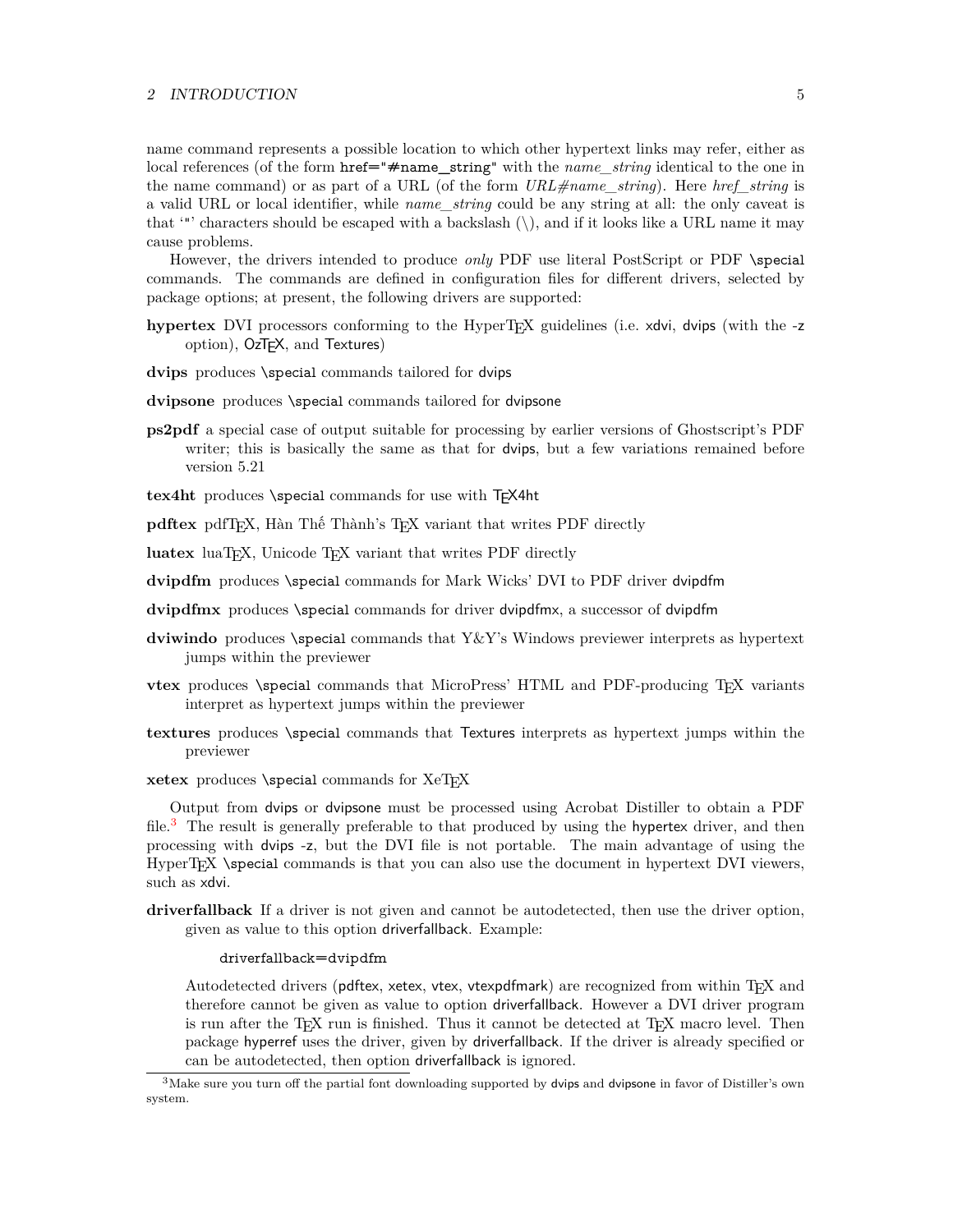# <span id="page-5-0"></span>**3 Implicit behavior**

This package can be used with more or less any normal LATEX document by specifying in the document preamble

### \usepackage{hyperref}

Make sure it comes *last* of your loaded packages, to give it a fighting chance of not being over-written, since its job is to redefine many LATEX commands.[4](#page-5-3) Hopefully you will find that all cross-references work correctly as hypertext. For example, \section commands will produce a bookmark and a link, whereas \section\* commands will only show links when paired with a corresponding \addcontentsline command.

In addition, the hyperindex option (see below) attempts to make items in the index by hyperlinked back to the text, and the option backref inserts extra 'back' links into the bibliography for each entry. Other options control the appearance of links, and give extra control over PDF output. For example, colorlinks, as its name well implies, colors the links instead of using boxes; this is the option used in this document.

# <span id="page-5-1"></span>**4 Interfaces for class and package authors**

hyperlink features are nowadays a common requirement. hyperref patches quite a number of commands from the LATEX core and from packages to add such features. But this is rather fragile and it add dependencies on the loading order and can break if the external packages break. It is therefore much better if packages add suitable support to their commands directly. Quite a lot packages actually did this, but due to missing documentation of the interface they often looked into the code and then used internal commands not meant as public command.

The following tries to describe the existing variables and commands that can be viewed as public interfaces or which should or can be set by packages to stay compatible with the hyperref command. Documented user commands are naturally interfaces too, they are not explicitly mentioned here again.

This section is work in progress. Suggestions or comments are welcome.

### <span id="page-5-2"></span>**4.1 Counters**

Counters play an important part in the code. They are used to create destination names and to define hierarchies like the bookmarks. To work correctly often they require some additional setups.

- **\theH<counter>** hyperref creates destination names for link anchor typically out of the name of the counter and the \the<counter> value. This can fail, e.g. if \the<counter> is not unique through the document, or if it is not expandable. In such cases \theH<counter> should be defined so that it gives a unique, expandable value. It doesn't harm to define it even if hyperref is not loaded.
- **\toclevel@<counter>** This is a variable which should contain a number. It is used for the level in the bookmarks. It should be defined for all counters which are used in toc like lists and \addcontentsline. Typical values are

\def\toclevel@part{-1} \def\toclevel@chapter{0} \def\toclevel@section{1}

<span id="page-5-3"></span><sup>&</sup>lt;sup>4</sup>But work has started to reduce the number of redefinition and so the dependencies on the loading order.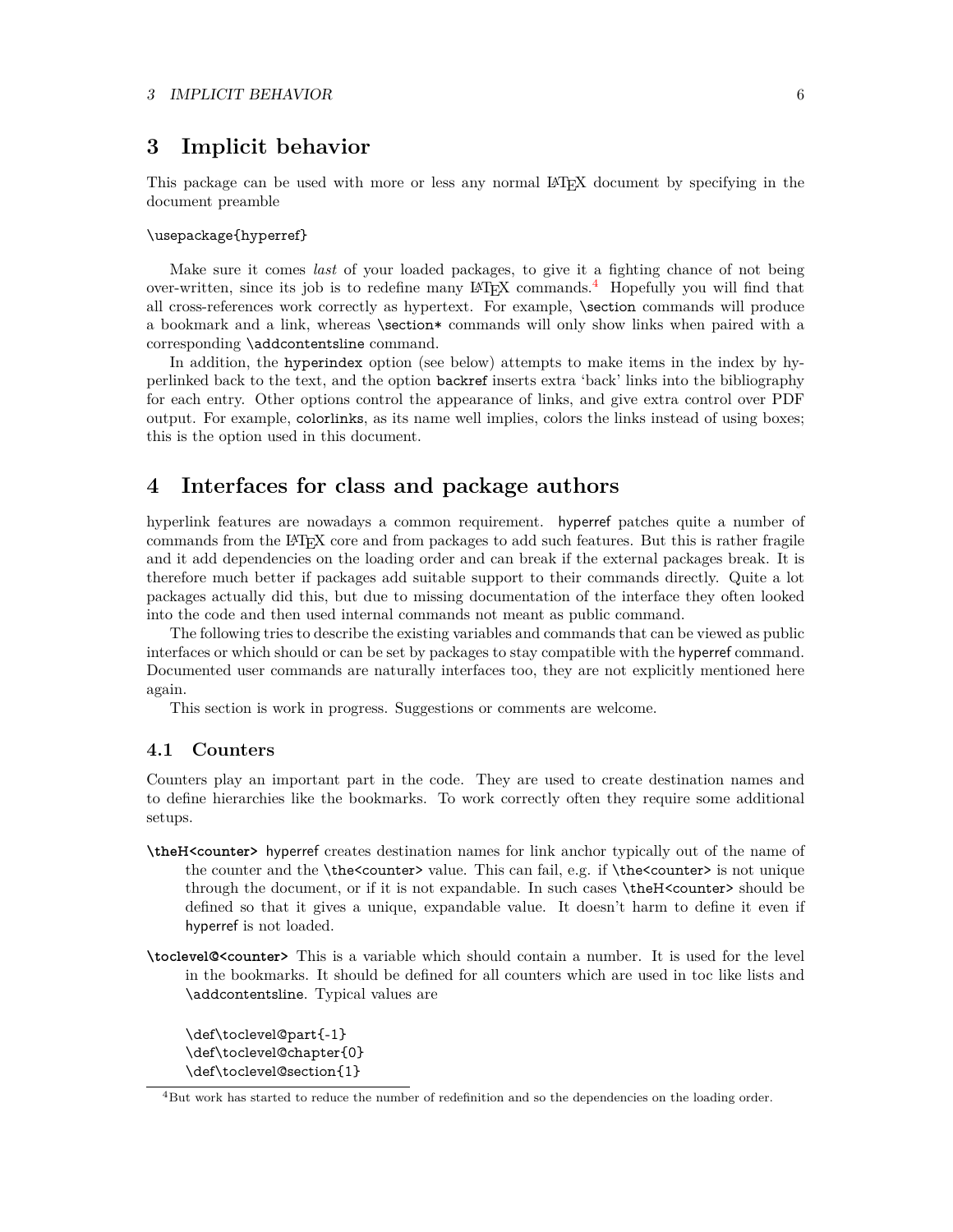```
\def\toclevel@subsection{2}
\def\toclevel@subsubsection{3}
\def\toclevel@paragraph{4}
\def\toclevel@subparagraph{5}
\def\toclevel@figure{0}
```
# <span id="page-6-0"></span>**4.2 Links commands**

The following commands are provided by all drivers to create links. They can be used by packages if the user commands are not sufficient. New drivers must provide this commands with similar arguments.

```
\hyper@anchor {destination name}
\hyper@anchorstart {destination name}
\hyper@anchorend
\hyper@link {context}{destination name}{link text} %GoTo
\hyper@linkstart {context} {destination name} %GoTo
\hyper@linkend %GoTo
\hyper@linkfile {link text} {filename} {destname} %GoToR
\hyper@linkurl {link text}{url} %URI
\hyper@linklaunch{filename} {link text} {Parameters} %Launch, only with new generic driver
\hyper@linknamed {action}{link text} %Named, only with new generic driver
```
# <span id="page-6-1"></span>**5 Package options**

All user-configurable aspects of hyperref are set using a single 'key=value' scheme (using the keyval package) with the key Hyp. The options can be set either in the optional argument to the \usepackage command, or using the \hypersetup macro. When the package is loaded, a file hyperref.cfg is read if it can be found, and this is a convenient place to set options on a site-wide basis.

Note however that some options (for example unicode) can only be used as package options, and not in \hypersetup as the option settings are processed as the package is read. The following tabular lists (hopefully all) these options. Be aware that some of the option do nothing or have changed behaviour if the new pdfmanagement and so the new generic hyperref driver is used.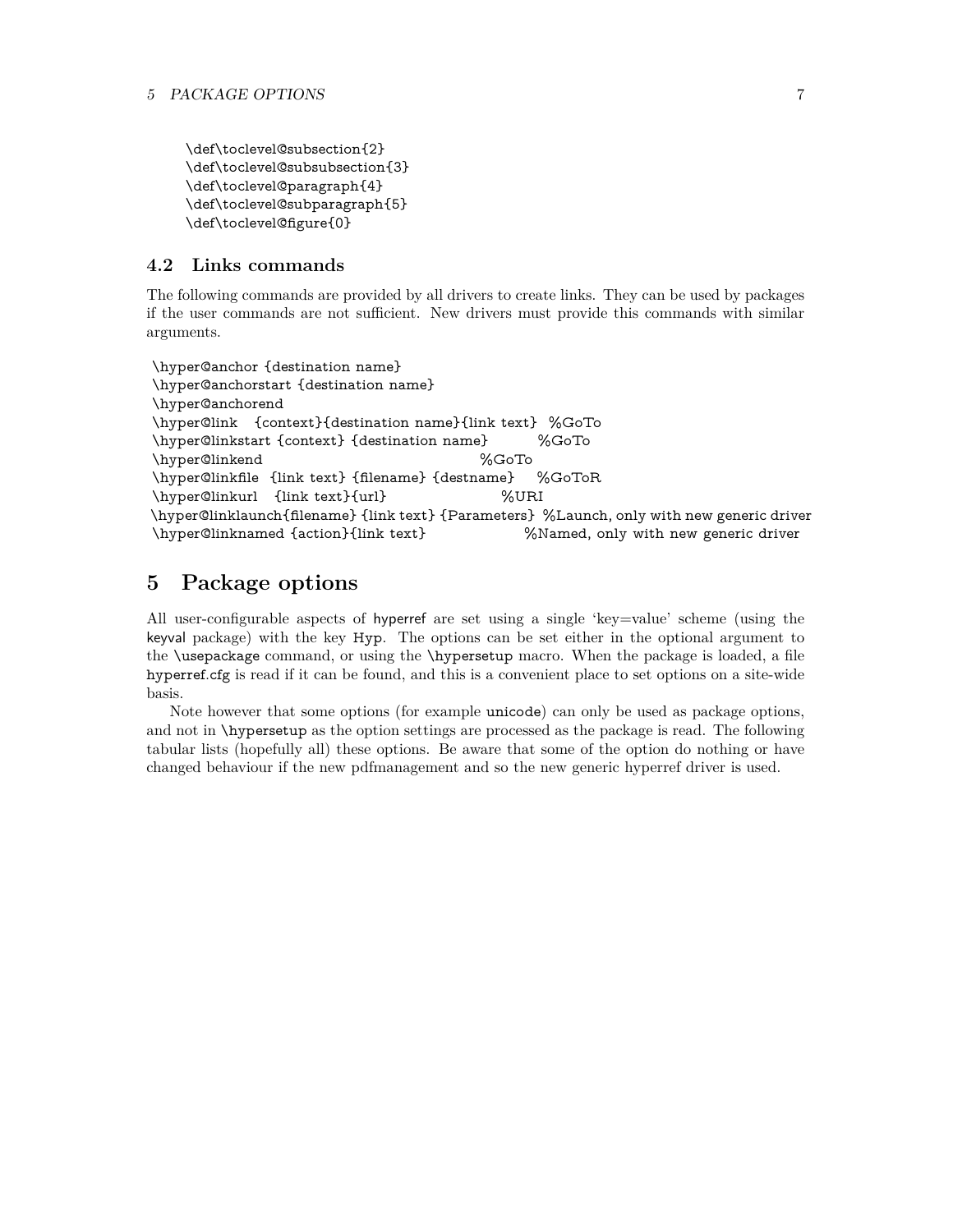| option                          | remark                          |
|---------------------------------|---------------------------------|
| all driver options, e.g. pdftex | often not needed, as detected   |
|                                 | automatically                   |
| implicit                        |                                 |
| pdfa                            | no-op with new                  |
|                                 | pdfmanagement, set the          |
|                                 | standard in                     |
|                                 | \DeclareDocumentMetadata.       |
| unicode                         | is the default now anyway       |
| pdfversion                      | no-op with new                  |
|                                 | pdfmanagement, set the version  |
|                                 | in                              |
|                                 | \DeclareDocumentMetadata.       |
| bookmarks                       | this will probably change at    |
|                                 | some time.                      |
| backref                         |                                 |
| pagebackref<br>destlabel        |                                 |
| pdfusetitle                     |                                 |
| pdfpagelabels                   |                                 |
| hyperfootnotes                  |                                 |
| hyperfigures                    |                                 |
| hyperindex                      |                                 |
| encap                           |                                 |
| typexml                         |                                 |
| CJKbookmarks                    | only with the new               |
|                                 | pdfmanagement, in other cases   |
|                                 | it can be used in \hypersetup   |
| psdextra                        | only with the new               |
|                                 | pdfmanagement, in other cases   |
|                                 | it can be used in \hypersetup   |
| nesting                         | only with the new               |
|                                 | pdfmanagement, in other cases   |
|                                 | it can be used in \hypersetup   |
|                                 | (but is quite unclear if it has |
|                                 | any use)                        |
|                                 |                                 |

As an example, the behavior of a particular file could be controlled by:

• a site-wide hyperref.cfg setting up the look of links, adding backreferencing, and setting a PDF display default:

\hypersetup{backref, pdfpagemode=FullScreen, colorlinks=true}

• A global option in the file, which is passed down to hyperref:

\documentclass[dvips]{article}

• File-specific options in the \usepackage commands, which override the ones set in hyperref.cfg: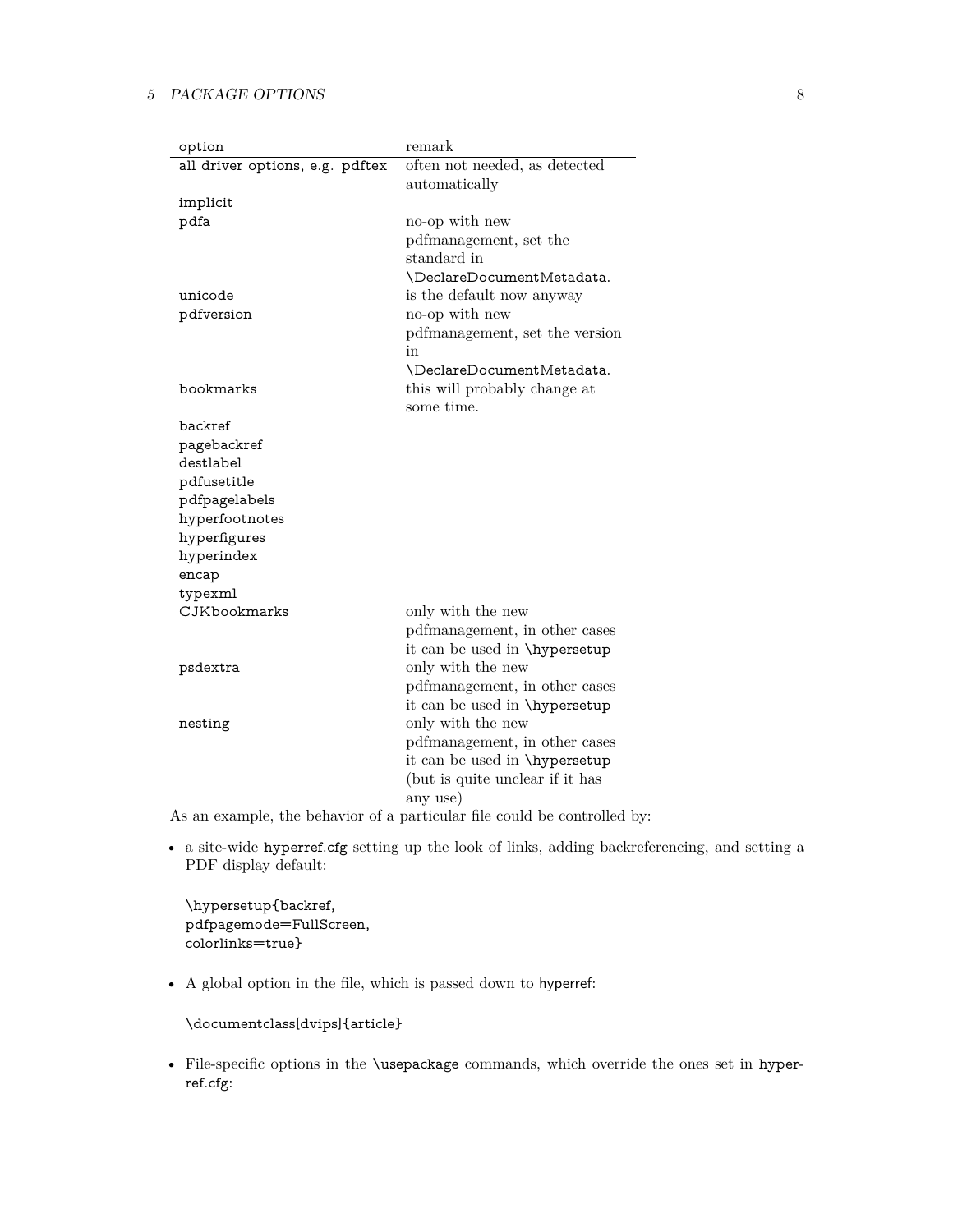\usepackage[colorlinks=false]{hyperref} \hypersetup{pdftitle={A Perfect Day}}

As seen in the previous example, information entries (pdftitle, pdfauthor, …) should be set after the package is loaded. Otherwise LATEX expands the values of these options prematurely. Also LATEX strips spaces in options. Especially option 'pdfborder' requires some care. Curly braces protect the value, if given as package option. They are not necessary in \hypersetup.

# \usepackage[pdfborder={0 0 0}]{hyperref} \hypersetup{pdfborder=0 0 0}

Some options can be given at any time, but many are restricted: before \begin{document}, only in \usepackage[...]{hyperref}, before first use, etc.

In the key descriptions that follow, many options do not need a value, as they default to the value true if used. These are the ones classed as 'boolean'. The values true and false can always be specified, however.

### <span id="page-8-0"></span>**5.1 General options**

Firstly, the options to specify general behavior and page size.

| draft       | boolean |      | <i>false</i> all hypertext options are turned off     |
|-------------|---------|------|-------------------------------------------------------|
| final       | boolean | true | all hypertext options are turned on                   |
| debug       | boolean |      | <i>false</i> extra diagnostic messages are printed in |
|             |         |      | the log file                                          |
| verbose     | boolean |      | <i>false</i> same as debug                            |
| implicit    | boolean | true | redefines LAT <sub>EX</sub> internals                 |
| setpagesize | boolean | true | sets page size by special driver commands             |

### <span id="page-8-1"></span>**5.2 Options for destination names**

Destinations names (also anchor, target or link names) are internal names that identify a position on a page in the document. They are used in link targets for inner document links or the bookmarks, for example.

Usually anchor are set, if  $\ref{stepcounter}$  is called. Thus there is a counter name and value. Both are used to construct the destination name. By default the counter value follows the counter name separated by a dot. Example for the fourth chapter:

### chapter.4

This scheme is used by:

**\autoref** displays the description label for the reference depending on the counter name.

**\hyperpage** is used by the index to get page links. Page anchor setting (pageanchor) must not be turned off.

It is very important that the destination names are unique, because two destinations must not share the same name. The counter value  $\theta$  the counter is not always unique for the counter. For example, table and figures can be numbered inside the chapter without having the chapter number in their number. Therefore hyperref has introduced \theH<counter> that allows a unique counter value without messing up with the appearance of the counter number. For example, the number of the second table in the third chapter might be printed as 2, the result of \thetable. But the destination name table.2.4 is unique because it has used \theHtable that gives 2.4 in this case.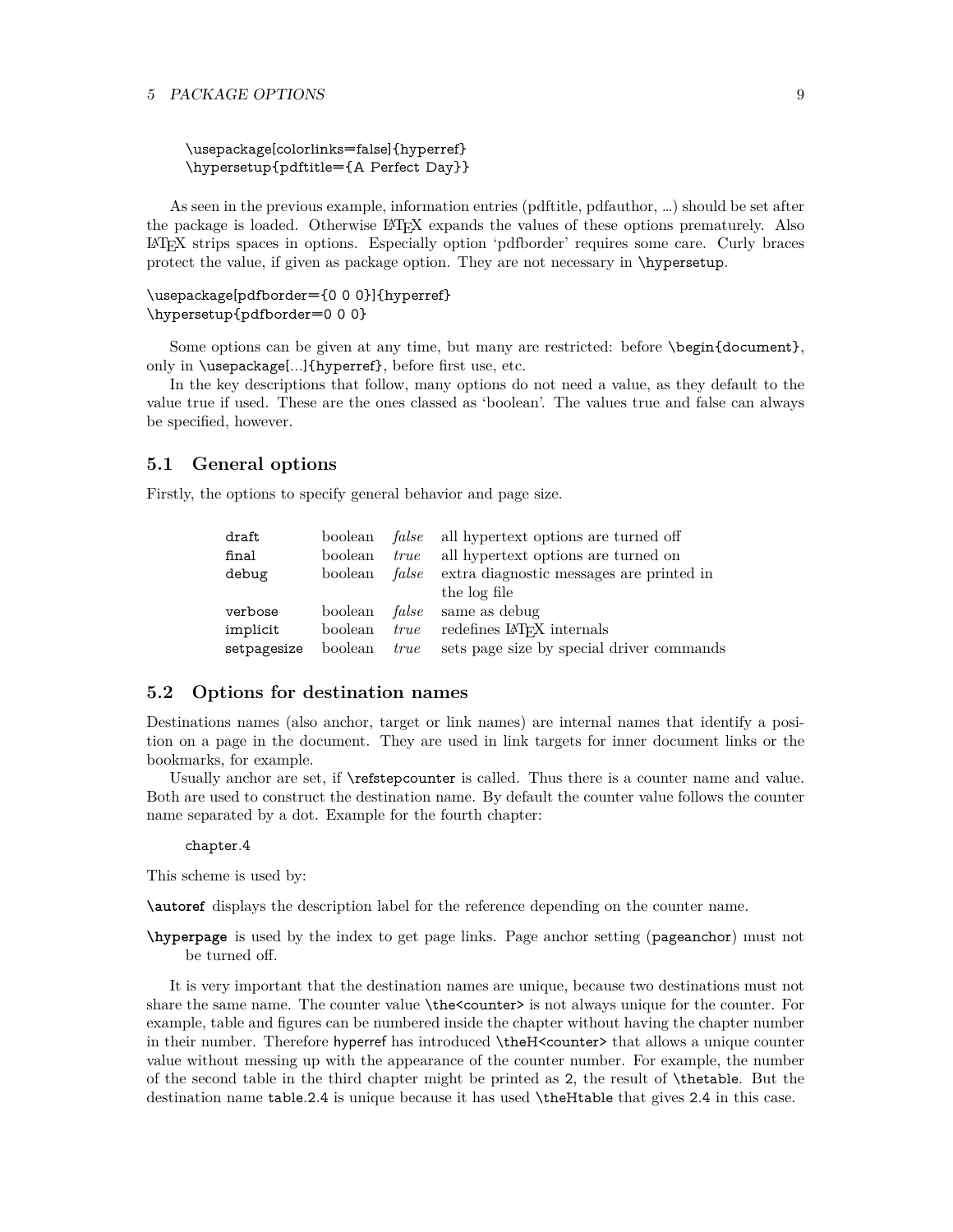Often the user do not need to set \theH<counter>. Defaults for standard cases (chapter, …) are provided. And after hyperref is loaded, new counters with parent counters also define \theH<counter> automatically, if \newcounter, \@addtoreset or \numberwithin of package amsmath are used.

Usually problems with duplicate destination names can be solved by an appropriate definition of \theH<counter>. If option hypertexnames is disabled, then a unique artificial number is used instead of the counter value. In case of page anchors the absolute page anchor is used. With option plainpages the page anchors use the arabic form. In both latter cases \hyperpage for index links is affected and might not work properly.

If an unnumbered entity gets an anchor (starred forms of chapters, sections, …) or \phantomsection is used, then the dummy counter name section\* and an artificial unique number is used.

If the final PDF file is going to be merged with another file, than the destination names might clash, because both documents might contain chapter.1 or page.1. Also hyperref sets anchor with name Doc-Start at the begin of the document. This can be resolved by redefining \HyperDestNameFilter. Package hyperref calls this macro each time, it uses a destination name. The macro must be expandable and expects the destination name as only argument. As example, the macro is redefined to add a prefix to all destination names:

### \renewcommand\*{\HyperDestNameFilter}[1]{\jobname-#1}

In document docA the destination name chapter.2 becomes docA-chapter.2.

Destination names can also be used from the outside in URIs(, if the driver has not removed or changed them), for example:

#### http://somewhere/path/file.pdf#nameddest=chapter.4

However using a number seems unhappy. If another chapter is added before, the number changes. But it is very difficult to pass a new name for the destination to the anchor setting process that is usually deep hidden in the internals. The first name of \label after the anchor setting seems a good approximation:

\section{Introduction} \label{intro}

Option destlabel checks for each \label, if there is a new destination name active and replaces the destination name by the label name. Because the destination name is already in use because of the anchor setting, the new name is recorded in the .**aux** file and used in the subsequent LAT<sub>EX</sub> run. The renaming is done by a redefinition of \HyperDestNameFilter. That leaves the old destination names intact (e.g., they are needed for \autoref). This redefinition is also available as \HyperDestLabelReplace, thus that an own redefinition can use it. The following example also adds a prefix for *all* destination names:

```
\renewcommand*{\HyperDestNameFilter}[1]{%
 \jobname-\HyperDestLabelReplace{#1}%
}
```
The other case that only files prefixed that do not have a corresponding \label is more complicate, because \HyperDestLabelReplace needs the unmodified destination name as argument. This is solved by an expandable string test ( $\pdf$ FEX or  $\strut \strut \strut \strut$  or  $\sqrt{\sqrt{F}E}$ , package  $pdf$ excmds also supports  $LuaT<sub>F</sub>X$ ):

```
\usepackage{pdftexcmds}
\makeatletter
\renewcommand*{\HyperDestNameFilter}[1]{%
```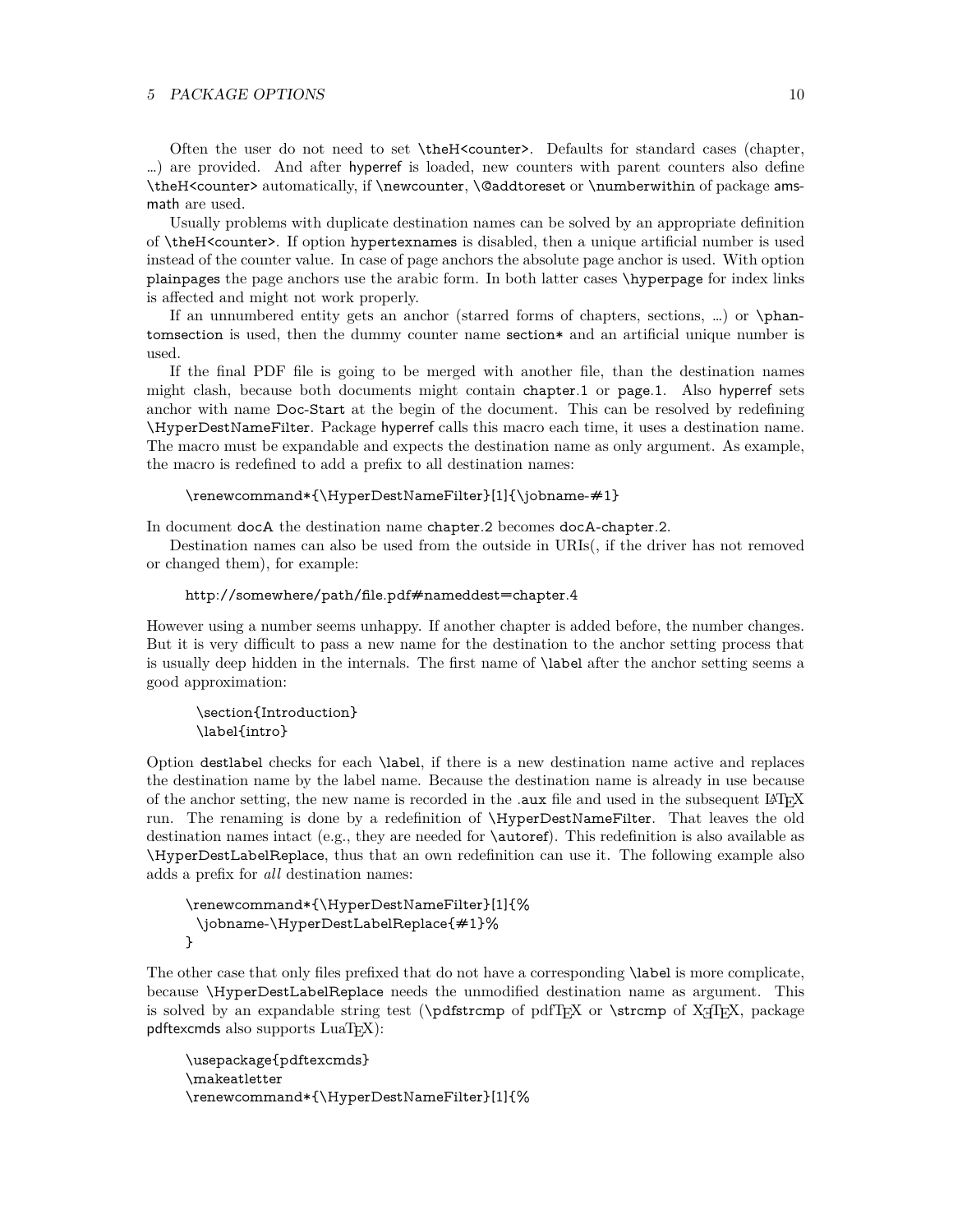```
\ifcase\pdf@strcmp{#1}{\HyperDestLabelReplace{#1}} %
  \jobname-#1%
 \else
  \HyperDestLabelReplace{#1}%
 \hat{n}}
\makeatother
```
With option destlabel destinations can also named manually, if the destination is not yet renamed:

 $\HyperDestRename{\langle destination\rangle}{\langle newname\rangle}$ 

Hint: Anchors can also be named and set by *\hypertarget*.

| destlabel     |  | boolean <i>false</i> destinations are named by first <b>\label</b>      |
|---------------|--|-------------------------------------------------------------------------|
|               |  | after anchor creation                                                   |
| hypertexnames |  | boolean <i>true</i> use guessable names for links                       |
| naturalnames  |  | boolean <i>false</i> use LAT <sub>F</sub> X-computed names for links    |
| plainpages    |  | boolean <i>false</i> Forces page anchors to be named by the Arabic form |
|               |  | of the page number, rather than the formatted form.                     |

# <span id="page-10-0"></span>**5.3 Configuration options**

| raiselinks | boolean | <i>true</i> | In the hypertex driver, the height of links is normally cal-    |
|------------|---------|-------------|-----------------------------------------------------------------|
|            |         |             | culated by the driver as simply the base line of contained      |
|            |         |             | text; this options forces \special commands to reflect the      |
|            |         |             | real height of the link (which could contain a graphic)         |
| breaklinks | boolean | both        | This option is in hyperref only used in the dviwindo driver,    |
|            |         |             | in all other cases it doesn't do anything sensible—it neither   |
|            |         |             | allows nor prevents links to be broken. The ocgx2 package       |
|            |         |             | checks the state of the boolean.                                |
| pageanchor | boolean | <i>true</i> | Determines whether every page is given an implicit anchor       |
|            |         |             | at the top left corner. If this is turned off, \printindex will |
|            |         |             | not contain valid hyperlinks.                                   |
| nesting    | boolean | false       | Allows links to be nested; no drivers currently support this.   |

Note for option breaklinks: The correct value is automatically set according to the driver features. It can be overwritten for drivers that do not support broken links. However, at any case, the link area will be wrong and displaced.

# <span id="page-10-1"></span>**5.4 Backend drivers**

If no driver is specified, the package tries to find a driver in the following order:

- 1. Autodetection, some TEX processors can be detected at TEX macro level (pdfTEX, XeTEX,  $VTFX$ ).
- 2. Option driverfallback. If this option is set, its value is taken as driver option.
- 3. Macro \Hy@defaultdriver. The macro takes a driver file name (without file extension).
- 4. Package default is hypertex.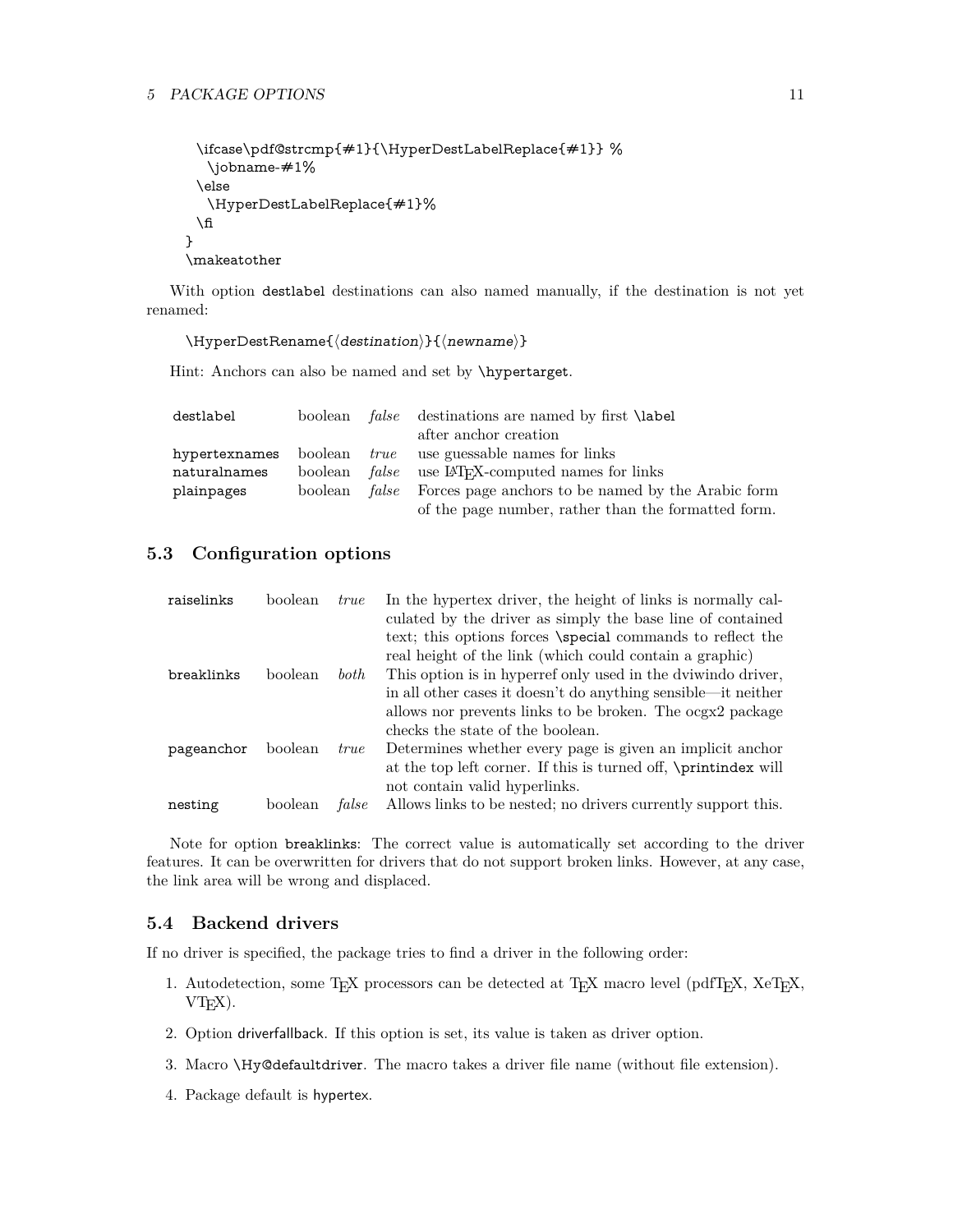Many distributions are using a driver file hypertex.cfg that define \Hy@defaultdriver with hdvips. This is recommended because driver dvips provides much more features than hypertex for PDF generation.

| driverfallback | Its value is used as driver option                                           |
|----------------|------------------------------------------------------------------------------|
|                | if the driver is not given or autodetected.                                  |
| dvipdfm        | Sets up hyperref for use with the dvipdfm driver.                            |
| dvipdfmx       | Sets up hyperref for use with the dvipdfmx driver.                           |
| dvips          | Sets up hyperref for use with the dvips driver.                              |
| dvipsone       | Sets up hyperref for use with the dvipsone driver.                           |
| dviwindo       | Sets up hyperref for use with the dviwindo Windows previewer.                |
| hypertex       | Sets up hyperref for use with the HyperT <sub>F</sub> X-compliant drivers.   |
| latex2html     | Redefines a few macros for compatibility with latex2html.                    |
| nativepdf      | An alias for dvips                                                           |
| pdfmark        | An alias for dvips                                                           |
| pdftex         | Sets up hyperref for use with the pdftex program.                            |
| ps2pdf         | Redefines a few macros for compatibility with Ghostscript's PDF writer, oth- |
|                | erwise identical to dvips.                                                   |
| tex4ht         | For use with T <sub>F</sub> X4ht                                             |
| textures       | For use with Textures                                                        |
| vtex           | For use with MicroPress' VTeX; the PDF and HTML backends are detected        |
|                | automatically.                                                               |
| vtexpdfmark    | For use with <b>VTeX</b> 's PostScript backend.                              |
| xetex          | For use with XeT <sub>F</sub> X (using backend for dvipdfm).                 |

If you use dviwindo, you may need to redefine the macro \wwwbrowser (the default is C:\netscape\netscape) to tell dviwindo what program to launch. Thus, users of Internet Explorer might add something like this to hyperref.cfg:

```
\renewcommand{\wwwbrowser}{C:\string\Program\space
 Files\string\Plus!\string\Microsoft\space
 Internet\string\iexplore.exe}
```
# <span id="page-11-0"></span>**5.5 Extension options**

| extension      | text    |             | Set the file extension (e.g. dvi) which will be ap-<br>pended to file links created if you use the xr package.                                                                                                                                                                                                |
|----------------|---------|-------------|---------------------------------------------------------------------------------------------------------------------------------------------------------------------------------------------------------------------------------------------------------------------------------------------------------------|
| hyperfigures   | boolean |             |                                                                                                                                                                                                                                                                                                               |
| backref        | text    | false       | Adds 'backlink' text to the end of each item in the<br>bibliography, as a list of section numbers. This can<br>only work properly <i>if</i> there is a blank line after each<br>\bibitem. Supported values are section, slide, page,<br>none, or false. If no value is given, section is taken<br>as default. |
| pagebackref    | boolean | false       | Adds 'backlink' text to the end of each item in the<br>bibliography, as a list of page numbers.                                                                                                                                                                                                               |
| hyperindex     | boolean | <i>true</i> | Makes the page numbers of index entries into hyper-<br>links. Relays on unique page anchors (pageanchor,<br>) pageanchors and plainpages=false.                                                                                                                                                               |
| hyperfootnotes | boolean | <i>true</i> | Makes the footnote marks into hyperlinks to the foot-<br>note text. Easily broken                                                                                                                                                                                                                             |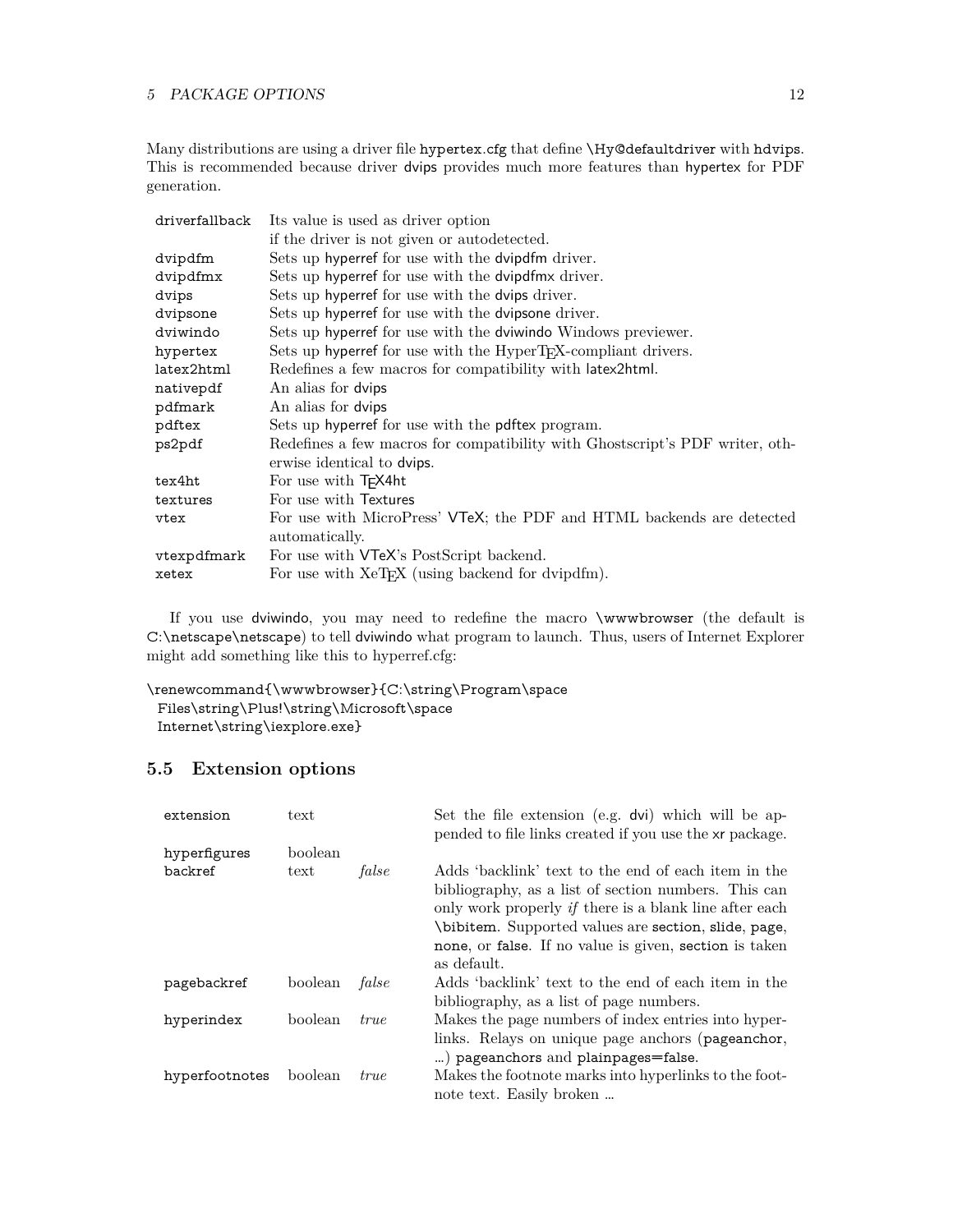| encap       |         |                          | Sets encap character for hyperindex                                                                                                                                                                                                                                                                |
|-------------|---------|--------------------------|----------------------------------------------------------------------------------------------------------------------------------------------------------------------------------------------------------------------------------------------------------------------------------------------------|
| linktoc     | text    | section                  | make text (section), page number (page), both (all)<br>or nothing (none) be link on TOC, LOF and LOT                                                                                                                                                                                               |
| linktocpage | boolean | false                    | make page number, not text, be link on TOC, LOF<br>and LOT                                                                                                                                                                                                                                         |
| breaklinks  | boolean | false                    | allow links to break over lines by making links over<br>multiple lines into PDF links to the same target                                                                                                                                                                                           |
| colorlinks  | boolean | false                    | Colors the text of links and anchors. The colors<br>chosen depend on the the type of link. At present<br>the only types of link distinguished are citations,<br>page references, URLs, local file references, and other<br>links. Unlike colored boxes, the colored text remains<br>when printing. |
| linkcolor   | color   | red                      | Color for normal internal links.                                                                                                                                                                                                                                                                   |
| anchorcolor | color   | black                    | Color for anchor text. Ignored by most drivers.                                                                                                                                                                                                                                                    |
| citecolor   | color   | green                    | Color for bibliographical citations in text.                                                                                                                                                                                                                                                       |
| filecolor   | color   | cyan                     | Color for URLs which open local files.                                                                                                                                                                                                                                                             |
| menucolor   | color   | $\mathop{red.}\nolimits$ | Color for Acrobat menu items.                                                                                                                                                                                                                                                                      |
| runcolor    | color   | filecolor                | Color for run links (launch annotations).                                                                                                                                                                                                                                                          |
| urlcolor    | color   | magenta                  | Color for linked URLs.                                                                                                                                                                                                                                                                             |
| allcolors   | color   |                          | Set all color options (without border and field op-                                                                                                                                                                                                                                                |
|             |         |                          | tions).                                                                                                                                                                                                                                                                                            |
| frenchlinks | boolean | false                    | Use small caps instead of color for links.                                                                                                                                                                                                                                                         |
| hidelinks   |         |                          | Hide links (removing color and border).                                                                                                                                                                                                                                                            |

Note that all color names must be defined before use, following the normal system of the standard IATEX color package.

# <span id="page-12-0"></span>**5.6 PDF-specific display options**

| bookmarks          | boolean   | <i>true</i> | A set of Acrobat bookmarks are written, in a man-<br>ner similar to the table of contents, requiring two<br>passes of IAT <sub>F</sub> X. Some postprocessing of the book-<br>mark file (file extension .out) may be needed to<br>translate LAT <sub>F</sub> X codes, since bookmarks must be<br>written in PDFE ncoding. To aid this process, the<br>out file is not rewritten by LAT <sub>F</sub> X if it is edited to<br>contain a line \let\WriteBookmarks\relax |
|--------------------|-----------|-------------|----------------------------------------------------------------------------------------------------------------------------------------------------------------------------------------------------------------------------------------------------------------------------------------------------------------------------------------------------------------------------------------------------------------------------------------------------------------------|
| bookmarksopen      | boolean   | false       | If Acrobat bookmarks are requested, show them<br>with all the subtrees expanded.                                                                                                                                                                                                                                                                                                                                                                                     |
| bookmarksopenlevel | parameter |             | level (\maxdimen) to which bookmarks are open                                                                                                                                                                                                                                                                                                                                                                                                                        |
| bookmarksnumbered  | boolean   | false       | If Acrobat bookmarks are requested, include sec-<br>tion numbers.                                                                                                                                                                                                                                                                                                                                                                                                    |
| bookmarkstype      | text      | toc         | to specify which 'toc' file to mimic                                                                                                                                                                                                                                                                                                                                                                                                                                 |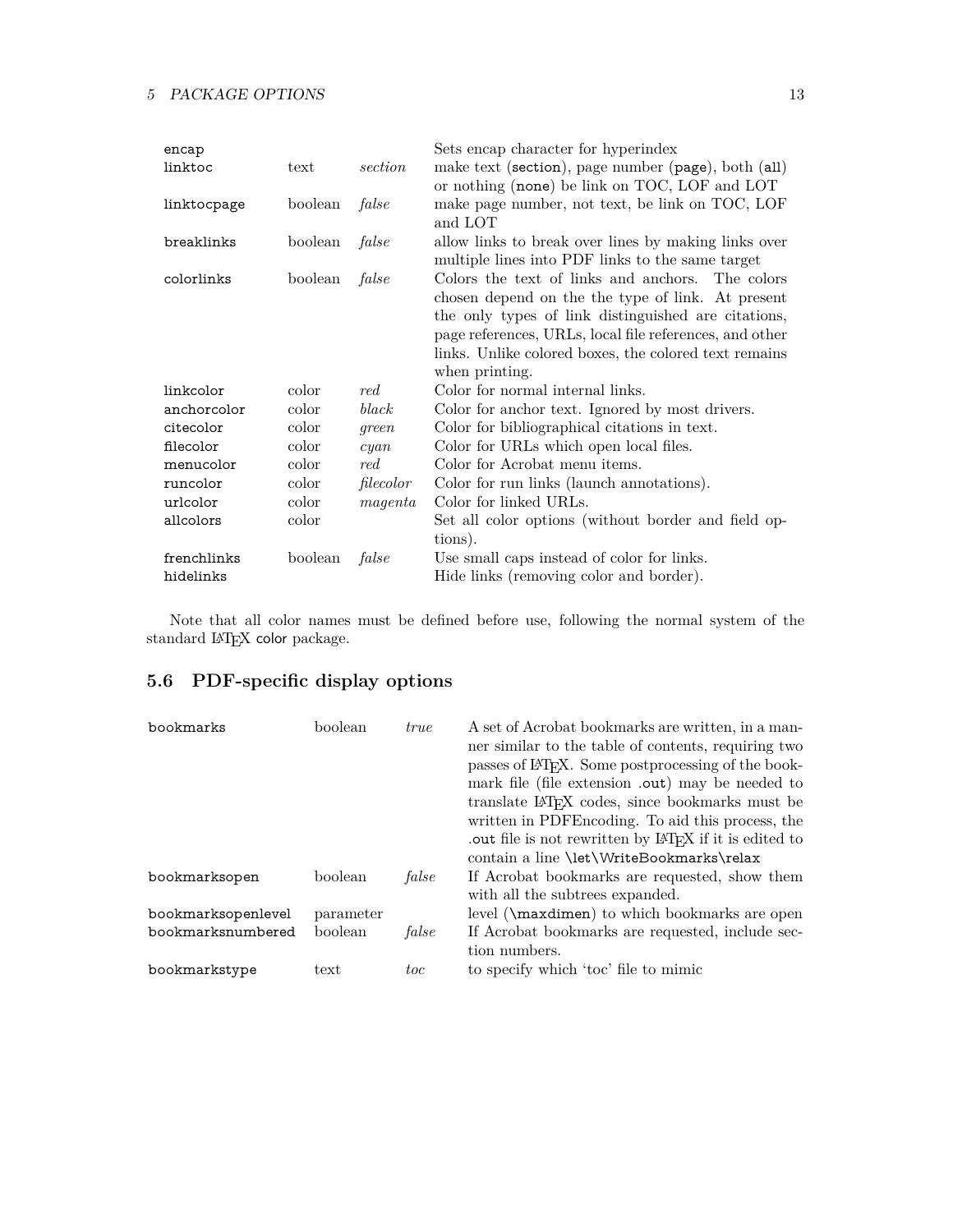| CJKbookmarks    | boolean   | false          | This option should be used to produce CJK book-<br>marks. Package hyperref supports both normal<br>and preprocessed mode of the CJK package; dur-<br>ing the creation of bookmarks, it simply replaces<br>CJK's macros with special versions which expand<br>to the corresponding character codes. Note that<br>without the 'unicode' option of hyperref you get<br>PDF files which actually violate the PDF speci-<br>fication because non-Unicode character codes are<br>used – some PDF readers localized for CJK lan-<br>guages (most notably Acroread itself) support<br>this. Also note that option 'CJKbookmarks' can-<br>not be used together with option 'unicode'.<br>No mechanism is provided to translate non-<br>Unicode bookmarks to Unicode; for portable PDF |
|-----------------|-----------|----------------|------------------------------------------------------------------------------------------------------------------------------------------------------------------------------------------------------------------------------------------------------------------------------------------------------------------------------------------------------------------------------------------------------------------------------------------------------------------------------------------------------------------------------------------------------------------------------------------------------------------------------------------------------------------------------------------------------------------------------------------------------------------------------|
| pdfhighlight    | name      | $\overline{I}$ | documents only Unicode encoding should be used.<br>How link buttons behave when selected; $\overline{I}$ is for<br>inverse (the default); the other possibilities are $/N$<br>(no effect), $/O$ (outline), and $/P$ (inset highlight-<br>ing).                                                                                                                                                                                                                                                                                                                                                                                                                                                                                                                               |
| citebordercolor | RGB color | 010            | The color of the box around citations                                                                                                                                                                                                                                                                                                                                                                                                                                                                                                                                                                                                                                                                                                                                        |
| filebordercolor | RGB color | 0.5.5          | The color of the box around links to files                                                                                                                                                                                                                                                                                                                                                                                                                                                                                                                                                                                                                                                                                                                                   |
| linkbordercolor | RGB color | 100            | The color of the box around normal links                                                                                                                                                                                                                                                                                                                                                                                                                                                                                                                                                                                                                                                                                                                                     |
| menubordercolor | RGB color | 100            | The color of the box around Acrobat menu links                                                                                                                                                                                                                                                                                                                                                                                                                                                                                                                                                                                                                                                                                                                               |
| urlbordercolor  | RGB color | 0 1 1          | The color of the box around links to URLs                                                                                                                                                                                                                                                                                                                                                                                                                                                                                                                                                                                                                                                                                                                                    |
| runbordercolor  | RGB color | 0.7.7          | Color of border around 'run' links                                                                                                                                                                                                                                                                                                                                                                                                                                                                                                                                                                                                                                                                                                                                           |
| allbordercolors |           |                | Set all border color options                                                                                                                                                                                                                                                                                                                                                                                                                                                                                                                                                                                                                                                                                                                                                 |
| pdfborder       |           | 001            | The style of box around links; defaults to a box<br>with lines of 1pt thickness, but the colorlinks op-<br>tion resets it to produce no border.                                                                                                                                                                                                                                                                                                                                                                                                                                                                                                                                                                                                                              |

The color of link borders used to be specified *only* as 3 numbers in the range 0..1, giving an RGB color. Since version 6.76a, the usual color specifications of package (x)color can be used if xcolor has been loaded. For further information see description of package hycolor.

The bookmark commands are stored in a file called *jobname*.out. The files is not processed by LATEX so any markup is passed through. You can postprocess this file as needed; as an aid for this, the .out file is not overwritten on the next TEX run if it is edited to contain the line

### \let\WriteBookmarks\relax

# <span id="page-13-0"></span>**5.7 PDF display and information options**

| baseurl     | URL          |       | Sets the base URL of the PDF document          |
|-------------|--------------|-------|------------------------------------------------|
| pdfpagemode | name         | empty | Determines how the file is opening in Acrobat: |
|             |              |       | the possibilities are UseNone, UseThumbs       |
|             |              |       | (show thumbnails), UseOutlines (show book-     |
|             |              |       | marks), FullScreen, UseOC (PDF 1.5), and       |
|             |              |       | UseAttachments (PDF $1.6$ ). If no mode if     |
|             |              |       | explicitly chosen, but the bookmarks option    |
|             |              |       | is set, UseOutlines is used.                   |
| pdftitle    | $text{text}$ |       | Sets the document information Title field      |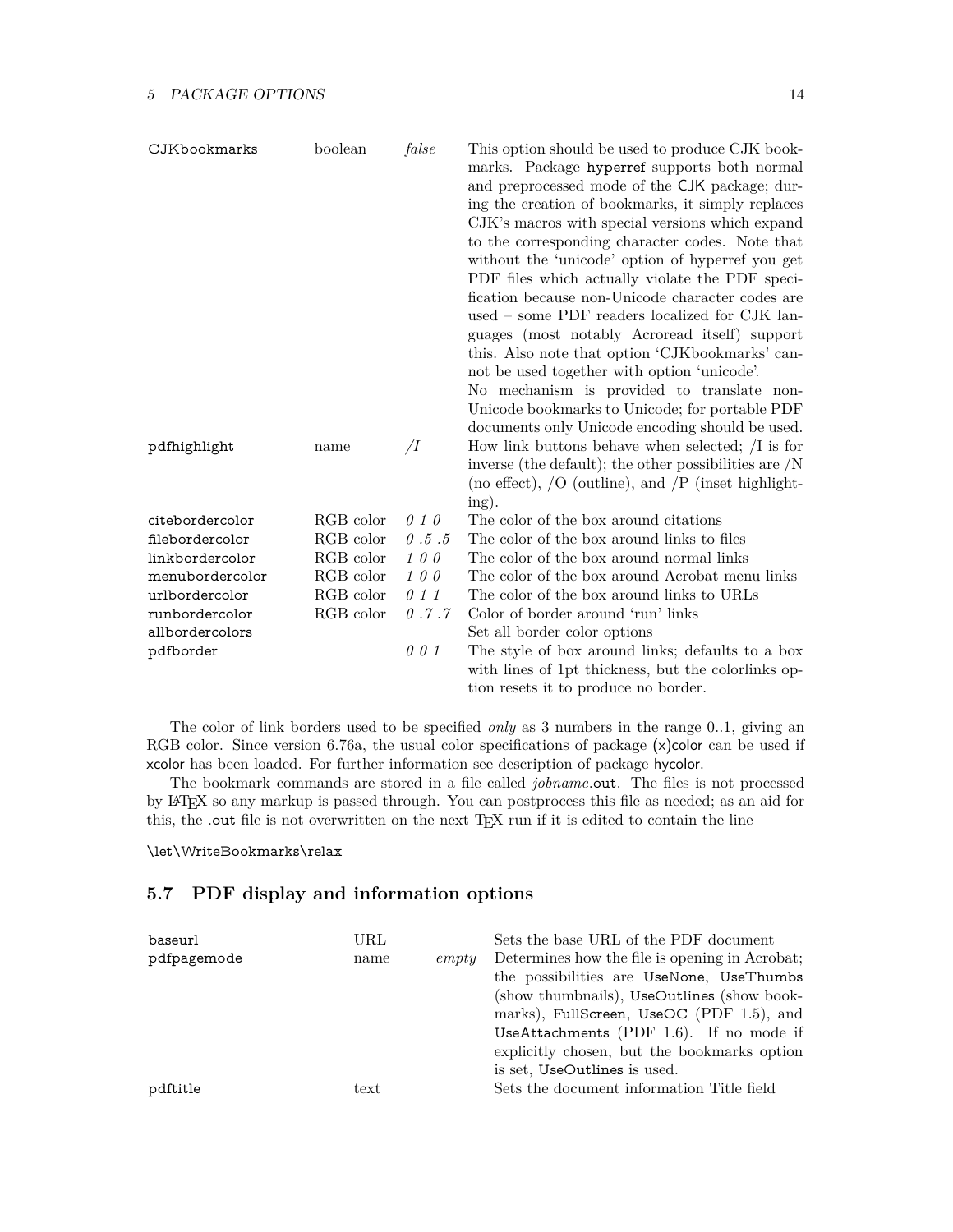| pdfauthor                | text              |            | Sets the document information Author field                                                                                                                                                                                                                 |
|--------------------------|-------------------|------------|------------------------------------------------------------------------------------------------------------------------------------------------------------------------------------------------------------------------------------------------------------|
| pdfsubject               | text              |            | Sets the document information Subject field                                                                                                                                                                                                                |
| pdfcreator               | text              |            | Sets the document information Creator field                                                                                                                                                                                                                |
| addtopdfcreator          | text              |            | Adds additional text to the document infor-<br>mation Creator field                                                                                                                                                                                        |
| pdfkeywords              | text              |            | Sets the document information Keywords field                                                                                                                                                                                                               |
| pdftrapped               | name              | empty      | Sets the document information Trapped entry.<br>Possible values are True, False and Unknown.<br>An empty value means, the entry is not set.                                                                                                                |
| pdfinfo                  | key value<br>list | empty      | Alternative interface for setting the document<br>information.                                                                                                                                                                                             |
| pdfview                  | name              | <i>XYZ</i> | Sets the default PDF 'view' for each link                                                                                                                                                                                                                  |
| pdfstartpage             | integer           | 1          | Determines on which page the PDF file is                                                                                                                                                                                                                   |
|                          |                   |            | opened. An empty value means, the entry is<br>not set.                                                                                                                                                                                                     |
| pdfstartview             | name              | $Fit$      | Set the startup page view                                                                                                                                                                                                                                  |
| pdfremotestartview       | name              | Fit        | Set the startup page view of remote PDF files                                                                                                                                                                                                              |
| pdfpagescrop             | n n n n           |            | Sets the default PDF crop box for pages. This<br>should be a set of four numbers                                                                                                                                                                           |
| pdfcenterwindow          | boolean           | false      | position the document window in the center<br>of the screen                                                                                                                                                                                                |
| pdfdirection             | name              | empty      | direction setting. Possible values: L2R (left)<br>to right) and R2L (right to left)                                                                                                                                                                        |
| pdfdisplaydoctitle       | boolean           | false      | display document title instead of file name in<br>title bar                                                                                                                                                                                                |
| pdfduplex                | name              | empty      | paper handling option for print dialog. Pos-<br>sible vatues are:<br>Simplex (print single-<br>sided), DuplexFlipShortEdge (duplex and<br>flip on the short edge of the sheet),<br>DuplexFlipLongEdge (duplex and flip on the<br>long edge of the sheet)   |
| pdffitwindow             | boolean           | false      | resize document window to fit document size                                                                                                                                                                                                                |
| pdflang                  | name              | relax      | PDF language identifier (RFC 3066)                                                                                                                                                                                                                         |
| pdfmenubar               | boolean           | true       | make PDF viewer's menu bar visible                                                                                                                                                                                                                         |
| pdfnewwindow             | boolean           | false      | make links that open another PDF file start a<br>new window                                                                                                                                                                                                |
| pdfnonfullscreenpagemode | name              | empty      | page mode setting on exiting full-screen mode.<br>Possible values are UseNone, UseOutlines,<br>UseThumbs, and UseOC                                                                                                                                        |
| pdfnumcopies             | integer           | empty      | number of printed copies                                                                                                                                                                                                                                   |
| pdfpagelayout            | name              | empty      | set layout of PDF pages.<br>Possible values:<br>SinglePage, OneColumn, TwoColumnLeft,<br>TwoColumnRight,<br>TwoPageLeft,<br>and<br>TwoPageRight                                                                                                            |
| pdfpagelabels            | boolean           | true       | set PDF page labels                                                                                                                                                                                                                                        |
| pdfpagetransition        | name              | empty      | set PDF page transition style. Possible val-<br>ues are Split, Blinds, Box, Wipe, Dissolve,<br>Glitter, R, Fly, Push, Cover, Uncover, Fade.<br>The default according to the PDF Reference<br>is R, which simply replaces the old page with<br>the new one. |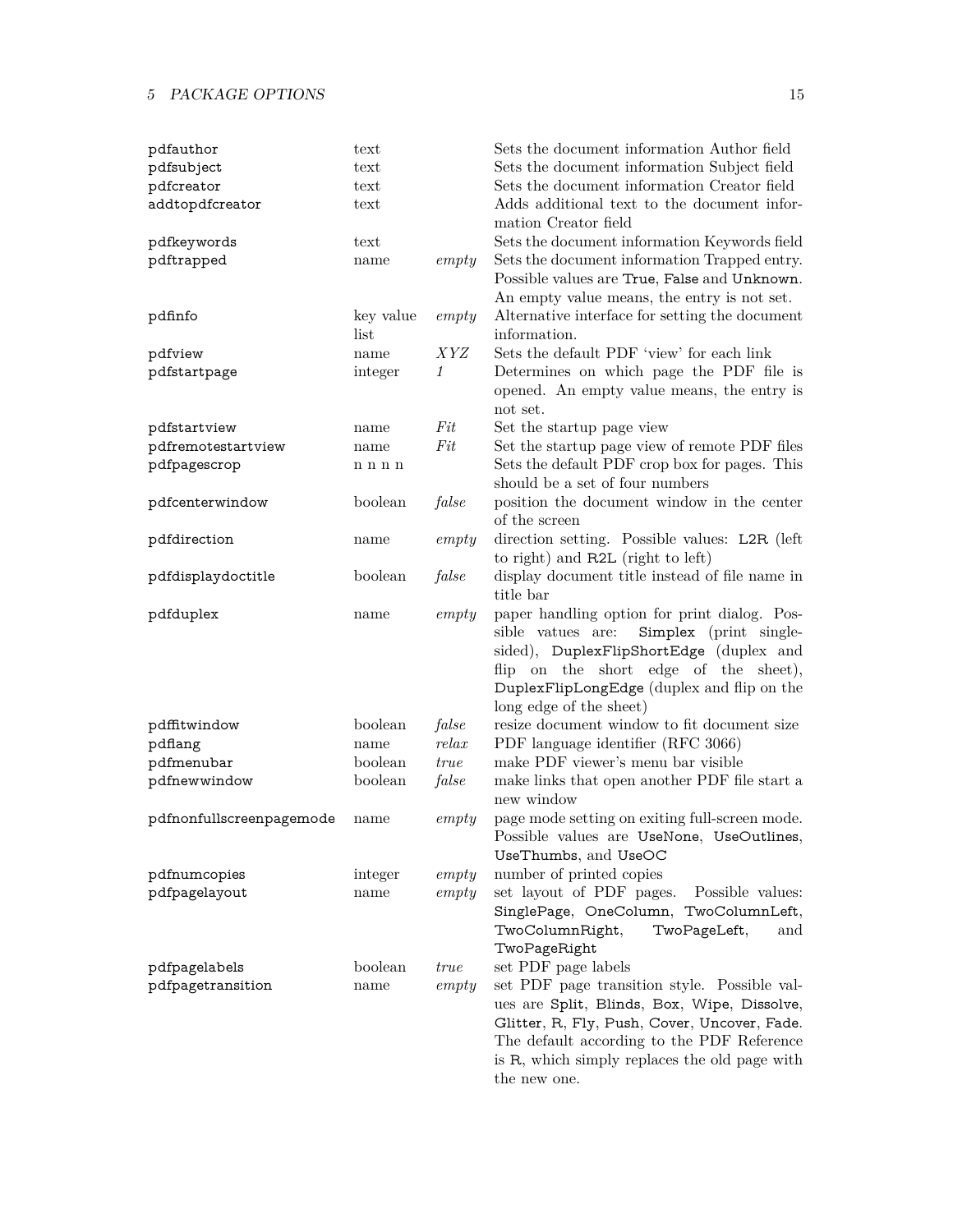| pdfpicktraybypdfsize | boolean | false       | specify whether PDF page size is used to select  |
|----------------------|---------|-------------|--------------------------------------------------|
|                      |         |             | input paper tray in print dialog                 |
| pdfprintarea         | name    | empty       | set /PrintArea of viewer preferences. Possible   |
|                      |         |             | values are MediaBox, CropBox, BleedBox,          |
|                      |         |             | TrimBox, and ArtBox. The dafault accord-         |
|                      |         |             | ing to the PDF Refence is CropBox                |
| pdfprintclip         | name    | empty       | set /PrintClip of viewer preferences. Possible   |
|                      |         |             | values are MediaBox, CropBox, BleedBox,          |
|                      |         |             | TrimBox, and ArtBox. The dafault accord-         |
|                      |         |             | ing to the PDF Refence is CropBox                |
| pdfprintpagerange    | n n (n) | empty       | set /PrintPageRange of viewer preferences        |
|                      | $(n)^*$ |             |                                                  |
| pdfprintscaling      | name    | empty       | page scaling option for print dialog (option     |
|                      |         |             | $/PrintScaling of viewer preferences, PDF 1.6);$ |
|                      |         |             | valid values are None and AppDefault             |
| pdftoolbar           | boolean | <i>true</i> | make PDF toolbar visible                         |
| pdfviewarea          | name    | empty       | set /ViewArea of viewer preferences. Possible    |
|                      |         |             | values are MediaBox, CropBox, BleedBox,          |
|                      |         |             | TrimBox, and ArtBox. The dafault accord-         |
|                      |         |             | ing to the PDF Refence is CropBox                |
| pdfviewclip          | name    | empty       | set /ViewClip of viewer preferences Possible     |
|                      |         |             | values are MediaBox, CropBox, BleedBox,          |
|                      |         |             | TrimBox, and ArtBox. The dafault accord-         |
|                      |         |             | ing to the PDF Refence is CropBox                |
| pdfwindowui          | boolean | <i>true</i> | make PDF user interface elements visible         |
| unicode              | boolean | <i>true</i> | Unicode encoded PDF strings                      |

Each link in Acrobat carries its own magnification level, which is set using PDF coordinate space, which is not the same as T<sub>E</sub>X's. The unit is bp and the origin is in the lower left corner. See also \hypercalcbp that is explained on page [23.](#page-25-1) pdfTEX works by supplying default values for XYZ (horizontal  $\times$  vertical  $\times$  zoom) and FitBH. However, drivers using pdfmark do not supply defaults, so hyperref passes in a value of -32768, which causes Acrobat to set (usually) sensible defaults. The following are possible values for the pdfview, pdfstartview and pdfremotestartview parameters.

| left top zoom         | Sets a coordinate and a zoom factor. If any<br>one is null, the source link value is used. <i>null</i><br><i>null null</i> will give the same values as the cur- |
|-----------------------|------------------------------------------------------------------------------------------------------------------------------------------------------------------|
|                       | rent page.                                                                                                                                                       |
|                       | Fits the page to the window.                                                                                                                                     |
| top                   | Fits the width of the page to the window.                                                                                                                        |
| left                  | Fits the height of the page to the window.                                                                                                                       |
| left bottom right top | Fits the rectangle specified by the four coor-                                                                                                                   |
|                       | dinates to the window.                                                                                                                                           |
|                       | Fits the page bounding box to the window.                                                                                                                        |
| top                   | Fits the width of the page bounding box to                                                                                                                       |
|                       | the window.                                                                                                                                                      |
| left                  | Fits the height of the page bounding box to<br>the window.                                                                                                       |
|                       |                                                                                                                                                                  |

The pdfpagelayout can be one of the following values.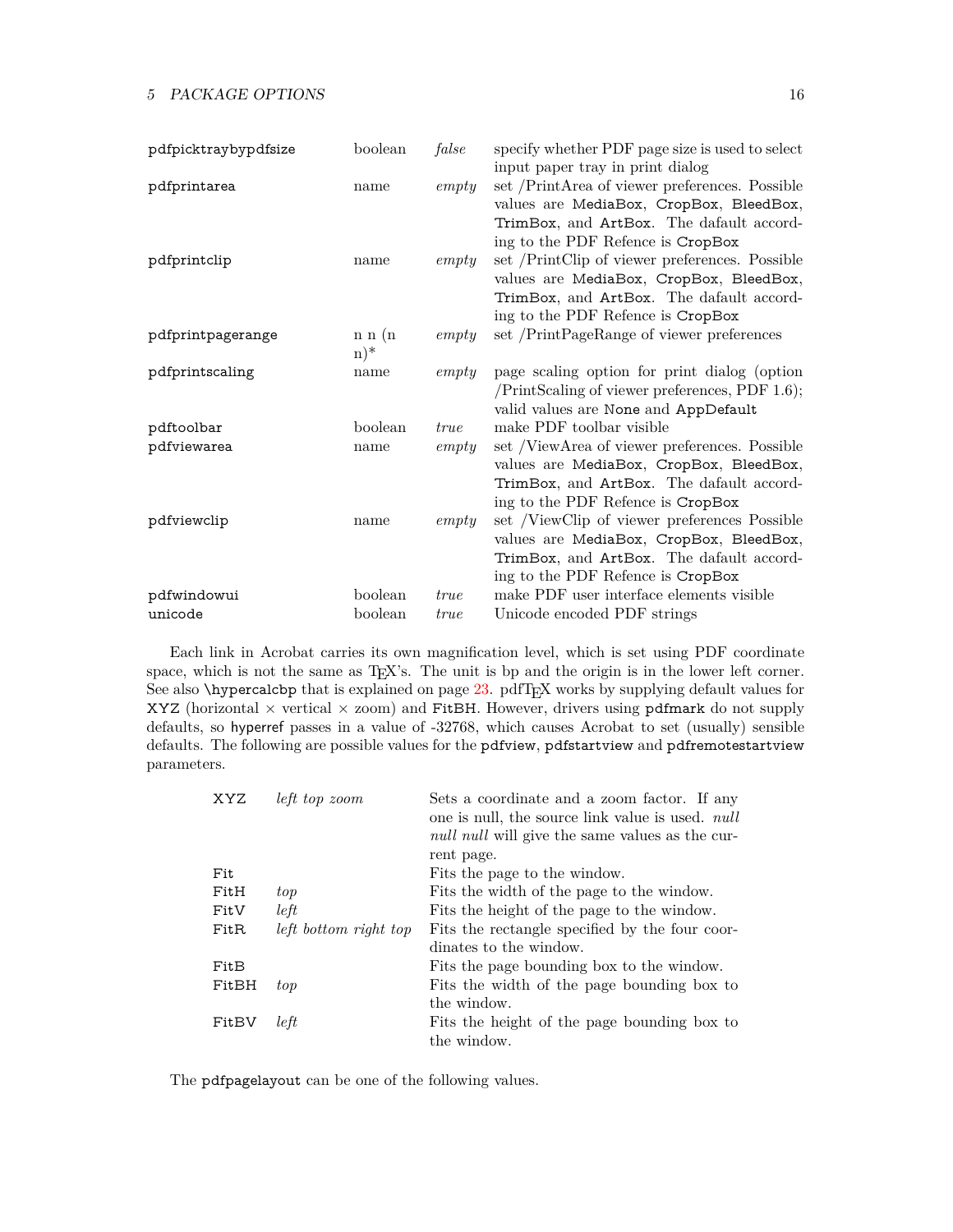| SinglePage     | Displays a single page; advancing flips the page               |
|----------------|----------------------------------------------------------------|
| OneColumn      | Displays the document in one column; continuous scrolling.     |
| TwoColumnLeft  | Displays the document in two columns, odd-numbered pages to    |
|                | the left.                                                      |
| TwoColumnRight | Displays the document in two columns, odd-numbered pages to    |
|                | the right.                                                     |
| TwoPageLeft    | Displays two pages, odd-numbered pages to the left (since PDF  |
|                | (1.5).                                                         |
| TwoPageRight   | Displays two pages, odd-numbered pages to the right (since PDF |
|                | (1.5).                                                         |

Finally, the pdfpagetransition can be one of the following values, where */Di* stands for direction of motion in degrees, generally in 90<sup>°</sup> steps, */Dm* is a horizontal (**/H**) or vertical (**/V**) dimension (e.g. Blinds /Dm /V), and */M* is for motion, either in (/I) or out (/O).

| Blinds     | /Dm    | Multiple lines distributed evenly across the screen sweep                                                     |
|------------|--------|---------------------------------------------------------------------------------------------------------------|
|            |        | in the same direction to reveal the new page.                                                                 |
| Box        | /M     | A box sweeps in or out.                                                                                       |
| Dissolve   |        | The page image dissolves in a piecemeal fashion to reveal                                                     |
|            |        | the new page.                                                                                                 |
| Glitter    | /Di    | Similar to Dissolve, except the effect sweeps across the<br>screen.                                           |
| Split      | /Dm/M  | Two lines sweep across the screen to reveal the new page.                                                     |
| Wipe       | /Di    | A single line sweeps across the screen to reveal the new                                                      |
|            |        | page.                                                                                                         |
| $_{\rm R}$ |        | Simply replaces the old page with the new one.                                                                |
| Fly        | /Di /M | Changes are flown out or in (as specified by $/M$ ), in the                                                   |
|            |        | direction specified by $\overline{D}$ , to or from a location that is                                         |
|            |        | offscreen except when /Di is None.                                                                            |
| Push       | /Di    | The old page slides off the screen while the new page                                                         |
|            |        | slides in, pushing the old page out in the direction spec-                                                    |
|            |        | ified by $/Di$ .                                                                                              |
| Cover      | /Di    | The new page slides on to the screen in the direction<br>specified by $\overline{D}$ , covering the old page. |
| Uncover    | /Di    | The old page slides off the screen in the direction spec-                                                     |
|            |        | ified by $\overline{D}$ , uncovering the new page in the direction<br>specified by $/Di$ .                    |
| Fade       |        | The new page gradually becomes visible through the old                                                        |
|            |        | one.                                                                                                          |

# <span id="page-16-0"></span>**5.8 Option pdfinfo**

The information entries can be set using pdftitle, pdfsubject, …. Option pdfinfo provides an alternative interface. It takes a key value list. The key names are the names that appear in the PDF information dictionary directly. Known keys such as Title, Subject, Trapped and other are mapped to options pdftitle, subject, trapped, …Unknown keys are added to the information dictionary. Their values are text strings (see PDF specification). Example:

```
\hypersetup{
 pdfinfo={
  Title={My Title},
```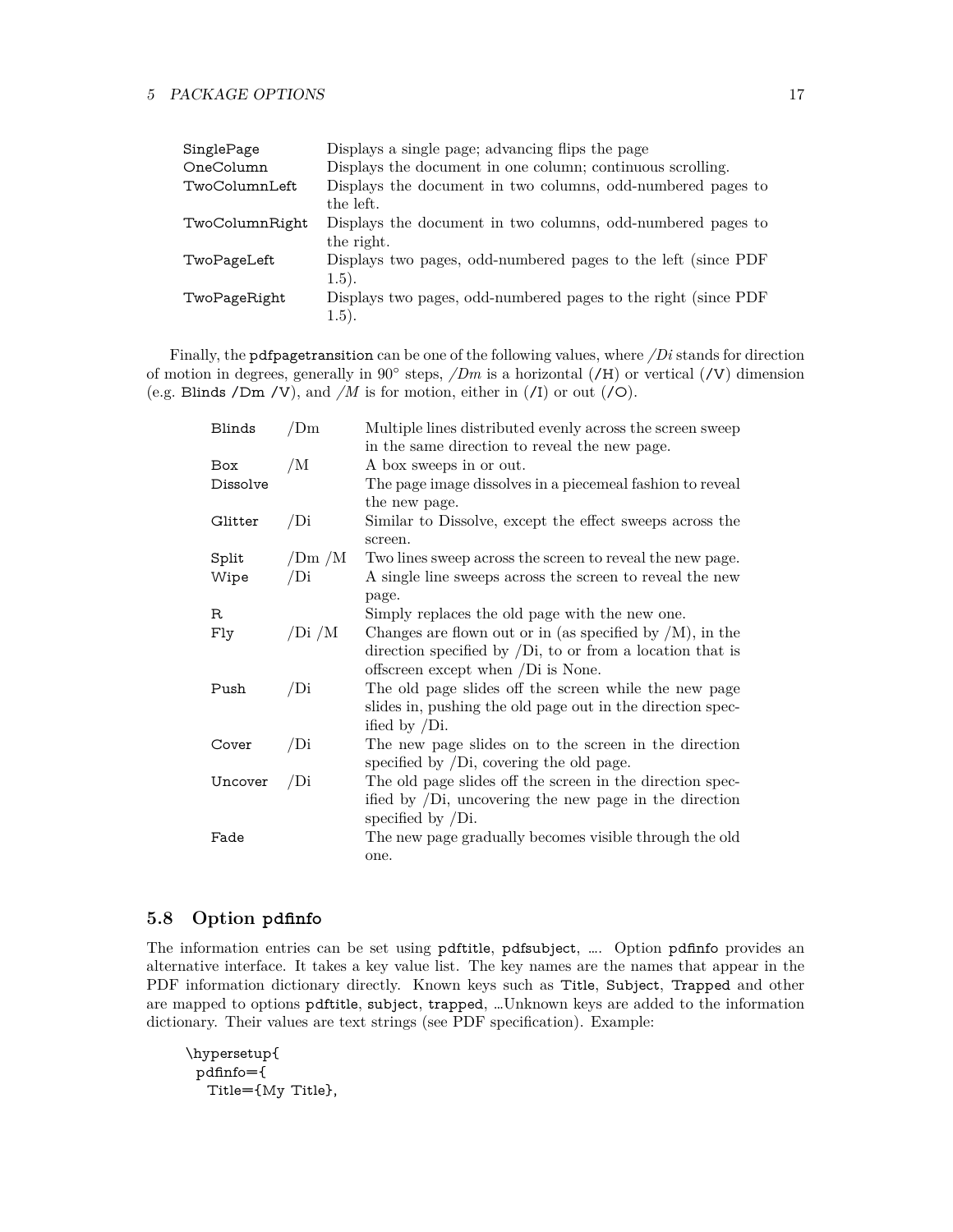```
Subject={My Subject},
  NewKey={Foobar},
  % ...
 }
}
```
# <span id="page-17-0"></span>**5.9 Big alphabetical list**

The following is a complete listing of available options for hyperref, arranged alphabetically.

| allbordercolors    |                 | Set all border color options                          |
|--------------------|-----------------|-------------------------------------------------------|
| allcolors          |                 | Set all color options (without border and field       |
|                    |                 | options)                                              |
| anchorcolor        | black           | set color of anchors, ignored by most drivers.        |
| backref            | false           | do bibliographical back references                    |
| baseurl            | empty           | set base URL for document                             |
| bookmarks          | <i>true</i>     | make bookmarks                                        |
| bookmarksnumbered  | false           | put section numbers in bookmarks                      |
| bookmarksopen      | false           | open up bookmark tree                                 |
| bookmarksopenlevel | \maxdimen       | level to which bookmarks are open                     |
| bookmarkstype      | toc             | to specify which 'toc' file to mimic                  |
| breaklinks         | false           | allow links to break over lines                       |
| CJKbookmarks       | false           | to produce CJK bookmarks                              |
| citebordercolor    | 010             | color of border around cites                          |
| citecolor          | green           | color of citation links                               |
| colorlinks         | false           | color links                                           |
|                    | <i>true</i>     | (tex4ht, dviwindo)                                    |
| debug              | false           | provide details of anchors defined; same as ver-      |
|                    |                 | bose                                                  |
| destlabel          | false           | destinations are named by the first <b>\label</b> af- |
|                    |                 | ter the anchor creation                               |
| draft              | false           | do not do any hyperlinking                            |
| driverfallback     |                 | default if no driver specified or detected            |
| dvipdfm            |                 | use dvipdfm backend                                   |
| dvipdfmx           |                 | use dvipdfmx backend                                  |
| dvips              |                 | use dvips backend                                     |
| dvipsone           |                 | use dvipsone backend                                  |
| dviwindo           |                 | use dviwindo backend                                  |
| encap              |                 | to set encap character for hyperindex                 |
| extension          | $\frac{dv}{dt}$ | suffix of linked files                                |
| filebordercolor    | 0.5.5           | color of border around file links                     |
| filecolor          | cyan            | color of file links                                   |
| final              | <i>true</i>     | opposite of option draft                              |
| frenchlinks        | false           | use small caps instead of color for links             |
| hidelinks          |                 | Hide links (removing color and border)                |
| hyperfigures       | false           | make figures hyper links                              |
| hyperfootnotes     | <i>true</i>     | set up hyperlinked footnotes                          |
|                    |                 |                                                       |
| hyperindex         | <i>true</i>     | set up hyperlinked indices                            |
| hypertex           |                 | use HyperTEX backend                                  |
| hypertexnames      | <i>true</i>     | use guessable names for links                         |
| implicit           | true            | redefine IAT <sub>F</sub> X internals                 |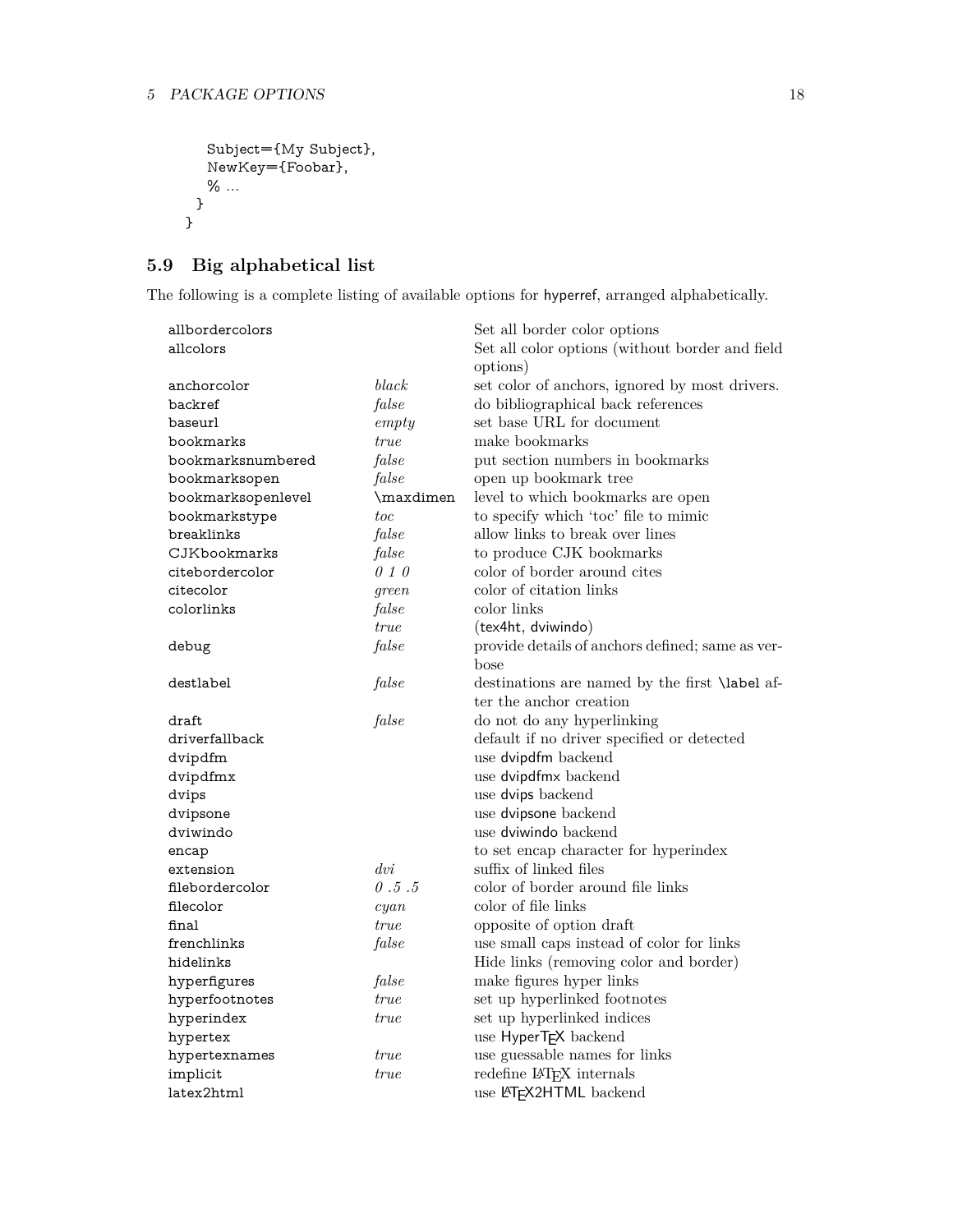| linkbordercolor          | 100                  | color of border around links                    |
|--------------------------|----------------------|-------------------------------------------------|
| linkcolor                | red                  | color of links                                  |
| linktoc                  | section              | make text be link on TOC, LOF and LOT           |
| linktocpage              | false                | make page number, not text, be link on TOC,     |
|                          |                      | LOF and LOT                                     |
| menubordercolor          | 100                  | color of border around menu links               |
| menucolor                | red                  | color for menu links                            |
| nativepdf                | false                | an alias for dvips                              |
| naturalnames             | false                | use IAT <sub>E</sub> X-computed names for links |
| nesting                  | false                | allow nesting of links                          |
| next-anchor              |                      | allow to set the name of the next anchor        |
| pageanchor               | true                 | put an anchor on every page                     |
| pagebackref              | false                | backreference by page number                    |
| pdfauthor                | empty                | text for PDF Author field                       |
| pdfborder                | 001                  | width of PDF link border                        |
|                          | 000                  | (colorlinks)                                    |
| pdfborderstyle           |                      | border style for links                          |
| pdfcenterwindow          | false                | position the document window in the center      |
|                          |                      | of the screen                                   |
| pdfcreator               | $LaTeX\ with$        | text for PDF Creator field                      |
|                          | hyperref             |                                                 |
| pdfdirection             | empty                | direction setting                               |
| pdfdisplaydoctitle       | false                | display document title instead of file name in  |
|                          |                      | title bar                                       |
| pdfduplex                | empty                | paper handling option for print dialog          |
| pdffitwindow             | false                | resize document window to fit document size     |
| pdfhighlight             | $\overline{\Lambda}$ | set highlighting of PDF links                   |
| pdfinfo                  | empty                | alternative interface for setting document in-  |
|                          |                      | formation                                       |
| pdfkeywords              | empty                | text for PDF Keywords field                     |
| pdflang                  | relax                | PDF language identifier (RFC 3066)              |
| pdfmark                  | false                | an alias for dvips                              |
| pdfmenubar               | true                 | make PDF viewer's menu bar visible              |
| pdfnewwindow             | false                | make links that open another PDF                |
|                          |                      | file start a new window                         |
| pdfnonfullscreenpagemode | empty                | page mode setting on exiting full-screen mode   |
| pdfnumcopies             | empty                | number of printed copies                        |
| pdfpagelabels            | $true$               | set PDF page labels                             |
| pdfpagelayout            | empty                | set layout of PDF pages                         |
| pdfpagemode              | empty                | set default mode of PDF display                 |
| pdfpagescrop             | empty                | set crop size of PDF document                   |
| pdfpagetransition        | empty                | set PDF page transition style                   |
| pdfpicktraybypdfsize     | empty                | set option for print dialog                     |
| pdfprintarea             | empty                | set /PrintArea of viewer preferences            |
| pdfprintclip             | empty                | set /PrintClip of viewer preferences            |
| pdfprintpagerange        | empty                | set /PrintPageRange of viewer preferences       |
| pdfprintscaling          | empty                | page scaling option for print dialog            |
| pdfproducer              | empty                | text for PDF Producer field                     |
| pdfremotestartview       | Fit                  | starting view of remote PDF documents           |
| pdfstartpage             | 1                    | page at which PDF document opens                |
| pdfstartview             | Fit                  | starting view of PDF document                   |
| pdfsubject               | empty                | text for PDF Subject field                      |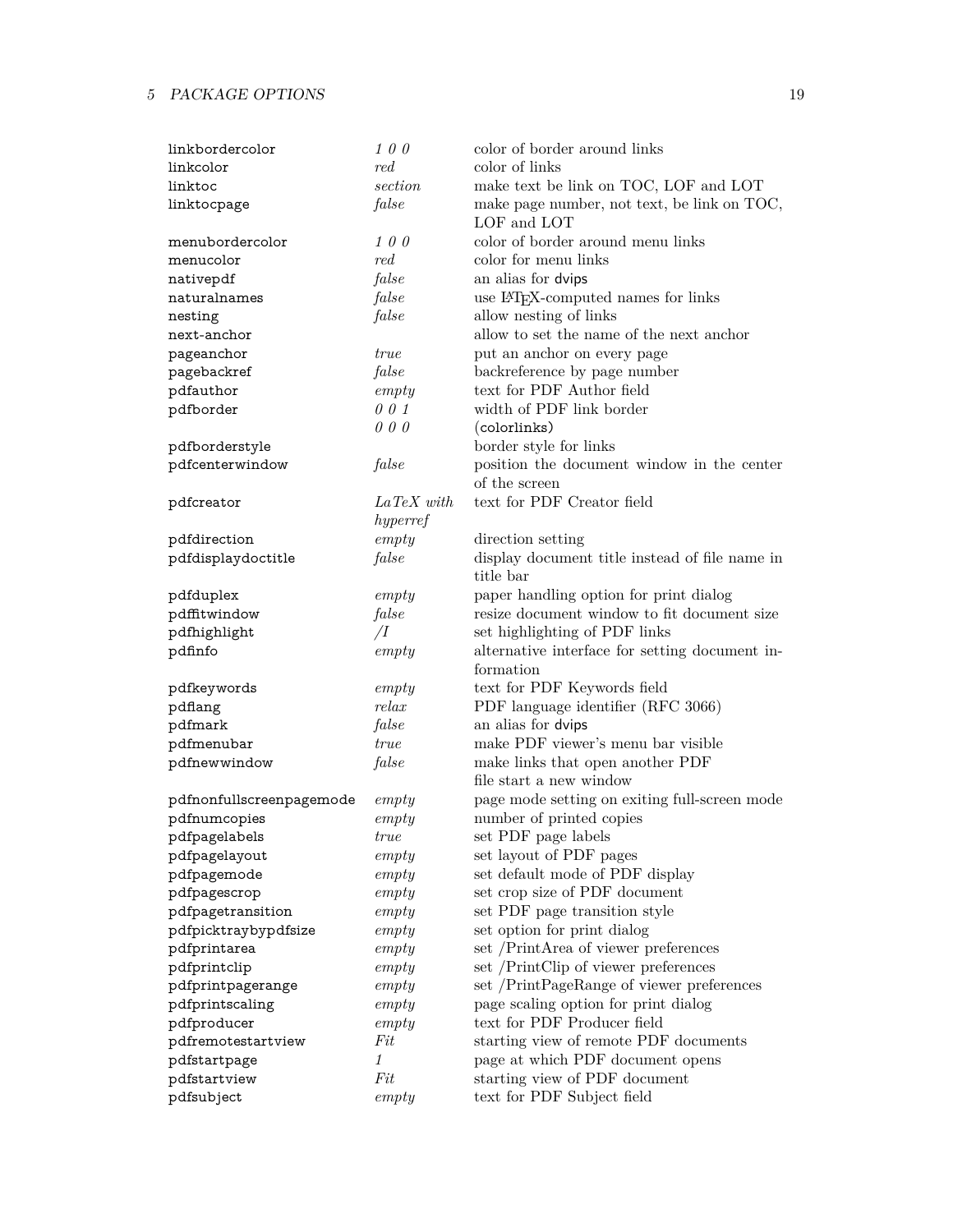| pdftex         |             | use pdfT <sub>F</sub> X backend                    |
|----------------|-------------|----------------------------------------------------|
| pdftitle       | empty       | text for PDF Title field                           |
| pdftoolbar     | true        | make PDF toolbar visible                           |
| pdftrapped     | empty       | Sets the document information Trapped entry.       |
|                |             | Possible values are True, False and Unknown.       |
|                |             | An empty value means, the entry is not set.        |
| pdfview        | <i>XYZ</i>  | PDF 'view' when on link traversal                  |
| pdfviewarea    | empty       | set /ViewArea of viewer preferences                |
| pdfviewclip    | empty       | set /ViewClip of viewer preferences                |
| pdfwindowui    | true        | make PDF user interface elements visible           |
| plainpages     | false       | do page number anchors as plain Arabic             |
| ps2pdf         |             | use ps2pdf backend                                 |
| psdextra       | false       | define more short names for PDF string com-        |
|                |             | mands                                              |
| raiselinks     | false       | raise up links (for HyperT <sub>F</sub> X backend) |
| runbordercolor | 0.7.7       | color of border around 'run' links                 |
| runcolor       | filecolor   | color of 'run' links                               |
| setpagesize    | <i>true</i> | set page size by special driver commands           |
| tex4ht         |             | use T <sub>F</sub> X4ht backend                    |
| textures       |             | use Textures backend                               |
| unicode        | <i>true</i> | Unicode encoded pdf strings, starting with         |
|                |             | version v7.00g set by default to true for all      |
|                |             | engines. It will load a number of definitions in   |
|                |             | puenc.def. It can be set to false for pdflatex,    |
|                |             | but this is not recommended.                       |
| urlbordercolor | 011         | color of border around URL links                   |
| urlcolor       | magenta     | color of URL links                                 |
| verbose        | false       | be chatty                                          |
| vtex           |             | use VTeX backend                                   |
| xetex          |             | use XeT <sub>F</sub> X backend                     |

# <span id="page-19-0"></span>**6 Additional user macros**

If you need to make references to URLs, or write explicit links, the following low-level user macros are provided:

### \href[*options*]{*URL*}{*text*}

The *text* is made a hyperlink to the *URL*; this must be a full URL (relative to the base URL, if that is defined). The special characters  $\#$  and  $\sim$  do *not* need to be escaped in any way (unless the command is used in the argument of another command).

The optional argument *options* recognizes the hyperref options pdfremotestartview, pdfnewwindow and the following key value options:

**page:** Specifies the start page number of remote PDF documents. First page is 1.

**ismap:** Boolean key, if set to true, the URL should appended by the coordinates as query parameters by the PDF viewer.

**nextactionraw:** The value of key /Next of action dictionaries, see PDF specification.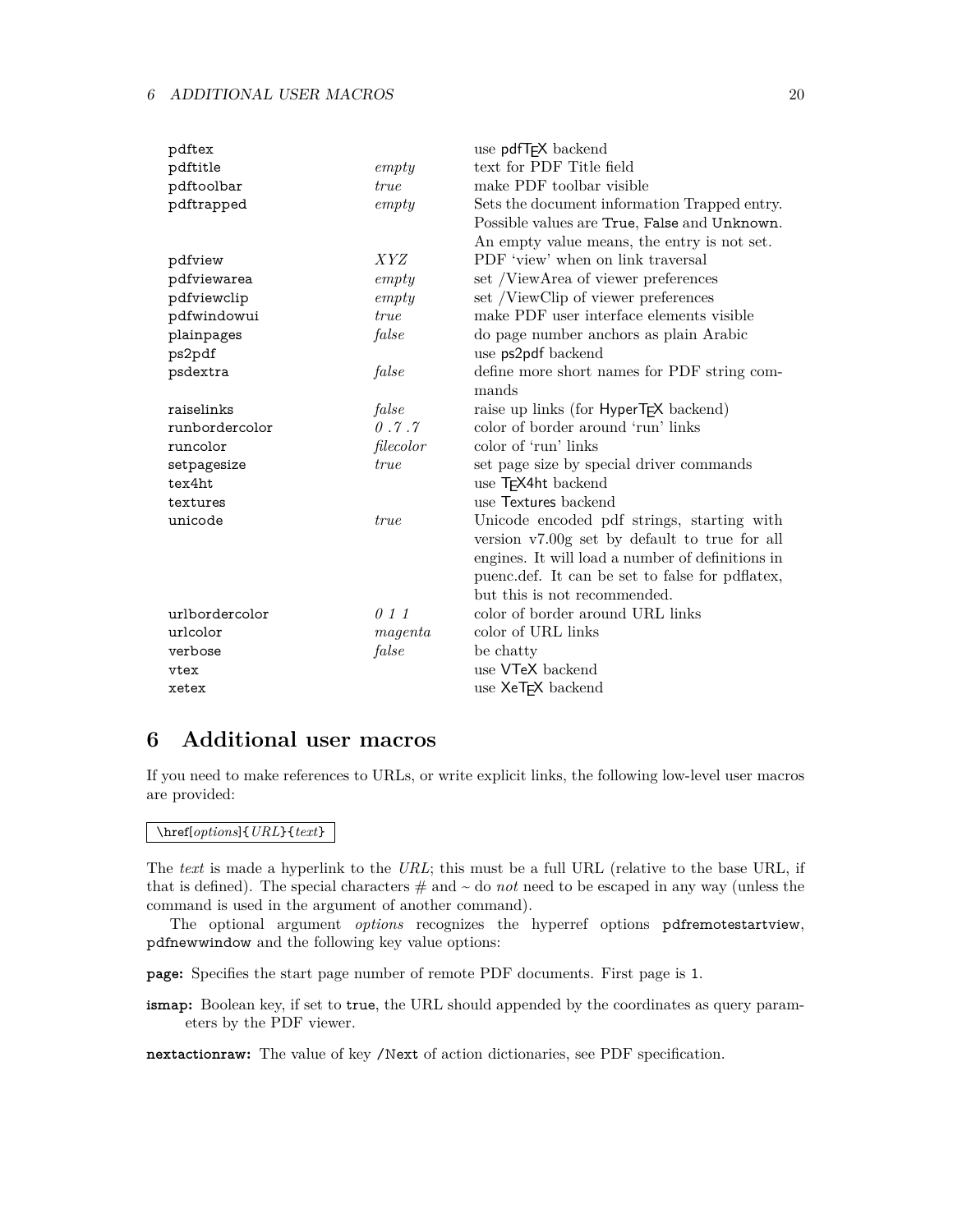### \url{*URL*}

Similar to \href{*URL*}{\nolinkurl{*URL*}}. Depending on the driver \href also tries to detect the link type. Thus the result can be a url link, file link, …

#### \nolinkurl{*URL*}

Write *URL* in the same way as **\url**, without creating a hyperlink.

### \hyperbaseurl{*URL*}

A base *URL* is established, which is prepended to other specified URLs, to make it easier to write portable documents.

#### \hyperimage{*imageURL*}{*text*}

The link to the image referenced by the URL is inserted, using *text* as the anchor.

For drivers that produce HTML, the image itself is inserted by the browser, with the *text* being ignored completely.

### \hyperdef{*category*}{*name*}{*text*}

A target area of the document (the *text*) is marked, and given the name *category.name*

\hyperref{*URL*}{*category*}{*name*}{*text*}

*text* is made into a link to *URL#category.name*

\hyperref[*label*]{*text*}

*text* is made into a link to the same place as \ref{*label*} would be linked.

\hyperlink{*name*}{*text*}

### \hypertarget{*name*}{*text*}

A simple internal link is created with \hypertarget, with two parameters of an anchor *name*, and anchor *text*. \hyperlink has two arguments, the name of a hypertext object defined somewhere by \hypertarget, and the *text* which be used as the link on the page.

Note that in HTML parlance, the  $\hbar$  vertical command inserts a notional  $\#$  in front of each link, making it relative to the current testdocument; \href expects a full URL.

\phantomsection

This sets an anchor at this location. It works similar to \hypertarget{}{} with an automatically chosen anchor name. Often it is used in conjunction with \addcontentsline for sectionlike things (index, bibliography, preface). \addcontentsline refers to the latest previous location where an anchor is set. Example: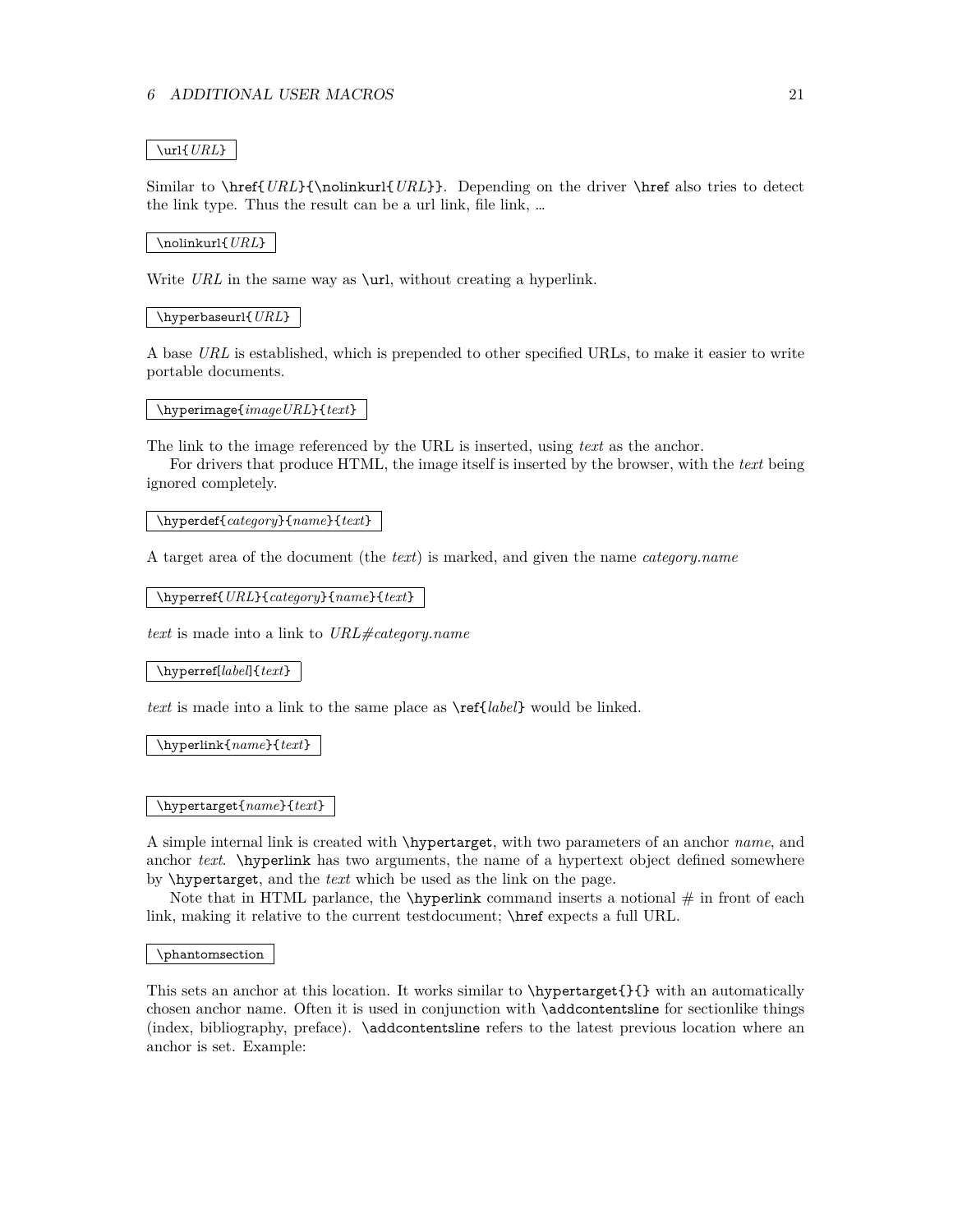\cleardoublepage \phantomsection \addcontentsline{toc}{chapter}{\indexname} \printindex

Now the entry in the table of contents (and bookmarks) for the index points to the start of the index page, not to a location before this page.

\hyperget{*anchor*}{*label*} \hyperget{*pageanchor*}{*label*}

This retrieves the anchor or the page anchor from a label in an expandable way. It takes \HyperDestNameFilter into account. It can e.g. be used with the \bookmark from the bookmark package to set a destination to a label:

#### \bookmark[dest=\hyperget{anchor}{sec}]{section}

As *pageanchor* retrieves the page number from the label it can't be use together with the option plainpages.

### \hyperget{*currentanchor*}{}

This retrieves the last anchor that has been set. It too takes \HyperDestNameFilter into account.

#### \autoref{*label*}

This is a replacement for the usual \ref command that places a contextual label in front of the reference. This gives your users a bigger target to click for hyperlinks (e.g. 'section 2' instead of merely the number '2').

The label is worked out from the context of the original \label command by hyperref by using the macros listed below (shown with their default values). The macros can be (re)defined in documents using \(re)newcommand; note that some of these macros are already defined in the standard document classes. The mixture of lowercase and uppercase initial letters is deliberate and corresponds to the author's practice.

For each macro below, hyperref checks \\*autorefname before \\*name. For instance, it looks for \figureautorefname before \figurename.

| Macro              | Default            |
|--------------------|--------------------|
| \figurename        | Figure             |
| \tablename         | Table              |
| \partname          | Part               |
| \appendixname      | Appendix           |
| \equationname      | Equation           |
| <b>\Itemname</b>   | item               |
| \chaptername       | chapter            |
| \sectionname       | $\mathrm{section}$ |
| \subsectionname    | subsection         |
| \subsubsectionname | subsubsection      |
| \paragraphname     | paragraph          |
| \Hfootnotename     | footnote           |
| <b>\AMSname</b>    | Equation           |
| \theoremname       | Theorem            |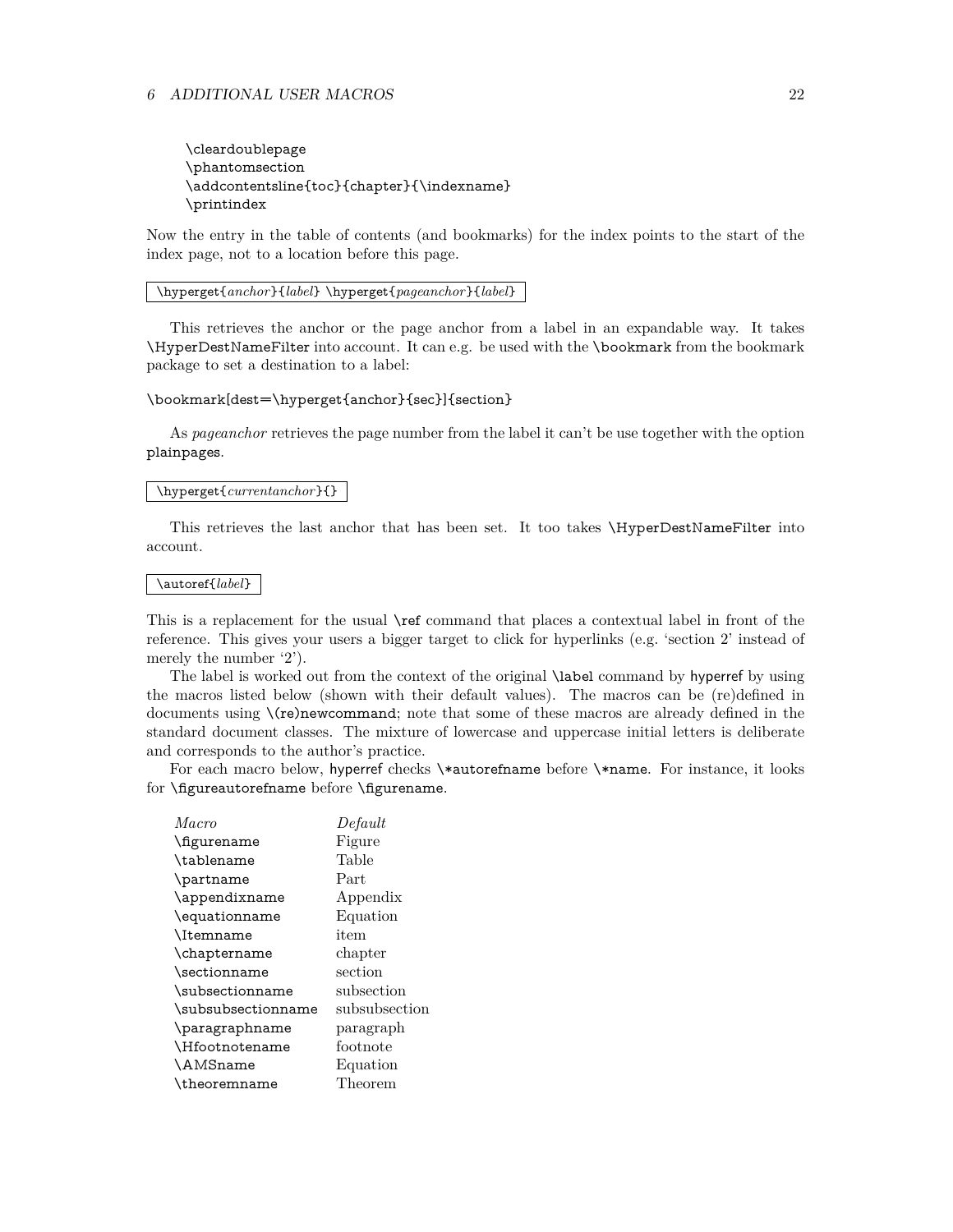\page page

Example for a redefinition if babel is used:

```
\usepackage[ngerman]{babel}
\addto\extrasngerman{%
 \def\subsectionautorefname{Unterkapitel}%
}
```
Hint: \autoref works via the counter name that the reference is based on. Sometimes \autoref chooses the wrong name, if the counter is used for different things. For example, it happens with **\newtheorem** if a lemma shares a counter with theorems. Then package aliascnt provides a method to generate a simulated second counter that allows the differentiation between theorems and lemmas:

```
\documentclass{article}
\usepackage{aliascnt}
\usepackage{hyperref}
\newtheorem{theorem}{Theorem}
\newaliascnt{lemma}{theorem}
\newtheorem{lemma}[lemma]{Lemma}
\aliascntresetthe{lemma}
\providecommand*{\lemmaautorefname}{Lemma}
\begin{document}
We will use \autoref{a} to prove \autoref{b}.
\begin{lemma}\label{a}
 Nobody knows.
\end{lemma}
\begin{theorem}\label{b}
 Nobody is right.
\end{theorem}.
```
\end{document}

#### \autopageref{*label*}

It replaces \pageref and adds the name for page in front of the page reference. First \pageautorefname is checked before \pagename.

For instances where you want a reference to use the correct counter, but not to create a link, there are starred forms (these starred forms exist even if hyperref has been loaded with implicit=false):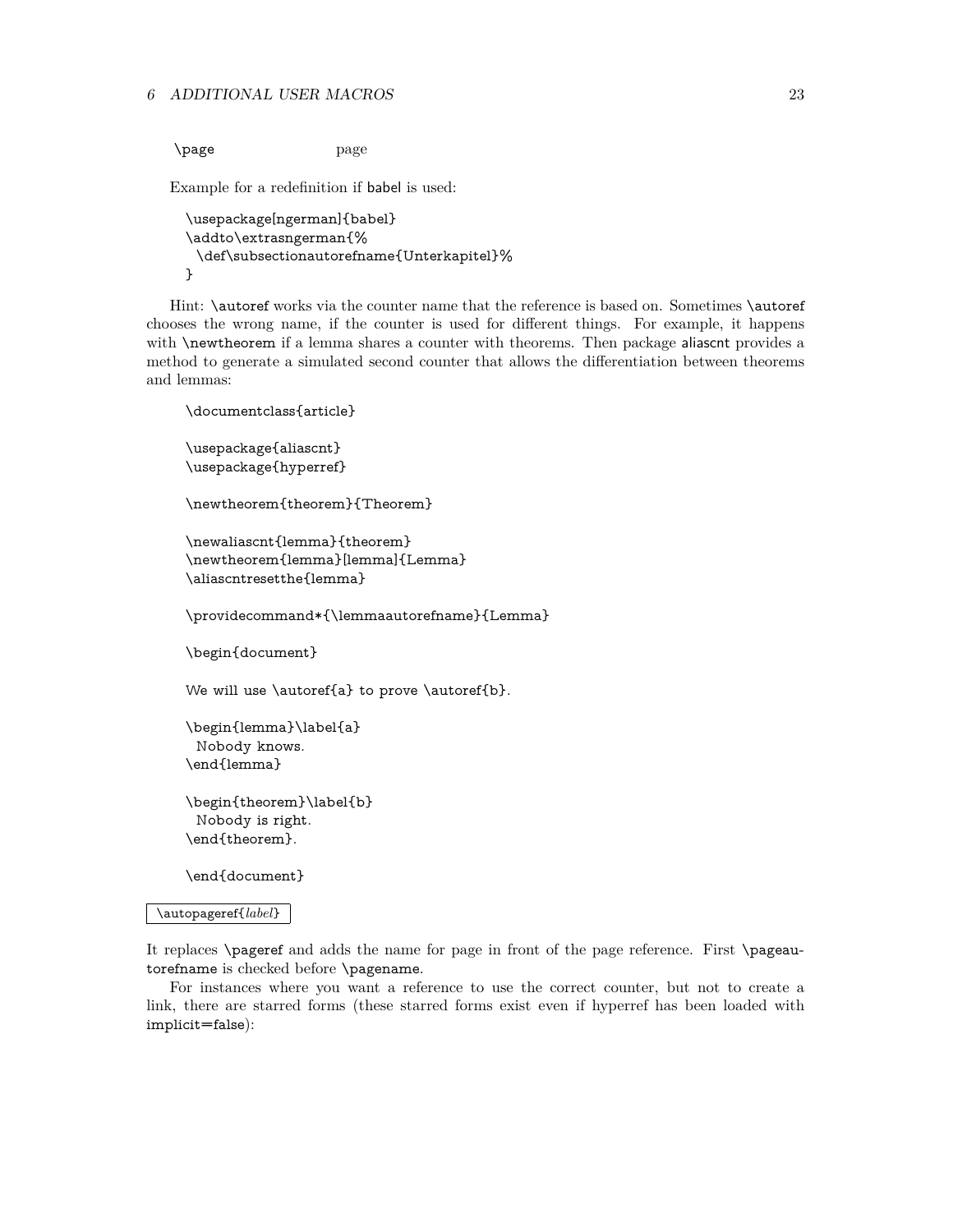\ref\*{*label*}

\pageref\*{*label*}

\autoref\*{*label*}

\autopageref\*{*label*}

A typical use would be to write

\hyperref[other]{that nice section (\ref\*{other}) we read before}

We want  $\ref*{other}$  to generate the correct number, but not to form a link, since we do this ourselves with \hyperref.

\pdfstringdef{*macroname*}{*TEXstring*}

\pdfstringdef returns a macro containing the PDF string. (Currently this is done globally, but do not rely on it.) All the following tasks, definitions and redefinitions are made in a group to keep them local:

- Switching to PD1 or PU encoding
- Defining the "octal sequence commands"  $(\345)$ :  $\edef\3{\string\3}$
- Special glyphs of T<sub>E</sub>X:  $\{\sqrt{}, \&, \$  space, \dots, etc.
- National glyphs (german.sty, french.sty, etc.)
- Logos: **\TeX, \eTeX, \MF**, etc.
- Disabling commands that do not provide useful functionality in bookmarks: \label, \index, \glossary, \discretionary, \def, \let, etc.
- LAT<sub>F</sub>X's font commands like **\textbf**, etc.
- Support for \xspace provided by the xspace package

In addition, parentheses are protected to avoid the danger of unsafe unbalanced parentheses in the PDF string. For further details, see Heiko Oberdiek's EuroTEX paper distributed with hyperref.

### \begin{NoHyper}…\end{NoHyper}

Sometimes we just don't want the wretched package interfering with us. Define an environment we can put in manually, or include in a style file, which stops the hypertext functions doing anything. This is used, for instance, in the Elsevier classes, to stop hyperref playing havoc in the front matter.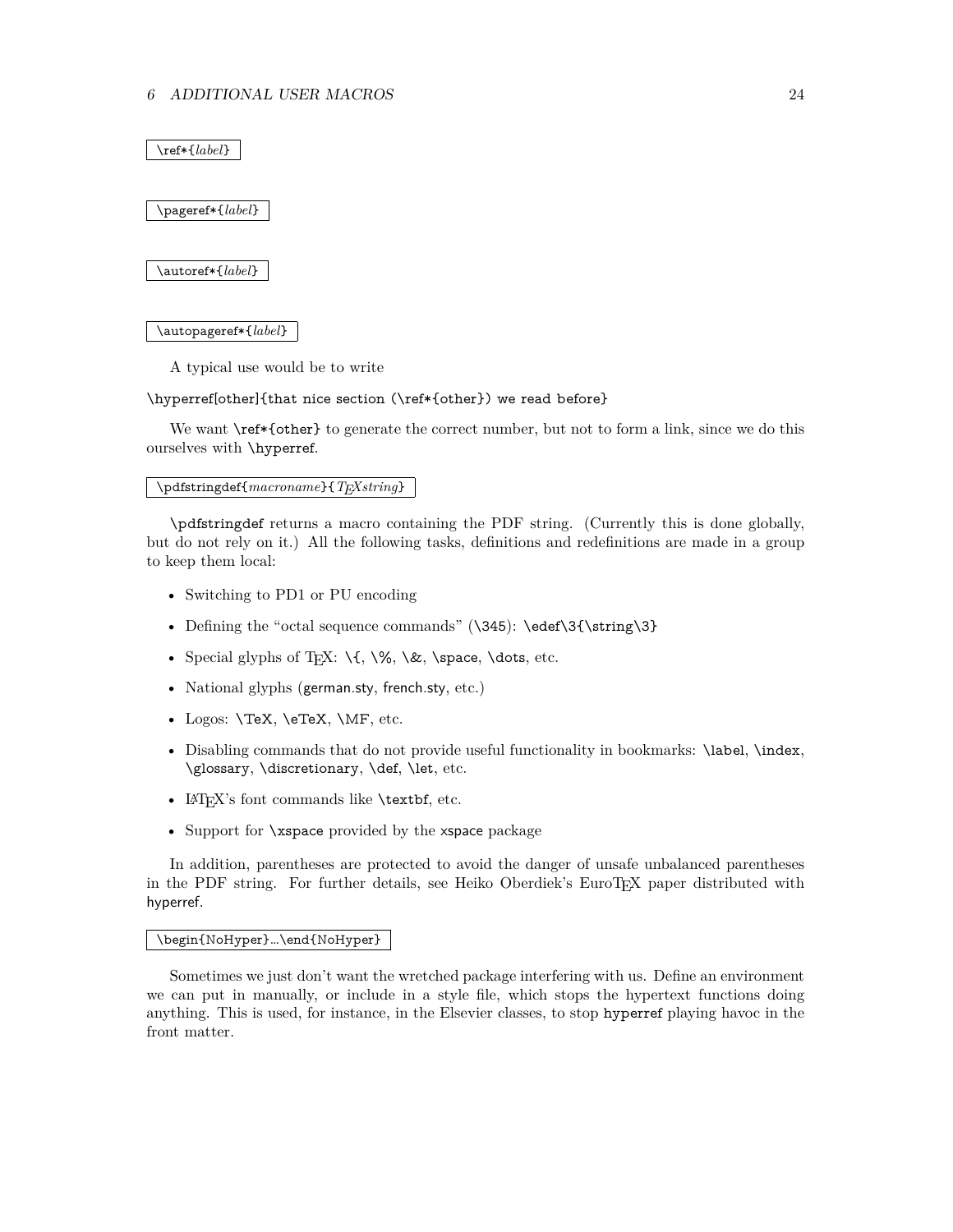### <span id="page-24-0"></span>**6.1 Bookmark macros**

### <span id="page-24-1"></span>**6.1.1 Setting bookmarks**

Usually hyperref automatically adds bookmarks for \section and similar macros. But they can also set manually.

\pdfbookmark[*level*]{text}{*name*}

creates a bookmark with the specified text and at the given level (default is 0). As name for the internal anchor name is used (in conjunction with level). Therefore the name must be unique (similar to \label).

\currentpdfbookmark{*text*}{*name*}

creates a bookmark at the current level.

#### \subpdfbookmark{*text*}{*name*}

creates a bookmark one step down in the bookmark hierarchy. Internally the current level is increased by one.

#### \belowpdfbookmark{*text*}{*name*}

creates a bookmark below the current bookmark level. However after the command the current bookmark level has not changed.

**Hint:** Package bookmark replaces hyperref's bookmark organization by a new algorithm:

- Usually only one LAT<sub>EX</sub> run is needed.
- More control over the bookmark appearance (color, font).
- Different bookmark actions are supported (external file links, URLs, …).

Therefore I recommend using this package.

### <span id="page-24-2"></span>**6.1.2 Replacement macros**

hyperref takes the text for bookmarks from the arguments of commands like \section, which can contain things like math, colors, or font changes, none of which will display in bookmarks as is.

\texorpdfstring{*TEXstring*}{*PDFstring*}

For example,

```
\section{Pythagoras:
 \texorpdfstring{$ a^2 + b^2 = c^2 $}{%
  a\text{two superior} + b\text{two superior} =c\texttwosuperior
 }%
}
\section{\texorpdfstring{\textcolor{red}}{}{Red} Mars}
```
\pdfstringdef executes the hook before it expands the string. Therefore, you can use this hook to perform additional tasks or to disable additional commands.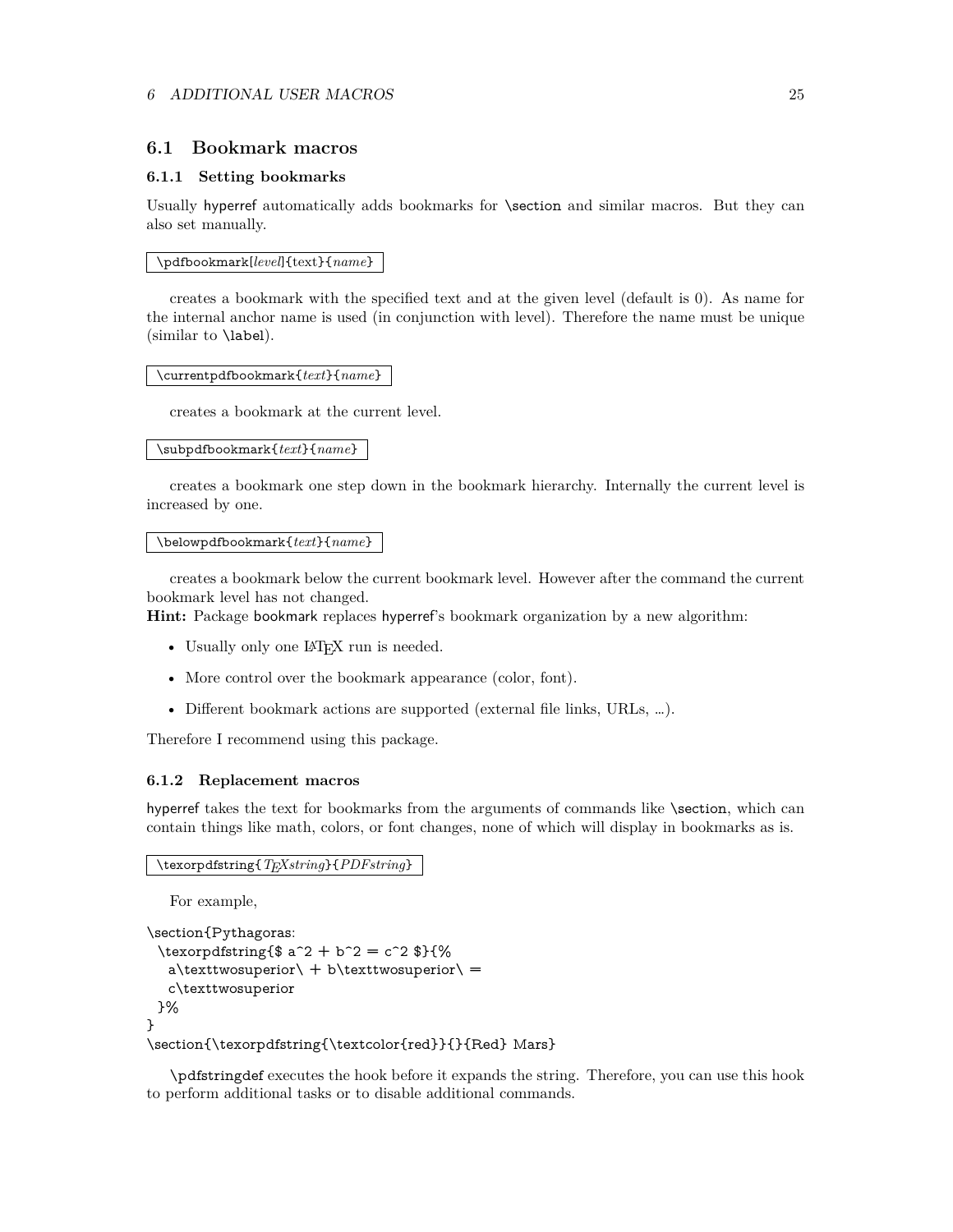### 6 ADDITIONAL USER MACROS 26

```
\expandafter\def\expandafter\pdfstringdefPreHook
\expandafter{%
 \pdfstringdefPreHook
 \renewcommand{\mycommand}[1]{}%
}
```
However, for disabling commands, an easier way is via \pdfstringdefDisableCommands, which adds its argument to the definition of \pdfstringdefPreHook ('@' can here be used as letter in command names):

```
\pdfstringdefDisableCommands{%
 \let~\textasciitilde
 \def\url{\pdfstringdefWarn\url}%
 \let\textcolor\@gobble
}
```
# <span id="page-25-0"></span>**6.2 Pagelabels**

```
\thispdfpagelabel{page number format}
```
This allows to change format of the page number shown in the tool bar of a PDF viewer for a specific page, for example

\thispdfpagelabel{Empty Page-\roman{page}}

The command affects the page on which it is executed, so asynchronous page breaking should be taken into account. It should be used in places where for example \thispagestyle can be use too.

# <span id="page-25-1"></span>**6.3 Utility macros**

\hypercalcbp{*dimen specification*}

\hypercalcbp takes a TEX dimen specification and converts it to bp and returns the number without the unit. This is useful for options pdfview, pdfstartview and pdfremotestartview. Example:

```
\hypersetup{
 pdfstartview={FitBH \hypercalcbp{\paperheight-\topmargin-1in
  -\headheight-\headsep}
}
```
The origin of the PDF coordinate system is the lower left corner.

Note, for calculations you need either package calc or  $\varepsilon$ -T<sub>F</sub>X. Nowadays the latter should automatically be enabled for LATEX formats. Users without  $\varepsilon$ -TEX, please, look in the source documentation hyperref.dtx for further limitations.

Also \hypercalcbp cannot be used in option specifications of \documentclass and \usepackage, because LATEX expands the option lists of these commands. However package hyperref is not yet loaded and an undefined control sequence error would arise.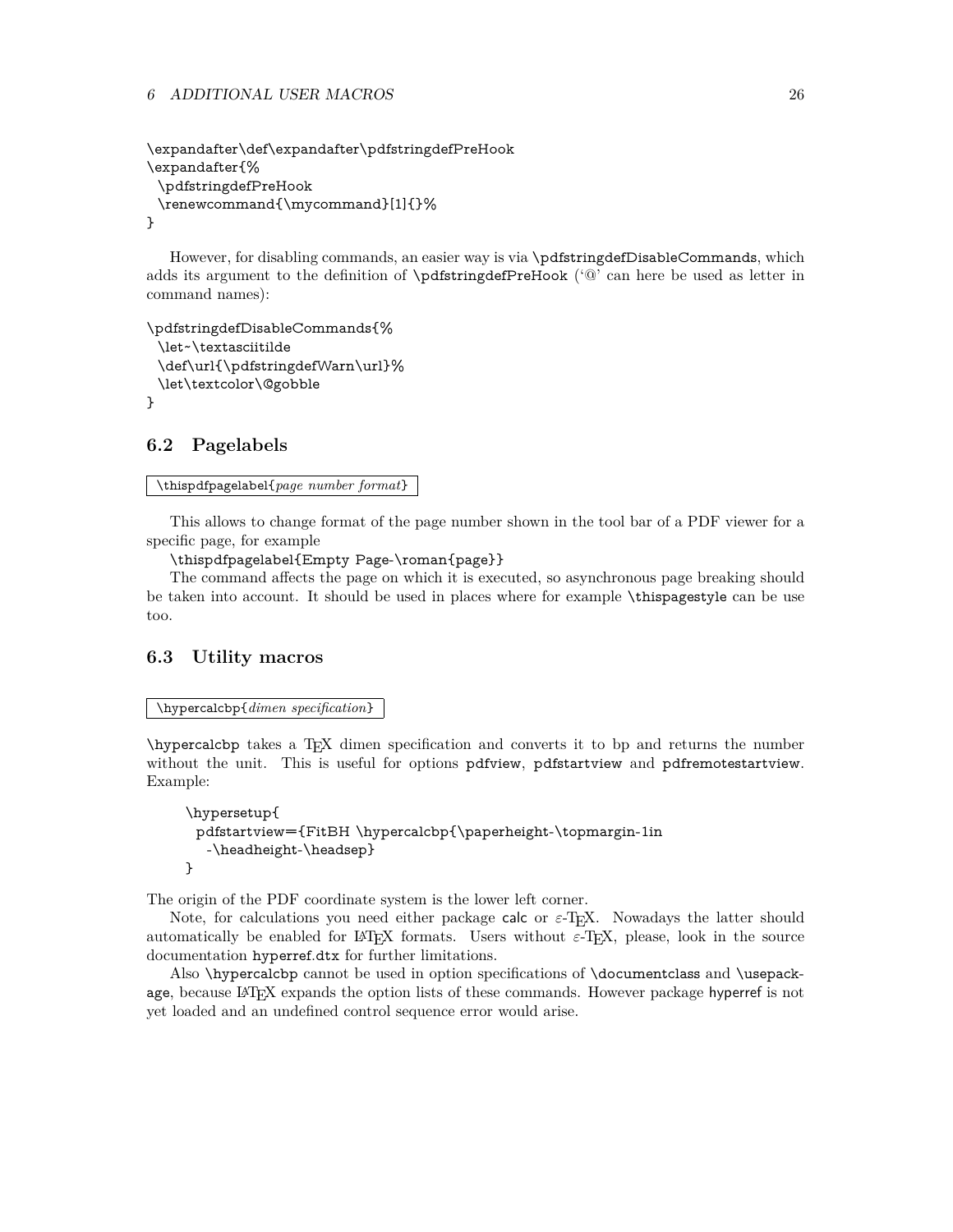# <span id="page-26-0"></span>**7 New Features**[5](#page-26-5)

# <span id="page-26-1"></span>**7.1 Option 'pdflinkmargin'**

Option 'pdflinkmargin' is an experimental option for specifying a link margin, if the driver supports this. Default is 1 pt for supporting drivers.

**pdfTeX** • The link area also depends on the surrounding box.

- Settings have local effect.
- When a page is shipped out, pdfTeX uses the current setting of the link margin for all links on the page.

**pdfmark** • Settings have global effect.

**xetex** • Settings must be done in the preamble or the first page and then have global effect. The key inserts the new (x)dvipdfmx special \special{dvipdfmx:config  $g \neq 1$ } (with the unit removed).

**Other drivers** Unsupported.

# <span id="page-26-2"></span>**7.2 Field option 'calculatesortkey'**

Fields with calculated values are calculated in document order by default. If calculated field values depend on other calculated fields that appear later in the document, then the correct calculation order can be specified with option 'calculatesortkey'. Its value is used as key to lexicographically sort the calculated fields. The sort key do not need to be unique. Fields that share the same key are sorted in document order.

Currently the field option 'calculatesortkey' is only supported by the driver for pdfTeX.

# <span id="page-26-3"></span>**7.3 Option 'next-anchor'**

This option allows to overwrite the anchor name of the next anchor. This makes it possible to give for example the heading of the table of contents an anchor name which can be referenced with a bookmark command.

\hypersetup{next-anchor=toc} \tableofcontents \bookmark[dest=\HyperDestNameFilter{toc},level=section]{\contentsname}

# <span id="page-26-4"></span>**7.4 Option 'localanchorname'**

When an anchor is set (e.g. via \refstepcounter, then the anchor name is globally set to the current anchor name.

For example:

\section{Foobar} \begin{equation}\end{equation} \label{sec:foobar}

With the default global setting (localanchorname=false) a reference to 'sec:foobar' jumps to the equation before. With option 'localanchorname' the anchor of the equation is forgotten after the environment and the reference 'sec:foobar' jumps to the section title.

Option 'localanchorname' is an experimental option, there might be situations, where the anchor name is not available as expected.

<span id="page-26-5"></span><sup>5</sup>This section moved from the README file, needs more integration into the manual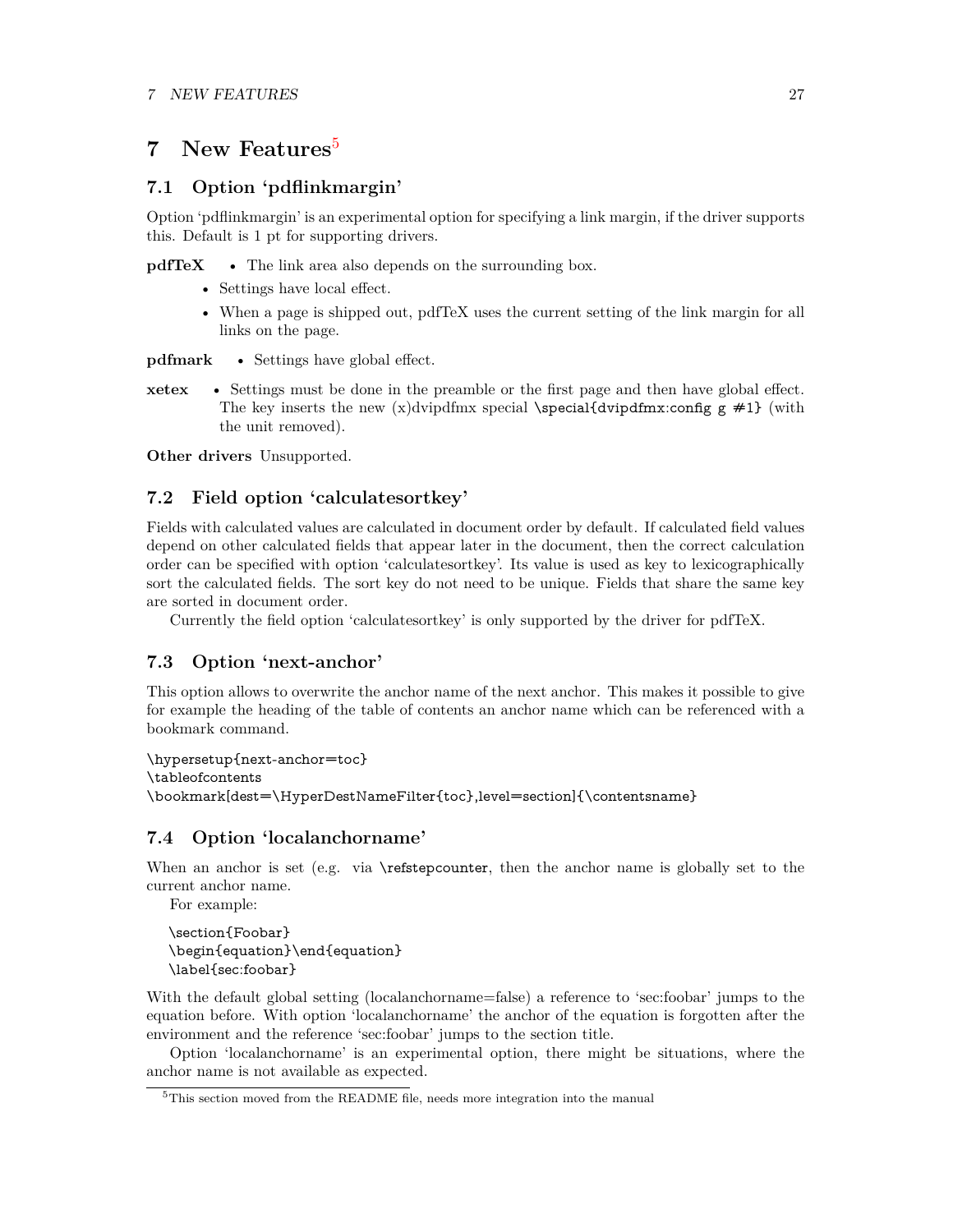# <span id="page-27-0"></span>**7.5 Option 'customdriver'**

The value of option 'customdriver' is the name of an external driver file without extension '.def'. The file must have \ProvidesFile with a version date and number that match the date and number of 'hyperref', otherwise a warning is given.

Because the interface, what needs to be defined in the driver, is not well defined and quite messy, the option is mainly intended to ease developing, testing, debugging the driver part.

# <span id="page-27-1"></span>**7.6 Option 'psdextra'**

LaTeX's NFSS is used to assist the conversion of arbitrary TeX strings to PDF strings (bookmarks, PDF information entries). Many math command names (\geq, \notin, ...) are not in control of NFSS, therefore they are defined with prefix 'text' (\textgeq, \textnotin, ...). They can be mapped to short names during the processing to PDF strings. The disadvantage is that they are many hundreds macros that need to be redefined for each PDF string conversion. Therefore this can be enabled or disabled as option 'psdextra'. On default the option is turned off (set to 'false'). Turning the option on means that the short names are available. Then \geq can directly be used instead of \textgeq.

# <span id="page-27-2"></span>**7.7 \XeTeXLinkBox**

Example:

When XeTeX generates a link annotation, it does not look at the boxes (as the other drivers), but only at the character glyphs. If there are no glyphs (images, rules, ...), then it does not generate a link annotation. Macro \XeTeXLinkBox puts its argument in a box and adds spaces at the lower left and upper right corners. An additional margin can be specified by setting it to the dimen register \XeTeXLinkMargin. The default is 2pt.

```
% xelatex
\documentclass{article}
\usepackage{hyperref}
\setlength{\XeTeXLinkMargin}{1pt}
\begin{document}
\section{Hello World}
\newpage
\label{sec:hello}
\hyperref[sec:hello]{%
 \XeTeXLinkBox{\rule{10mm}{10mm}}%
}
\end{document}
```
# <span id="page-27-3"></span>**7.8 \IfHyperBooleanExists and \IfHyperBoolean**

\IfHyperBooleanExists{OPTION}{YES}{NO}

If a hyperref OPTION is a boolean, that means it takes values 'true' or 'false', then \IfHyperBooleanExists calls YES, otherwise NO.

```
\IfHyperBoolean{OPTION}{YES}{NO}
```
Macro \IfHyperBoolean calls YES, if OPTION exists as boolean and is enabled. Otherwise NO is executed.

Both macros are expandable. Additionally option 'stoppedearly' is available. It is enabled if \MaybeStopEarly or \MaybeStopNow end hyperref prematurely.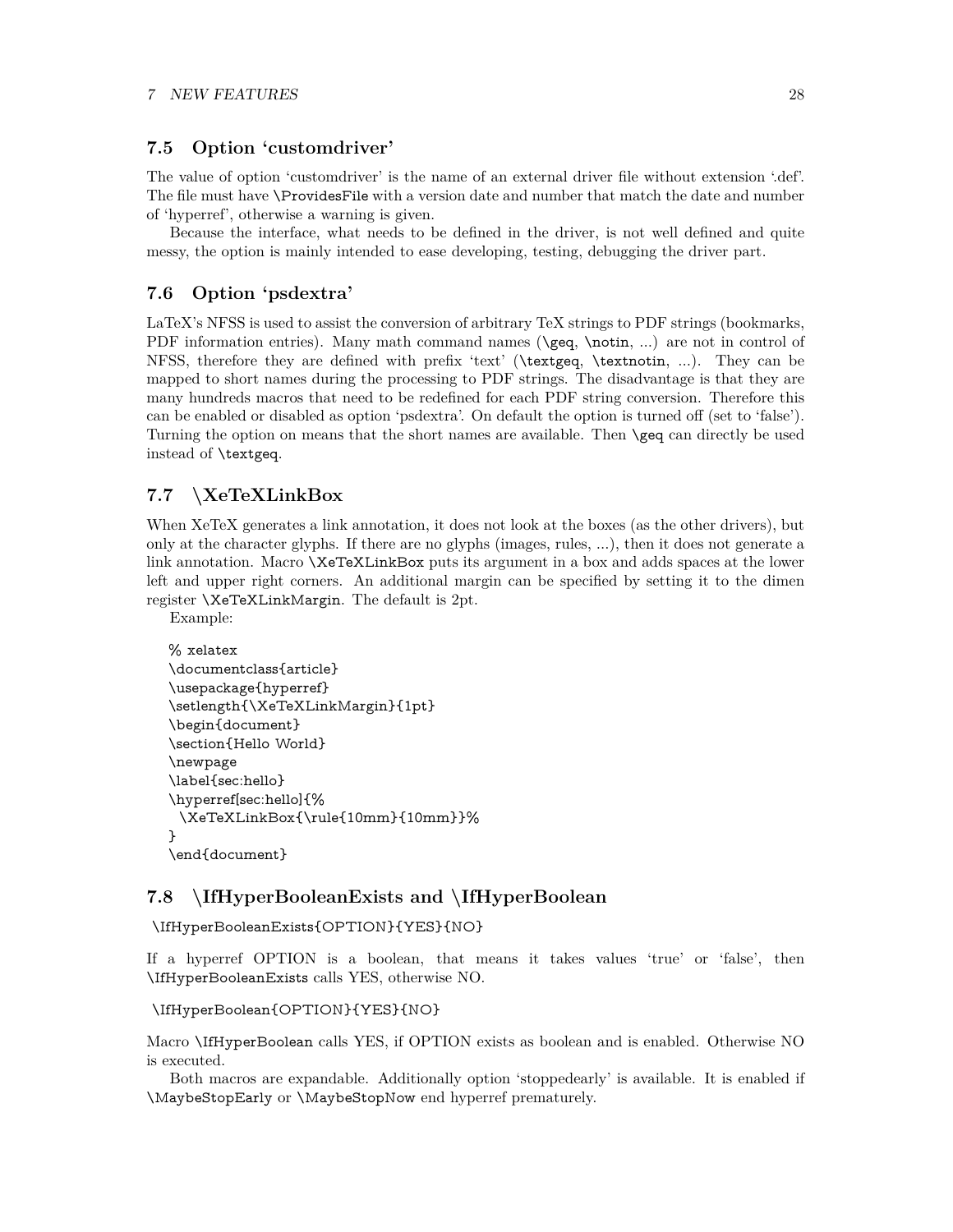# <span id="page-28-0"></span>**7.9 \unichar**

If a Unicode character is not supported by puenc.def, it can be given by using \unichar. Its name and syntax is inherited from package 'ucs'. However it is defined independently for use in hyperref's \pdfstringdef (that converts arbitrary TeX code to PDF strings or tries to do this).

Macro \unichar takes a TeX number as argument, examples for U+263A (WHITE SMILING FACE):

\unichar{"263A}% hexadecimal notation \unichar{9786}% decimal notation

'"' must not be a babel shorthand character or otherwise active. Otherwise prefix it with \string:

\unichar{\string"263A}% converts `"' to `"' with catcode 12 (other)

Users of (n)german packages or babel options may use  $\text{d}q$  instead:

\unichar{\dq 263A}% \dq is double quote with catcode 12 (other)

# <span id="page-28-1"></span>**7.10 \ifpdfstringunicode**

Some features of the PDF specification needs PDF strings. Examples are bookmarks or the entries in the information dictionary. The PDF specification allows two encodings 'PDFDocEncoding' (8-bit encoding) and 'Unicode' (UTF-16). The user can help using \texorpdfstring to replace complicate TeX constructs by a representation for the PDF string. However \texorpdfstring does not distinguish the two encodings. This gap closes \ifpdfstringunicode. It is only allowed in the second argument of \texorpdfstring and takes two arguments, the first allows the full range of Unicode. The second is limited to the characters available in PDFDocEncoding.

As example we take a macro definition for the Vietnamese name of Hàn Thế Thành. Correctly written it needs some accented characters, one character even with a double accent. Class 'tugboat.cls' defines a macro for the typesetted name:

```
\def\Thanh{%
 H\`an~%
 Th\^e\llap{\raise 0.5ex\hbox{\'{}}}%
 ~Th\`anh%
}
```
It's not entirely correct, the second accent over the 'e' is not an acute, but a hook. However standard LaTeX does not provide such an accent.

Now we can extend the definition to support hyperref. The first and the last word are already supported automatically. Characters with two or more accents are a difficult business in LaTeX, because the NFSS2 macros of the LaTeX kernel do not support more than one accent. Therefore also puenc.def misses support for them. But we can provide it using \unichar. The character in question is:

% U+1EC3 LATIN SMALL LETTER E WITH CIRCUMFLEX AND HOOK ABOVE

Thus we can put this together:

```
\def\Thanh{%
 H\`an~%
 \texorpdfstring{Th\^e\llap{\raise 0.5ex\hbox{\'{}}}}%
 {\ifpdfstringunicode{Th\unichar{"1EC3}}{Th\^e}}%
 ~Th\`anh%
}
```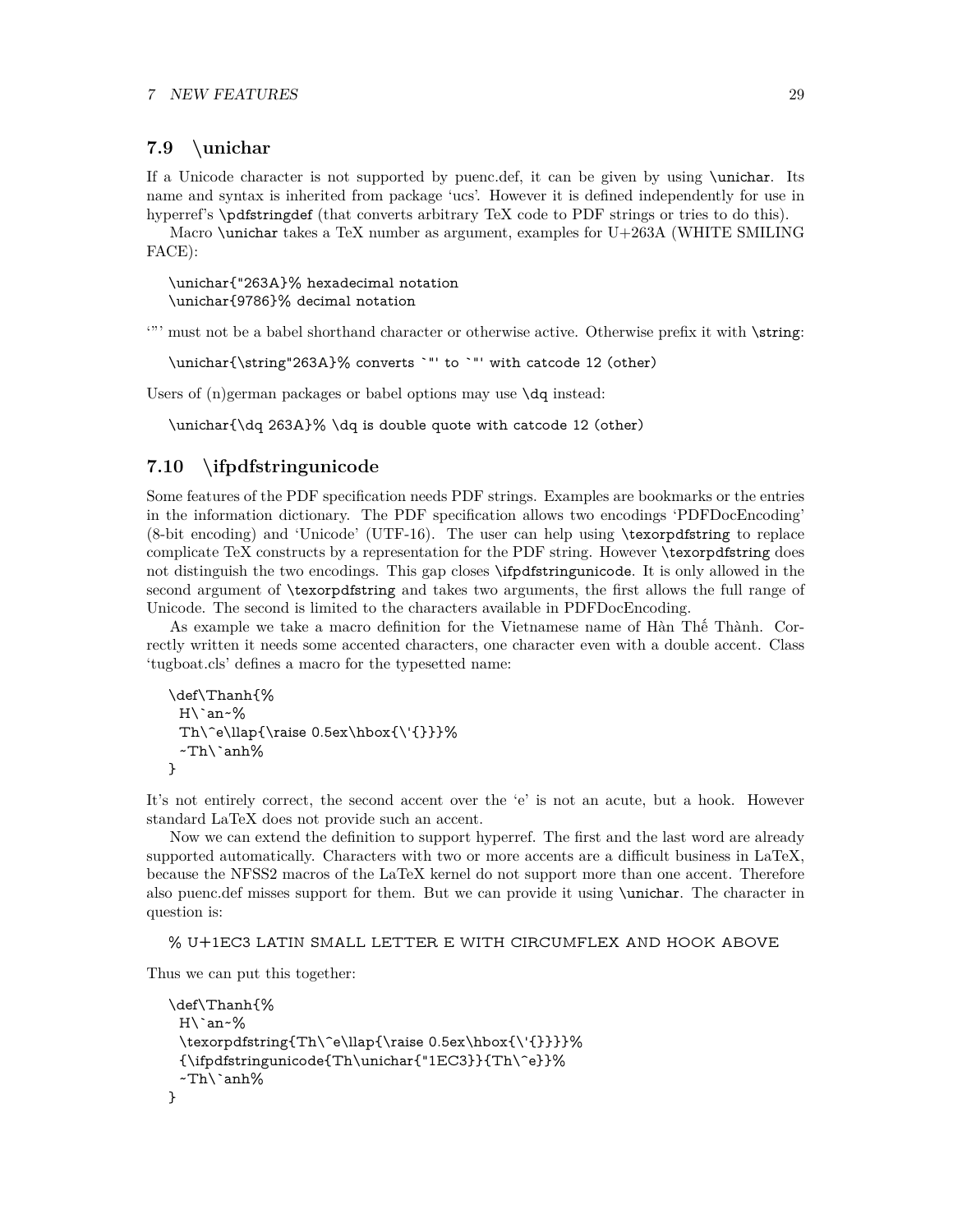For PDFDocEncoding (PD1) the variant above has dropped the second accent. Alternatively we could provide a representation without accents instead of wrong accents:

```
\def\Thanh{%
 \texorpdfstring{%
  H\`an~%
  Th\^e\llap{\raise 0.5ex\hbox{\'{}}}}%
  ~Th\`anh%
 }{%
  \ifpdfstringunicode{%
   H\`an Th\unichar{"1EC3} Th\`anh%
  }{%
   Han The Thanh%
  }%
 }%
}
```
# <span id="page-29-0"></span>**7.11 Customizing index style file with \nohyperpage**

Since version 2008/08/14 v6.78f.

For hyperlink support in the index, hyperref inserts  $\hbox{\texttt{hyperpage}}$  into the index macros. After processing with Makeindex, \hyperpage analyzes its argument to detect page ranges and page comma lists. However, only the standard settings are supported directly:

delim\_r "--" delim\_n ", "

(See manual page/documentation of Makeindex that explains the keys that can be used in style files for Makeindex.) Customized versions of delim\_r, delim\_n, suffix\_2p, suffix\_3p, suffix\_mp needs markup that \hyperpage can detect and knows that this stuff does not belong to a page number. Makro \nohyperpage serves as this markup. Put the customized code for these keys inside \nohyperpage, e.g.:

```
suffix_2p "\\nohyperpage{f.}"
suffix_3p "\\nohyperpage{ff.}"
```
(Depending on the typesetting tradition some space " $\setminus\setminus$ " or "~" should be put before the first f inside \nohyperpage.)

# <span id="page-29-1"></span>**7.12 Experimental option 'ocgcolorlinks'**

The idea are colored links, when viewed, but printed without colors. This new experimental option 'ocgcolorlinks' uses Optional Content Groups, a feature introduced in PDF 1.5.

A better implementation which hasn't the disadvantage to prevent line breaks is in the ocgx2 package. Check its documentation for details how to use it.

- The option must be given for package loading: \usepackage[ocgcolorlinks]{hyperref}
- Main disadvantage: Links cannot be broken across lines. PDF reference 1.7: 4.10.2 "Making" Graphical Content Optional": Graphics state operations, such as setting the color, ..., are still applied. Therefore the link text is put in a box and set twice, with and without color.
- The feature can be switched of by \hypersetup{ocgcolorlinks=false} inside the document.
- Supported drivers: pdftex, dvipdfm
- The PDF version should be at least 1.5. It is automatically set for pdfTeX, LuaTeX and dvipdfmx.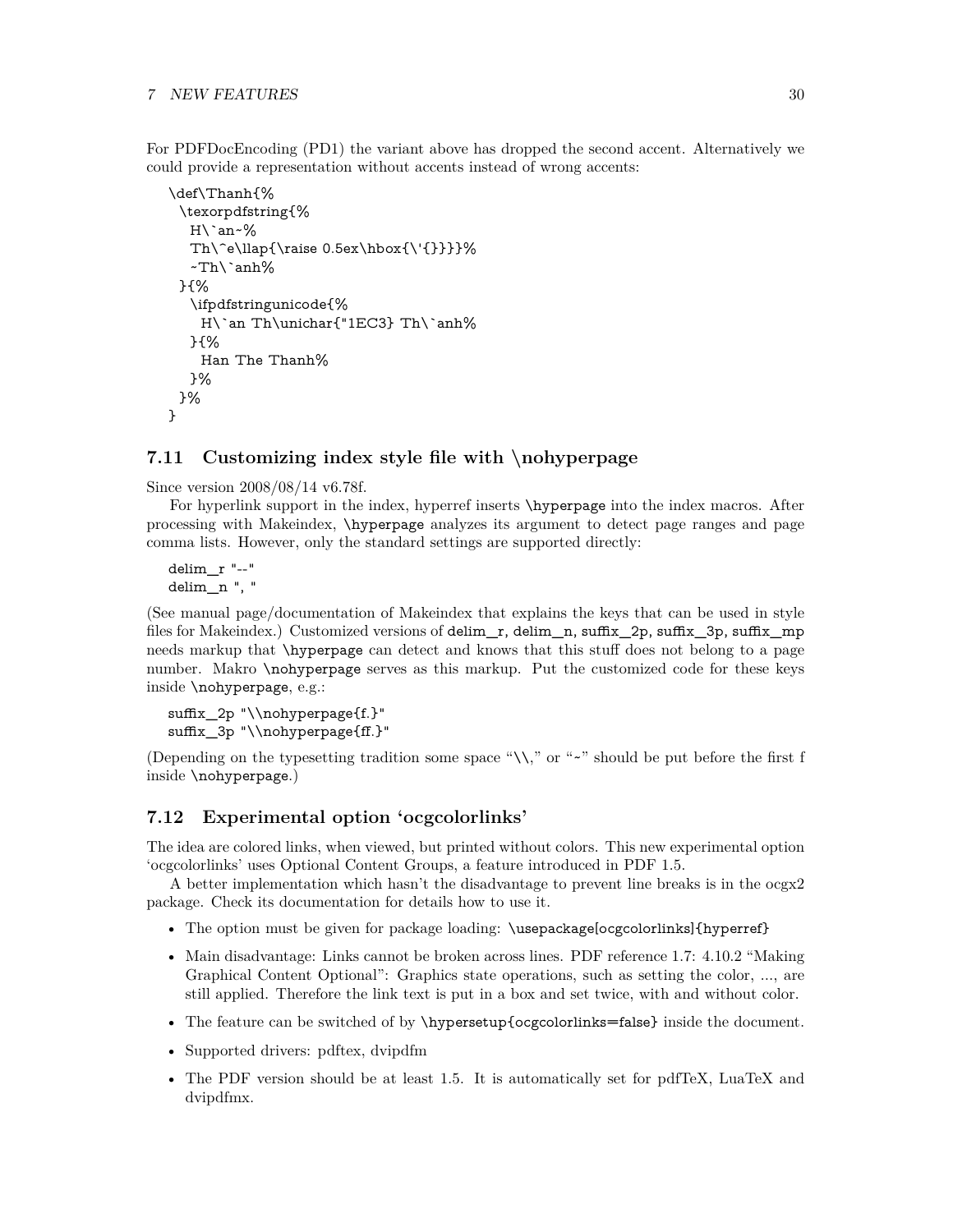# <span id="page-30-0"></span>**7.13 Option 'pdfa'**

The new option 'pdfa' tries to avoid violations of PDF/A in code generated by hyperref. However, the result is usually not in  $PDF/A$ , because many features aren't controlled by hyperref (XMP) metadata, fonts, colors, driver dependend low level stuff, ...).

Currently, option 'pdfa' sets and disables the following items:

- Enabled annotation flags: Print, NoZoom, NoRotate [PDF/A 6.5.3].
- Disabled annotation flags: Hidden, Invisible, NoView [PDF/A 6.5.3].
- Disabled: Launch action ([PDF/A 6.6.1].
- Restricted: Named actions (NextPage, PrevPage, FirstPage, LastPage) [PDF/A 6.6.1].
- Many things are disabled in PDF formulars:
	- **–** JavaScript actions [PDF/A 6.6.1]
	- **–** Trigger events (additional actions) [PDF/A 6.6.2]
	- **–** Push button (because of JavaScript)
	- **–** Interactive Forms: Flag NeedAppearances is the default 'false' (Because of this, hyperref's implementation of Forms looks ugly). [PDF/A 6.9]

The default value of the new option 'pdfa' is 'false'. It influences the loading of the package and cannot be changed after hyperref is loaded (\usepackage{hyperref}).

# <span id="page-30-1"></span>**7.14 Option 'linktoc' added**

The new option 'linktoc' allows more control which part of an entry in the table of contents is made into a link:

- 'linktoc=none' (no links)
- 'linktoc=section' (default behaviour, same as 'linktocpage=false')
- 'linktoc=page' (same as 'linktocpage=true')
- 'linktoc=all' (both the section and page part are links)

# <span id="page-30-2"></span>**7.15 Option 'pdfnewwindow' changed**

Before 6.77b:

- pdfnewwindow=true  $\rightarrow$  /NewWindow true
- pdfnewwindow=false  $\rightarrow$  (absent)
- unused pdfnewwindow  $\rightarrow$  (absent)

Since 6.77b:

- pdfnewwindow=true  $\rightarrow$  /NewWindow true
- pdfnewwindow=false  $\rightarrow$  /NewWindow false
- pdfnewwindow  $\Rightarrow$  (absent)
- unused pdfnewwindow  $\rightarrow$  (absent)

Rationale: There is a difference between setting to 'false' and an absent entry. In the former case the new document replaces the old one, in the latter case the PDF viewer application should respect the user preference.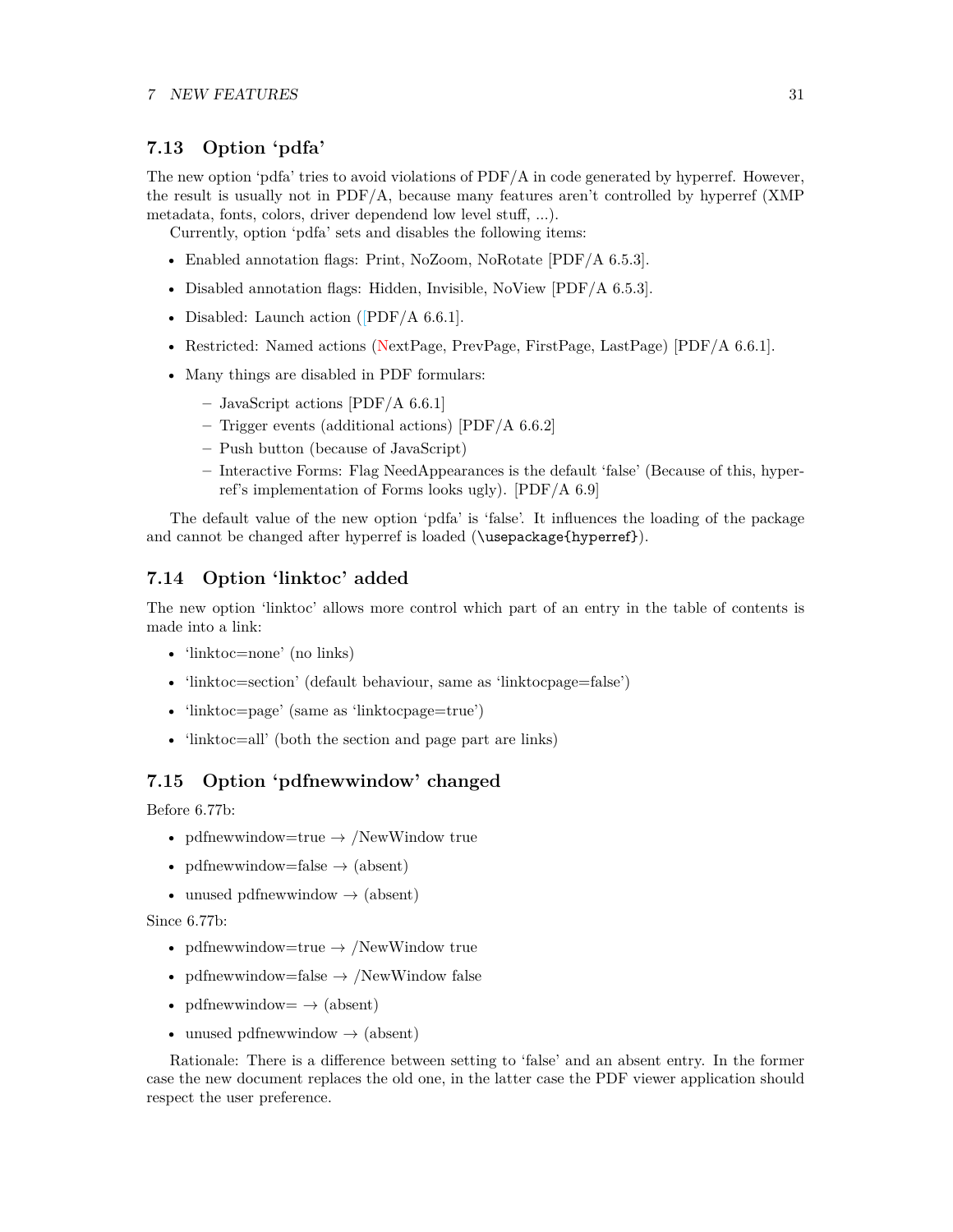# <span id="page-31-0"></span>**7.16 Flag options for PDF forms**

PDF form field macros (**\TextField, \CheckBox, ...**) support boolean flag options. The option name is the lowercase version of the names in the PDF specification (1.7):

[http://www.adobe.com/devnet/pdf/pdf\\_reference.html](http://www.adobe.com/devnet/pdf/pdf_reference.html)

[http://www.adobe.com/devnet/acrobat/pdfs/pdf\\_reference.pdf](http://www.adobe.com/devnet/acrobat/pdfs/pdf_reference.pdf) Options (convert to lowercase) except flags in square brackets:

• Table 8.16 Annotation flags (page 608):

1 Invisible 2 Hidden (PDF 1.2)

- 3 Print (PDF 1.2)
- 4 NoZoom (PDF 1.3)
- 5 NoRotate (PDF 1.3)
- 6 NoView (PDF 1.3)
- [7 ReadOnly (PDF 1.3)] ignored for widget annotations, see table 8.70
- 8 Locked (PDF 1.4)
- 9 ToggleNoView (PDF 1.5)
- 10 LockedContents (PDF 1.7)
- Table 8.70 Field flags common to all field types (page 676):
	- 1 ReadOnly
	- 2 Required
	- 3 NoExport
- Table 8.75 Field flags specific to button fields (page 686):
	- 15 NoToggleToOff (Radio buttons only)
	- 16 Radio (set: radio buttons, clear: check box, pushbutton: clear)
	- 17 Pushbutton
	- 26 RadiosInUniso (PDF 1.5)
- Table 8.77 Field flags specific to text fields (page 691):
	- 13 Multiline
	- 14 Password
	- 21 FileSelect (PDF 1.4)
	- 23 DoNotSpellCheck (PDF 1.4)
	- 24 DoNotScroll (PDF 1.4)
	- 25 Comb (PDF 1.5)
	- 26 RichText (PDF 1.5)
- Table 8.79 Field flags specific to choice fields (page 693):
	- 18 Combo (set: combo box, clear: list box)
	- 19 Edit (only useful if Combo is set)
	- 20 (Sort) for authoring tools, not PDF viewers
	- 22 MultiSelect (PDF 1.4)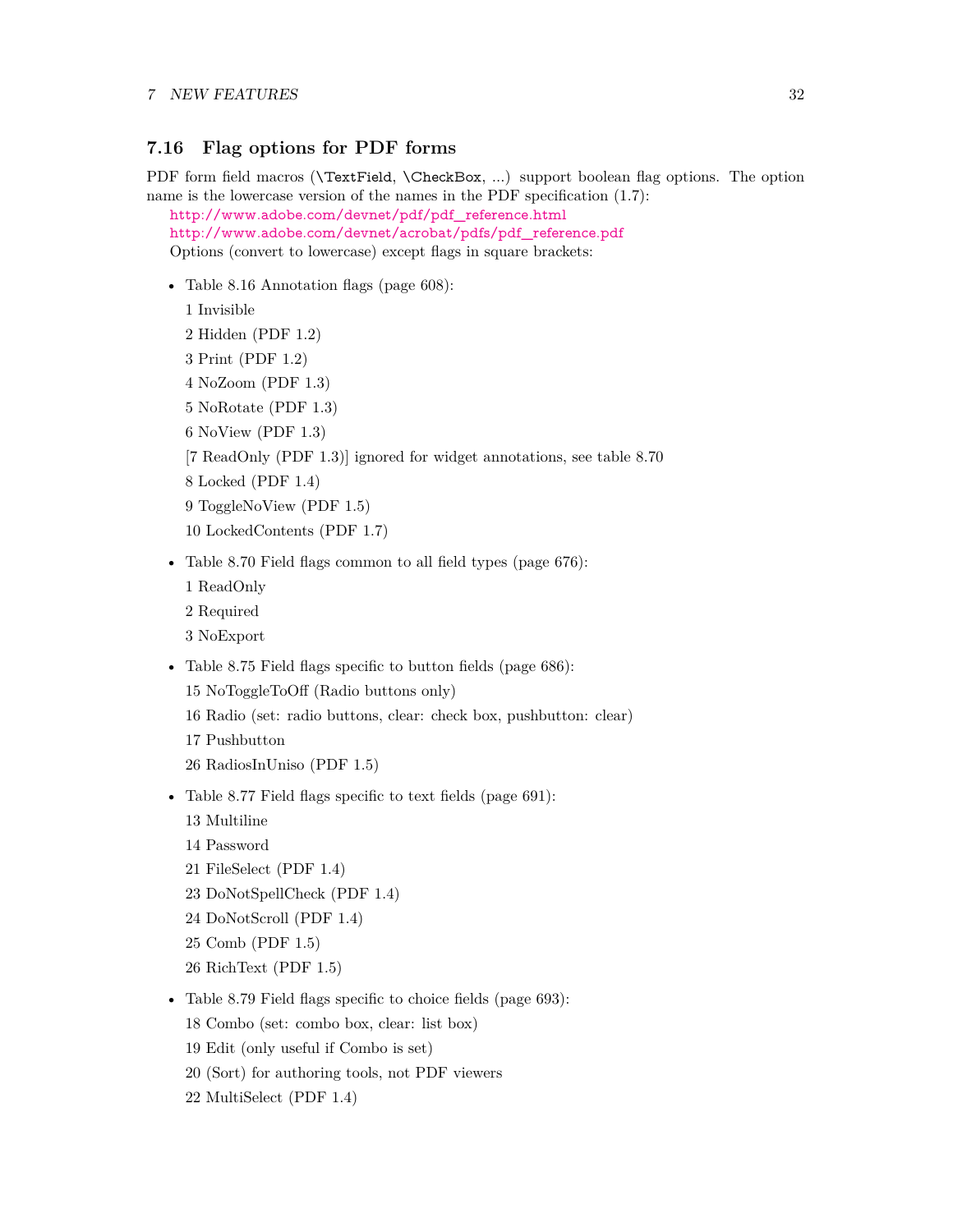### 7 NEW FEATURES 33

23 DoNotSpellCheck (PDF 1.4) (only useful if Combo and Edit are set) 27 CommitOnSelChange (PDF 1.5)

- Table 8.86 Flags for submit-form actions (page 704):
	- [1 Include/Exclude] unsupported, use 'noexport' (table 8.70) instead
	- 2 IncludeNoValueFields

[3 ExportFormat] handled by option 'export'

4 GetMethod

5 SubmitCoordinates

[6 XFDF (PDF 1.4)] handled by option 'export'

7 IncludeAppendSaves (PDF 1.4)

8 IncludeAnnotations (PDF 1.4)

[9 SubmitPDF (PDF 1.4)] handled by option 'export'

- 10 CanonicalFormat (PDF 1.4)
- 11 ExclNonUserAnnots (PDF 1.4)
- 12 ExclFKey (PDF 1.4)
- 14 EmbedForm (PDF 1.5)

New option 'export' sets the export format of a submit action. Valid values are (upper- or lowercase):

- FDF
- HTML
- XFDF
- PDF (not supported by Acrobat Reader)

# <span id="page-32-0"></span>**7.17 Option 'pdfversion'**

This is an experimental option. It notifies 'hyperref' about the intended PDF version. Currently this is used in code for PDF forms (implementation notes 116 and 122 of PDF spec 1.7).

Values: 1.2, 1.3, 1.4, 1.5, 1.6, 1.7. Values below 1.2 are not supported, because most drivers expect higher PDF versions.

The option must be used early, not after \usepackage{hyperref}.

In theory this option should also set the PDF version, but this is not generally supported.

- pdfTeX below 1.10a: unsupported. pdfTeX  $\geq$  1.10a and  $\lt$  1.30: \pdfoptionpdfminorversion  $pdfTeX \geq 1.30$ : \pdfminorversion
- dvipdfm: configuration file, example: TeX Live 2007, texmf/dvipdfm/config/config, entry 'V 2'.
- dvipdfmx: configuration file, example: TeX Live 2007, texmf/dvipdfm/dvipdfmx.cfg, entry 'V 4'.
- Ghostscript: option -dCompatibilityLevel (this is set in 'ps2pdf12', 'ps2pdf13', 'ps2pdf14').

The current PDF version is used as default if this version can be detected (only pdfTeX  $\geq$ 1.10a). Otherwise the lowest version 1.2 is assumed. Thus 'hyperref' tries to avoid PDF code that breaks this version, but is free to use ignorable higher PDF features.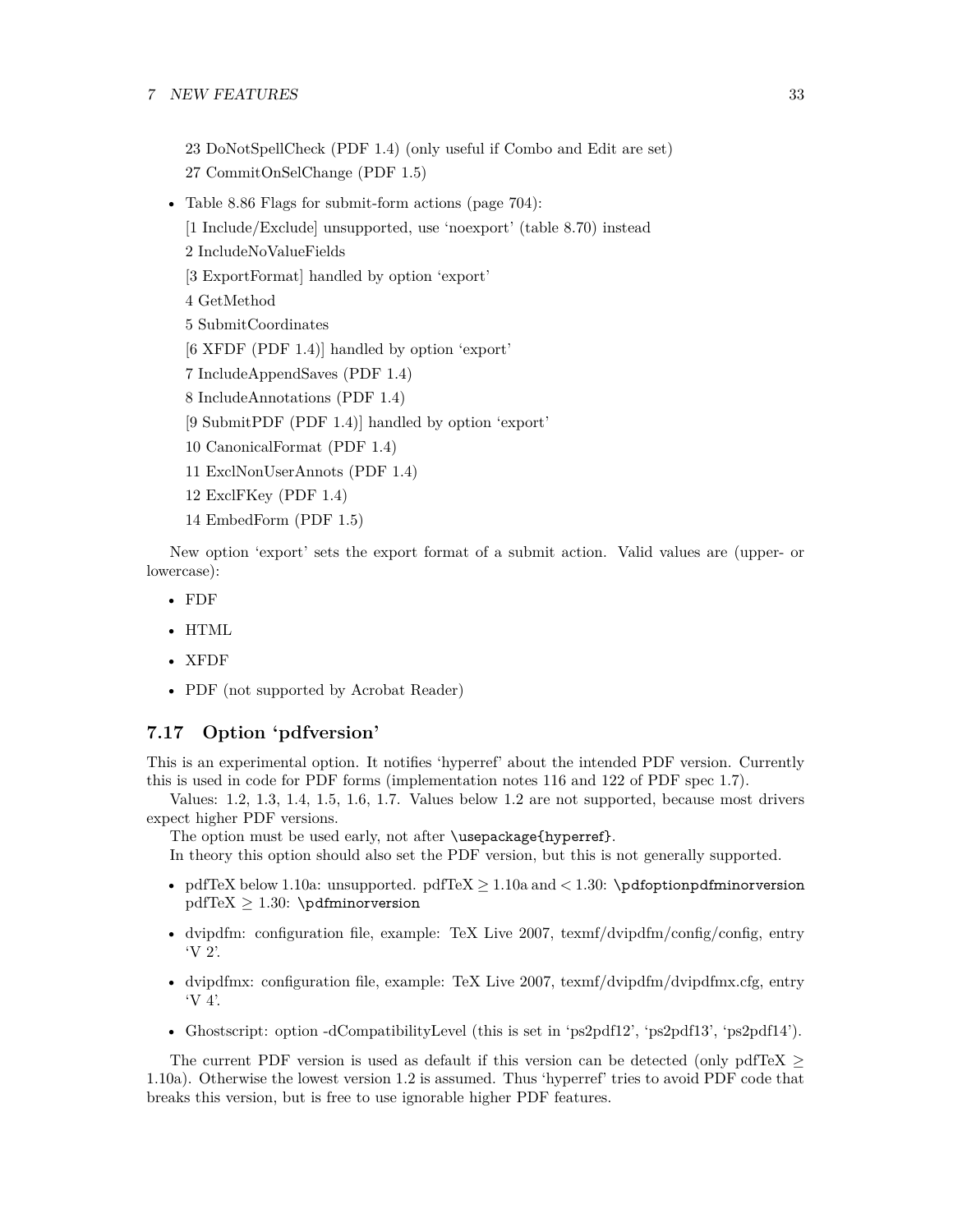# <span id="page-33-0"></span>**7.18 Field option 'name'**

Many form objects uses the label argument for several purposes:

- Layouted label.
- As name in HTML structures.

Code that is suitable for layouting with TeX can break in the structures of the output format. If option 'name' is given, then its value is used as name in the different output structures. Thus the value should consist of letters only.

# <span id="page-33-1"></span>**7.19 Option 'pdfencoding'**

The PDF format allows two encodings for bookmarks and entries in the information dictionary: PDFDocEncoding and Unicode as UTF-16BE. Option pdfencoding selects between these encodings:

- pdfdoc uses PDFDocEncoding. It uses just one byte per character, but the supported characters are limited (244 in PDF-1.7).
- unicode sets Unicode. It is encoded as UTF-16BE. Two bytes are used for most characters, surrogates need four bytes.
- auto PDFDocEncoding if the string does not contain characters outside the encoding (outside ascii if an unicode engine is used) and Unicode otherwise. This option is not intended for the unicode engines.

All drivers use unicode by default now. If another encoding should be forced, it should be done in hypersetup.

# <span id="page-33-2"></span>**7.20 Color options/package hycolor**

See documentation of package 'hycolor'.

# <span id="page-33-3"></span>**7.21 Option pdfusetitle**

If option pdfusetitle is set then hyperref tries to derive the values for pdftitle and pdfauthor from \title and \author. An optional argument for \title and \author is supported (class amsart).

# <span id="page-33-4"></span>**7.22 Starred form of \autoref**

\autoref\* generates a reference without link as \ref\* or \pageref\*.

# <span id="page-33-5"></span>**7.23 Link border style**

Links can be underlined instead of the default rectangle or options colorlinks, frenchlinks. This is done by option pdfborderstyle={/S/U/W 1}

Some remarks:

- AR7/Linux seems to have a bug, that don't use the default value 1 for the width, but zero, thus that the underline is not visible without  $/W$  1. The same applies for dashed boxes, eg.: pdfborderstyle=/S/D/D[3 2]/W 1
- The syntax is described in the PDF specification, look for "border style", eg. Table 8.13 "Entries in a border style dictionary" (specification for version 1.6)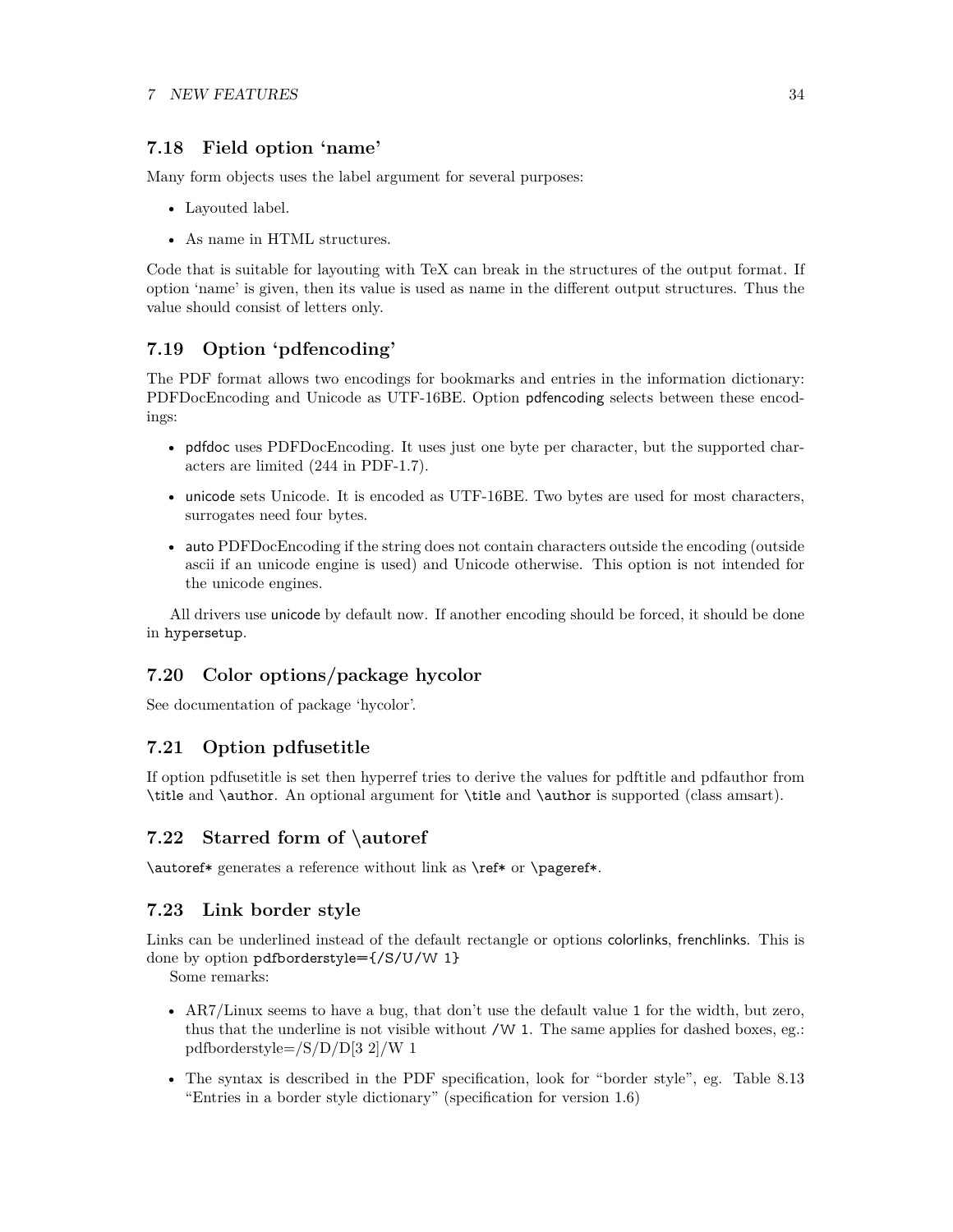### 7 NEW FEATURES 35

- The border style is removed by pdfborderstyle This is automatically done if option colorlinks is enabled.
- Be aware that not all PDF viewers support this feature, not even Acrobat Reader itself: Some support:
	- **–** AR7/Linux: underline and dashed, but the border width must be given.
	- **–** xpdf 3.00: underline and dashed

Unsupported:

- **–** AR5/Linux
- **–** ghostscript 8.50

# <span id="page-34-0"></span>**7.24 Option bookmarksdepth**

The depth of the bookmarks can be controlled by the new option bookmarksdepth. The option acts globally and distinguishes three cases:

- bookmarksdepth without value Then hyperref uses the current value of counter tocdepth. This is the compatible behaviour and the default.
- bookmarksdepth= $\leq$ number>, the value is number (also negative): The depth for the bookmarks are set to this number.
- bookmarksdepth= $\langle$ name> The  $\langle$ name> is a document division name (part, chapter, ...). It must not start with a digit or minus to avoid mixing up with the number case. Internally hyperref uses the value of macro \toclevel@<name>. Examples:

\hypersetup{bookmarksdepth=paragraph} \hypersetup{bookmarksdepth=4} % same as before \hypersetup{bookmarksdepth} % counter "tocdepth" is used

# <span id="page-34-1"></span>**7.25 Option pdfescapeform**

There are many places where arbitrary strings end up as PS or PDF strings. The PS/PDF strings in parentheses form require the protection of some characters, e.g. unmatched left or right parentheses need escaping or the escape character itself (backslash). Since 2006/02/12 v6.75a the PS/PDF driver should do this automatically. However I assume a problem with compatibility, especially regarding the form part where larger amounts of JavaScript code can be present. It would be a pain to remove all the escaping, because an additional escaping layer can falsify the code.

Therefore a new option pdfescapeform was introduced:

- pdfescapeform=false Escaping for the formulars are disabled, this is the compatibility behaviour, therefore this is the default.
- pdfescapeform=true Then the PS/PDF drivers do all the necessary escaping. This is the logical choice and the recommended setting. For example, the user writes JavaScript as JavaScript and do not care about escaping characters for PS/PDF output.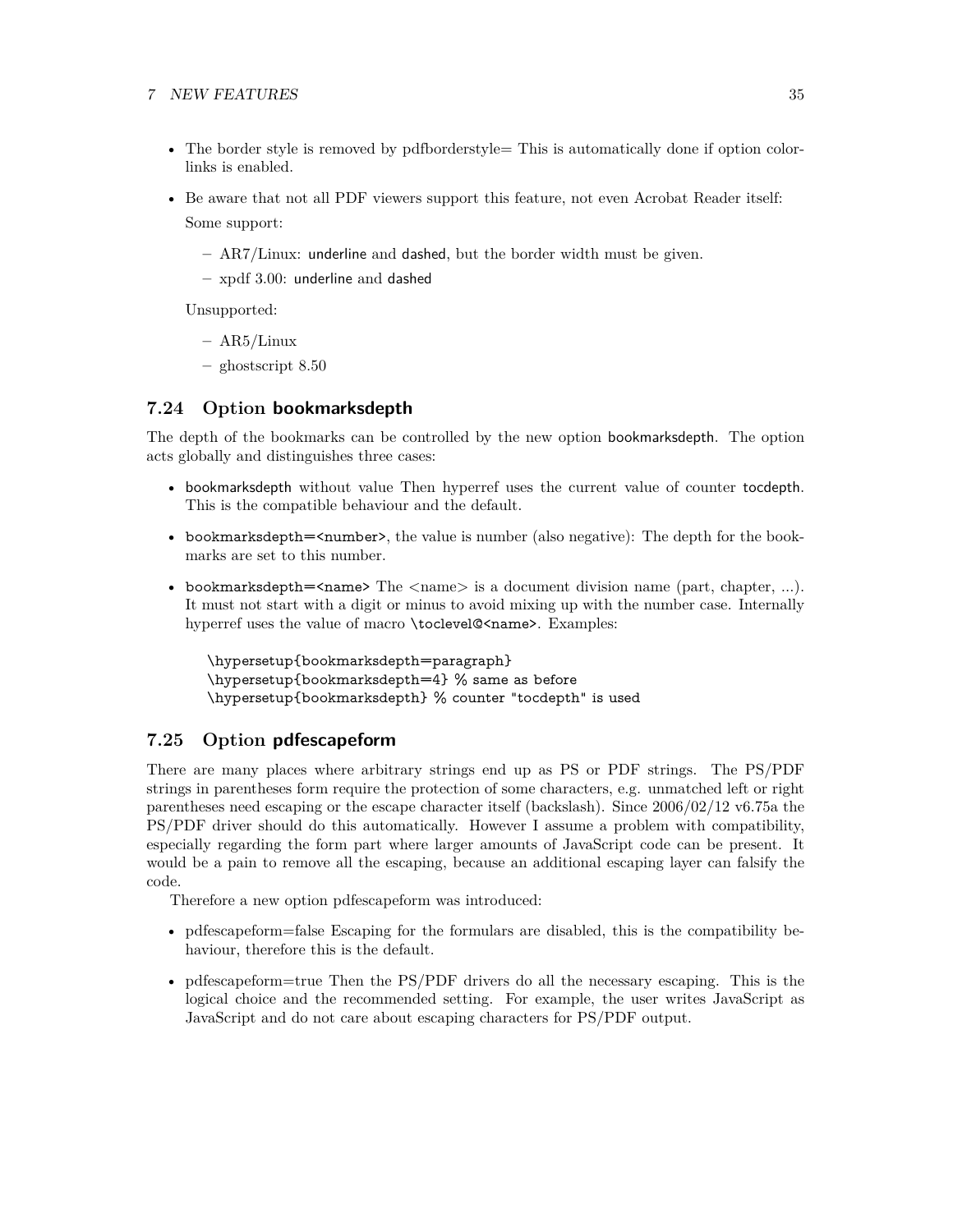# <span id="page-35-0"></span>**7.26 Default driver setting**

(hyperref  $\geq 6.72$ s) If no driver is given, hyperref tries its best to guess the most suitable driver. Thus it loads hpdftex, if pdfTeX is detected running in PDF mode. Or it loads the corresponding VTeX driver for VTeX's working modes. Unhappily many driver programs run after the TeX compiler, so hyperref does not have a chance (dvips, dvipdfm, ...). In this case driver hypertex is loaded that supports the HyperTeX features that are recognized by xdvi for example. This behaviour, however, can easily be changed in the configuration file hyperref.cfg:

```
\providecommand*{\Hy@defaultdriver}{hdvips}
```
for dvips, or

```
\providecommand*{\Hy@defaultdriver}{hypertex}
```
for the default behaviour of hyperref. See also the new option 'driverfallback'.

# <span id="page-35-1"></span>**7.27 Backref entries**

Alternative interface for formatting of backref entries, example:

```
\documentclass[12pt,UKenglish]{article}
```

```
\usepackage{babel}
\usepackage[pagebackref]{hyperref}
```
% Some language options are detected by package backref.

- % This affects the following macros:
- % \backrefpagesname
- % \backrefsectionsname
- % \backrefsep
- % \backreftwosep
- % \backreflastsep

```
\renewcommand*{\backref}[1]{
 % default interface
 % #1: backref list%
 % We want to use the alternative interface,
 % therefore the definition is empty here.
}
\renewcommand*{\backrefalt}[4]{%
 % alternative interface
 % #1: number of distinct back references
 % #2: backref list with distinct entries
 % #3: number of back references including duplicates
 % #4: backref list including duplicates
 \par
 #3 citation(s) on #1 page(s): #2, \par
 \lim_{\#1=1 \%}\ifnum#3=1 %
    1 citation on page %
   \else
```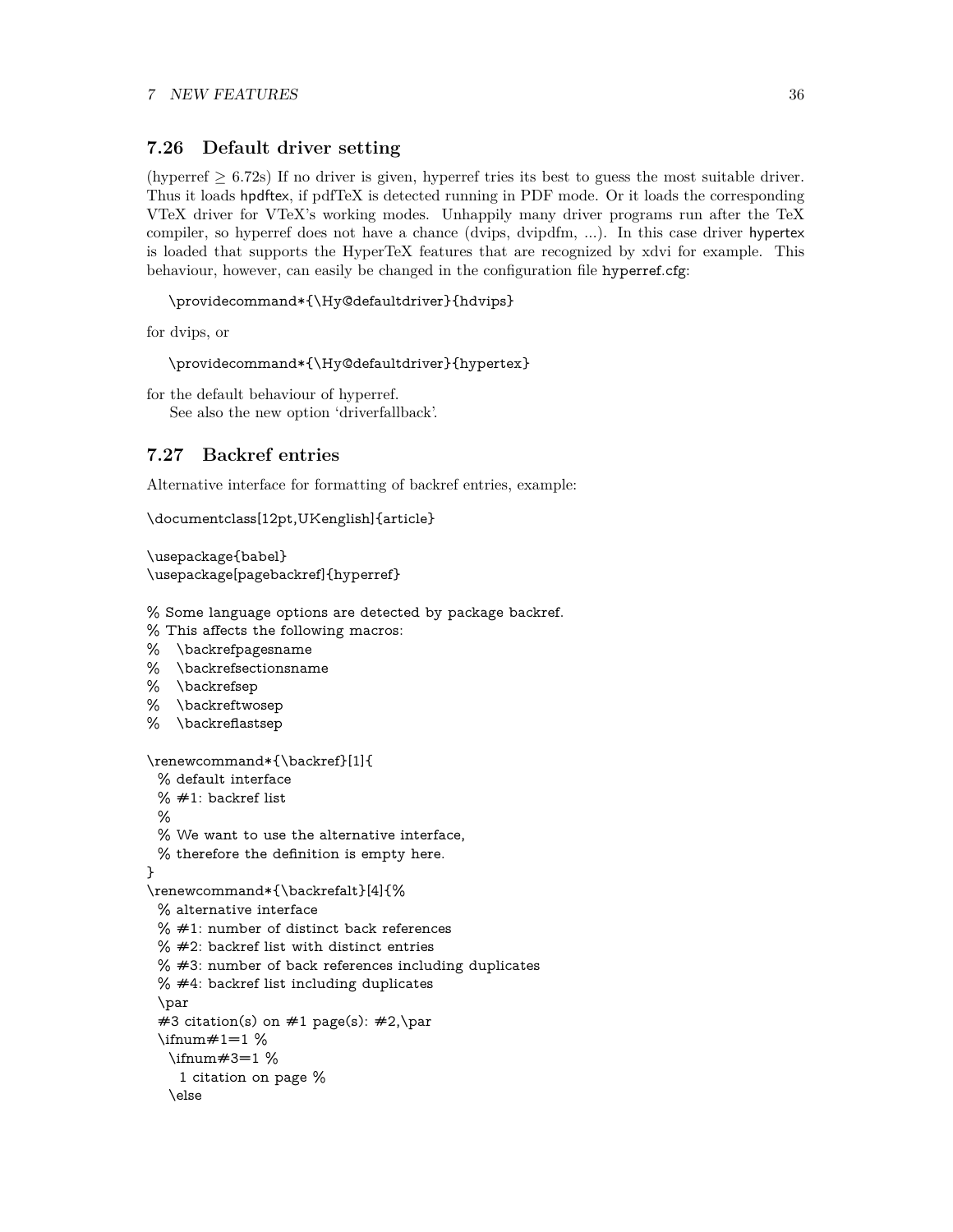```
#3 citations on page %
   \ln\else
   #3 citations on #1 pages %
 \Lambda#2, par\ifnum#3=1 %
   1 citation located at page %
 \else
   #3 citations located at pages %
 \ln#4.\par
}
\% The list of distinct entries can be further refined:
\renewcommand*{\backrefentrycount}[2]{%
 % #1: the original backref entry
 % #2: the count of citations of this entry,
 % in case of duplicates greater than one
 #1%
 \ifnum#2>1 %
   -(\#2)\%\Lambda}
\begin{document}
 \section{Hello}
   \cite{ref1, ref2, ref3, ref4}
 \section{World}
   \cite{ref1, ref3}
 \newpage
 \section{Next section}
   \cite{ref1}
 \newpage
 \section{Last section}
   \cite{ref1, ref2}
 \newpage
 \pdfbookmark[1]{Bibliography}{bib}
 \begin{thebibliography}{99}
   \bibitem{ref1} Dummy entry one.
   \bibitem{ref2} Dummy entry two.
   \bibitem{ref3} Dummy entry three.
   \bibitem{ref4} Dummy entry four.
 \end{thebibliography}
```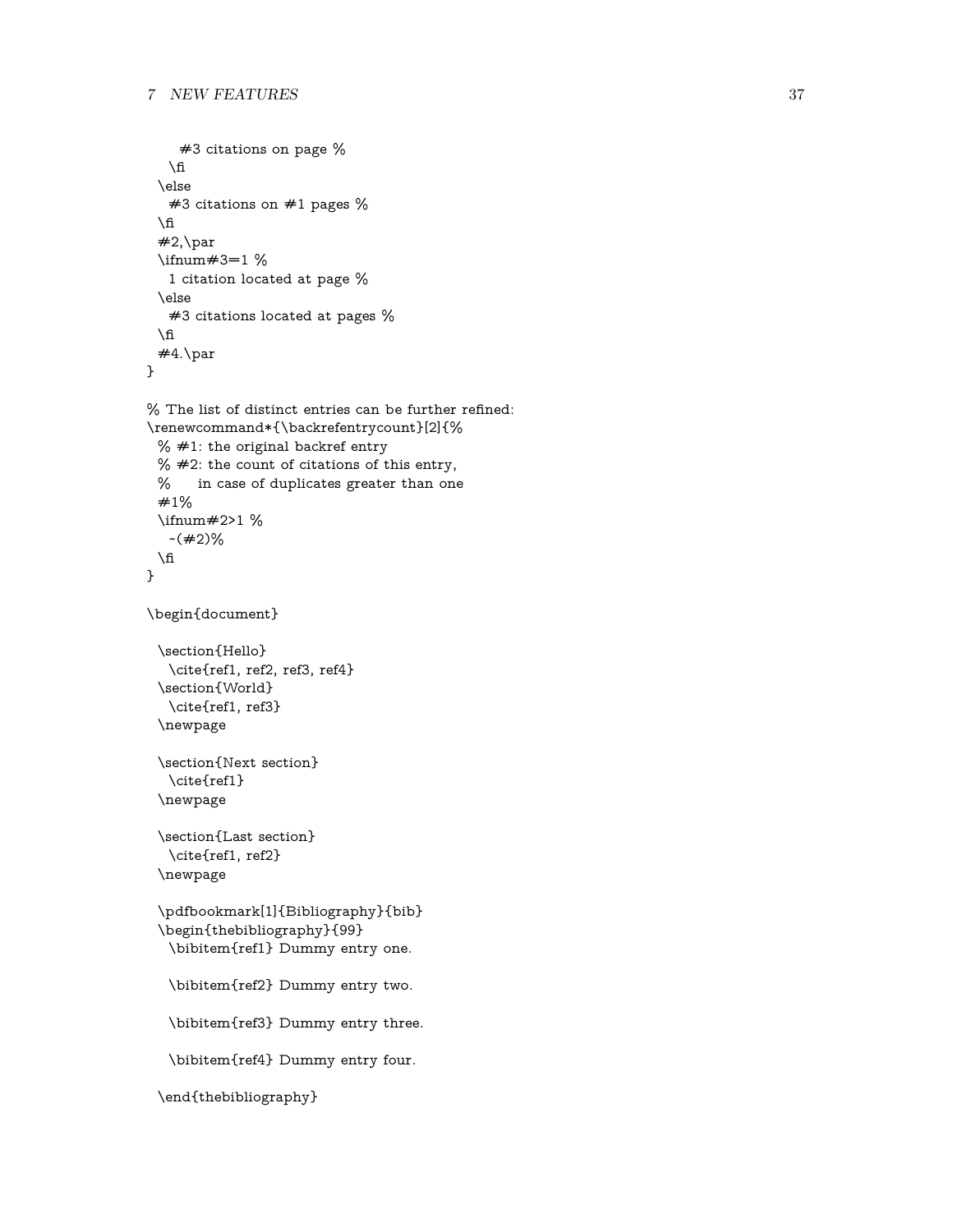\end{document}

# <span id="page-37-0"></span>**7.28 \phantomsection**

Set an anchor at this location. It is often used in conjunction with **\addcontentsline** for sectionlike things (index, bibliography, preface). \addcontentsline refers to the latest previous location where an anchor is set.

```
\cleardoublepage
\phantomsection
\addcontentsline{toc}{chapter}{\indexname}
\printindex
```
Now the entry in the table of contents (and bookmarks) for the index points to the start of the index page, not to a location before this page.

# <span id="page-37-1"></span>**7.29 puenc encoding, puenc-greek.def and puenc-extra.def**

The unicode option loads for the bookmarks puenc.def which contains quite a lot definitions of commands for the bookmarks. As unicode is now true for all engines, this file is now also loaded with pdflatex. Some of the definitions in puenc.def clash with other uses. To reduce the impact hyperref uses two strategies.

- A number of command are only defined conditionally: The commands for the cyrillic block if \CYRDZE is defined, greek if \textBeta is defined, and hebrew if \hebdalet is defined. The greek block is in an extra file, puenc-greek.def, which can be loaded manually if needed.
- Other commands are moved to an extra file puenc-extra.def which is not loaded automatically, but can be loaded in the preamble if needed. Currently this file contains all definitions for the accent \G.

# <span id="page-37-2"></span>**8 Acrobat-specific behavior**

If you want to access the menu options of Acrobat Reader or Exchange, the following macro is provided in the appropriate drivers:

\Acrobatmenu{*menuoption*}{*text*}

The *text* is used to create a button which activates the appropriate *menuoption*. The following table lists the option names you can use—comparison of this with the menus in Acrobat Reader or Exchange will show what they do. Obviously some are only appropriate to Exchange.

| File                            | Open, Close, Scan, Save, SaveAs, Optimizer:SaveAsOpt, |
|---------------------------------|-------------------------------------------------------|
|                                 | Print, PageSetup, Quit                                |
| $File \rightarrow Import$       | ImportImage, ImportNotes, AcroForm:ImportFDF          |
| $File \rightarrow Export$       | ExportNotes, AcroForm:ExportFDF                       |
| $File \rightarrow DocumentInfo$ | GeneralInfo, OpenInfo, FontsInfo, SecurityInfo,       |
|                                 | Weblink:Base, AutoIndex:DocInfo                       |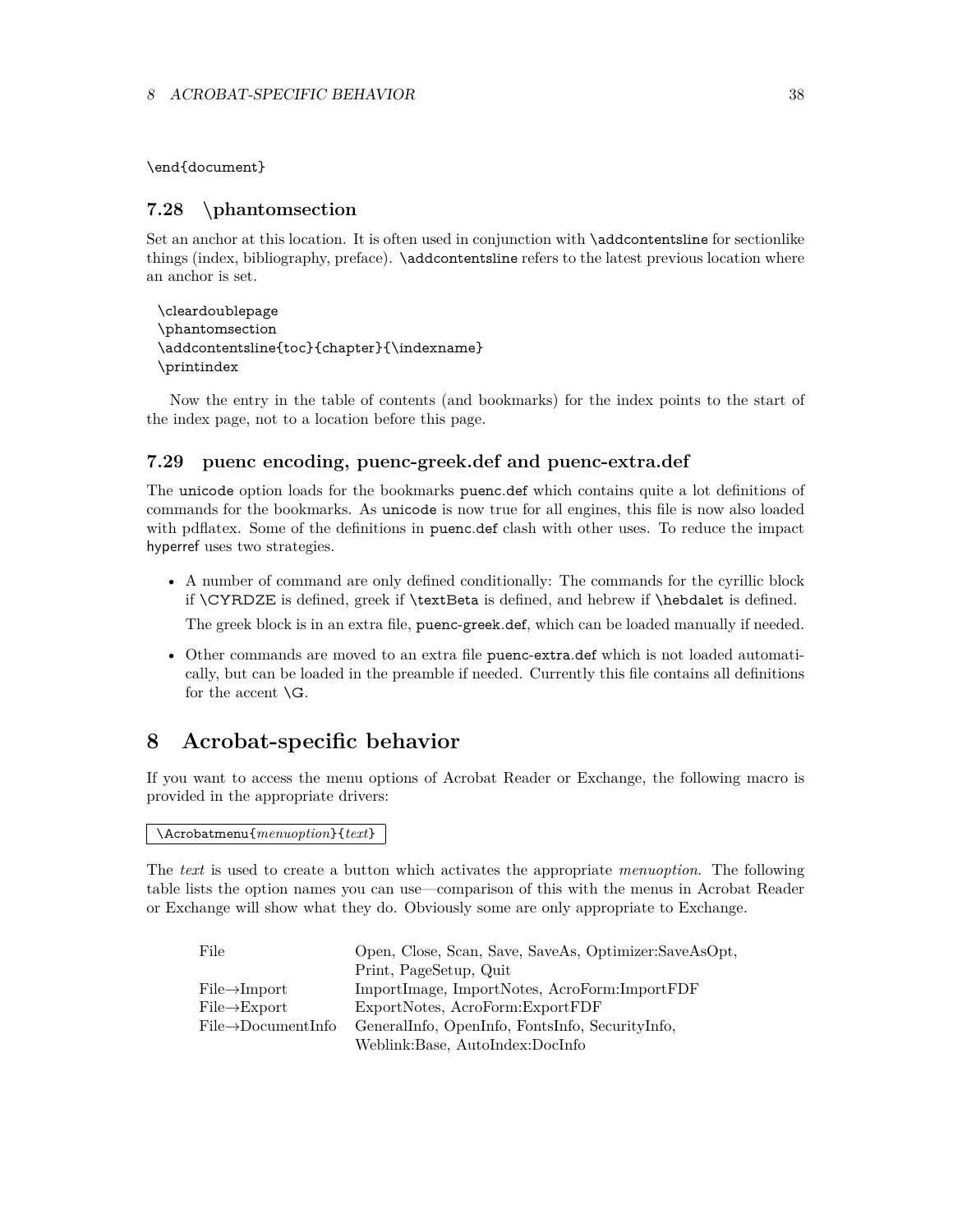| $File \rightarrow$ Preferences | GeneralPrefs, NotePrefs, FullScreenPrefs, Weblink:Prefs, |
|--------------------------------|----------------------------------------------------------|
|                                | AcroSearch:Preferences(Windows) or,                      |
|                                | AcroSearch:Prefs(Mac), Cpt:Capture                       |
| Edit                           | Undo, Cut, Copy, Paste, Clear, SelectAll, Ole:CopyFile,  |
|                                | TouchUp:TextAttributes, TouchUp:FitTextToSelection,      |
|                                | TouchUp:ShowLineMarkers,                                 |
|                                | TouchUp:ShowCaptureSuspects, TouchUp:FindSuspect,        |
|                                | Properties                                               |
| $Edit \rightarrow Fields$      | AcroForm:Duplicate, AcroForm:TabOrder                    |
| Document                       | Cpt:CapturePages, AcroForm:Actions, CropPages,           |
|                                | RotatePages, InsertPages, ExtractPages, ReplacePages,    |
|                                | DeletePages, NewBookmark, SetBookmarkDest,               |
|                                | CreateAllThumbs, DeleteAllThumbs                         |
| View                           | ActualSize, FitVisible, FitWidth, FitPage, ZoomTo,       |
|                                | FullScreen, FirstPage, PrevPage, NextPage, LastPage,     |
|                                | GoToPage, GoBack, GoForward, SinglePage, OneColumn,      |
|                                | TwoColumns, ArticleThreads, PageOnly,                    |
|                                | ShowBookmarks, ShowThumbs                                |
| Tools                          | Hand, ZoomIn, ZoomOut, SelectText, SelectGraphics,       |
|                                | Note, Link, Thread, AcroForm:Tool,                       |
|                                | Acro_Movie:MoviePlayer, TouchUp:TextTool, Find,          |
|                                | FindAgain, FindNextNote, CreateNotesFile                 |
| $Tools \rightarrow Search$     | AcroSrch:Query, AcroSrch:Indexes, AcroSrch:Results,      |
|                                | AcroSrch:Assist, AcroSrch:PrevDoc, AcroSrch:PrevHit,     |
|                                | AcroSrch:NextHit, AcroSrch:NextDoc                       |
| Window                         | ShowHideToolBar, ShowHideMenuBar,                        |
|                                | ShowHideClipboard, Cascade, TileHorizontal,              |
|                                | TileVertical, CloseAll                                   |
| Help                           | HelpUserGuide, HelpTutorial, HelpExchange, HelpScan,     |
|                                | HelpCapture, HelpPDFWriter, HelpDistiller, HelpSearch,   |
|                                | HelpCatalog, HelpReader, Weblink:Home                    |
| Help(Windows)                  | About                                                    |

# <span id="page-38-0"></span>**9 PDF and HTML forms**

You must put your fields inside a Form environment. The environment does some general setups, so should be used only once in a document. Using simply \Form at the begin of the document is possible too.

There are six macros to prepare fields: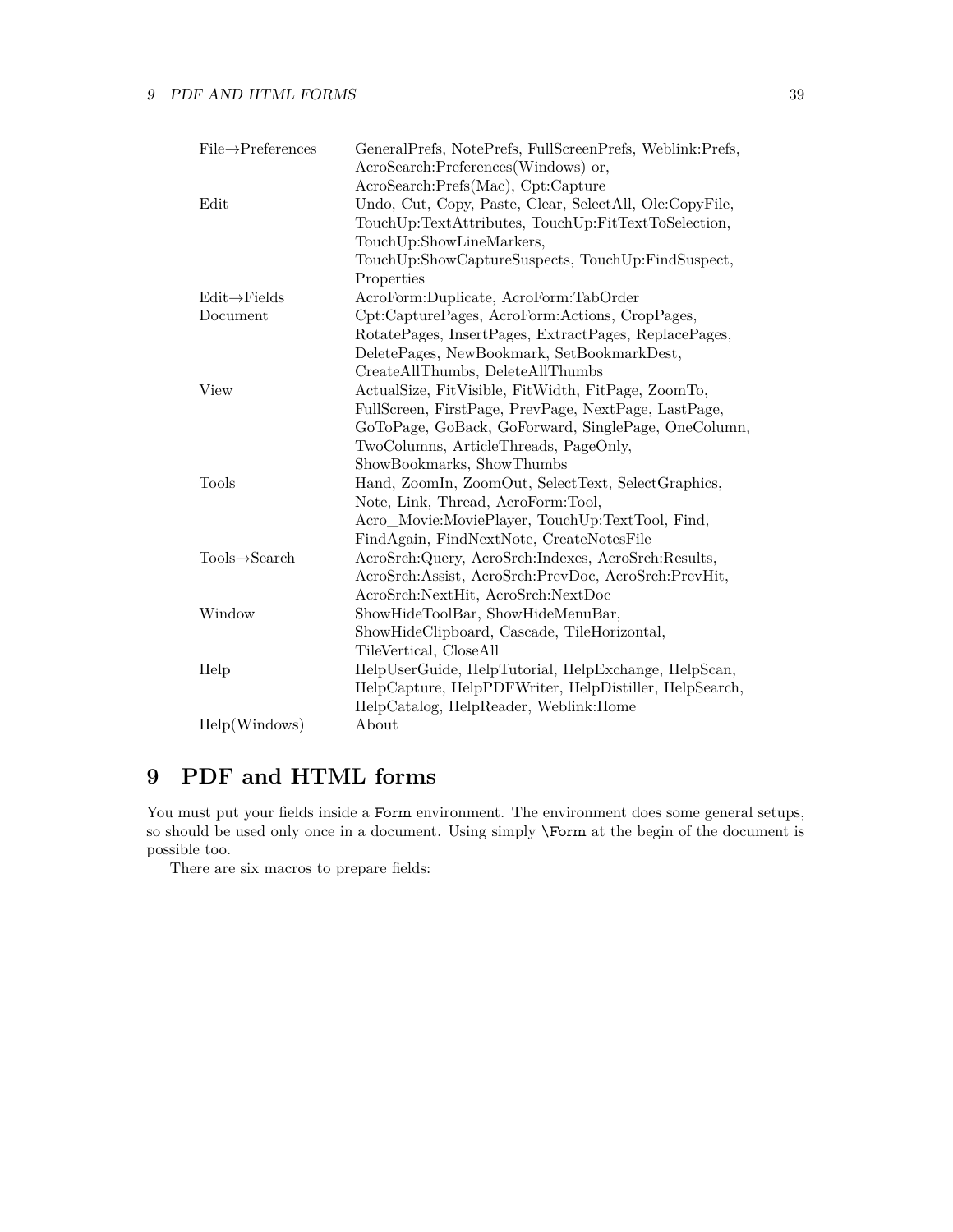### 9 PDF AND HTML FORMS 40

\TextField[*parameters*]{*label*}

\CheckBox[*parameters*]{*label*}

\ChoiceMenu[*parameters*]{*label*}{*choices*}

\PushButton[*parameters*]{*label*}

\Submit[*parameters*]{*label*}

\Reset[*parameters*]{*label*}

The way forms and their labels are laid out is determined by:

\LayoutTextField{*label*}{*field*}

\LayoutChoiceField{*label*}{*field*}

\LayoutCheckField{*label*}{*field*}

These macros default to  $\#1$   $\#2$ What is actually shown in the field is determined by:

\MakeRadioField{*width*}{*height*}

\MakeCheckField{*width*}{*height*}

\MakeTextField{*width*}{*height*}

\MakeChoiceField{*width*}{*height*}

\MakeButtonField{*text*}

These macros default to  $\forall x \in #2{\hbox{fill}}\vfill$ , except the last, which defaults to  $\#1$ ; it is used for buttons, and the special **\Submit** and **\Reset** macros.

You may also want to redefine the following macros: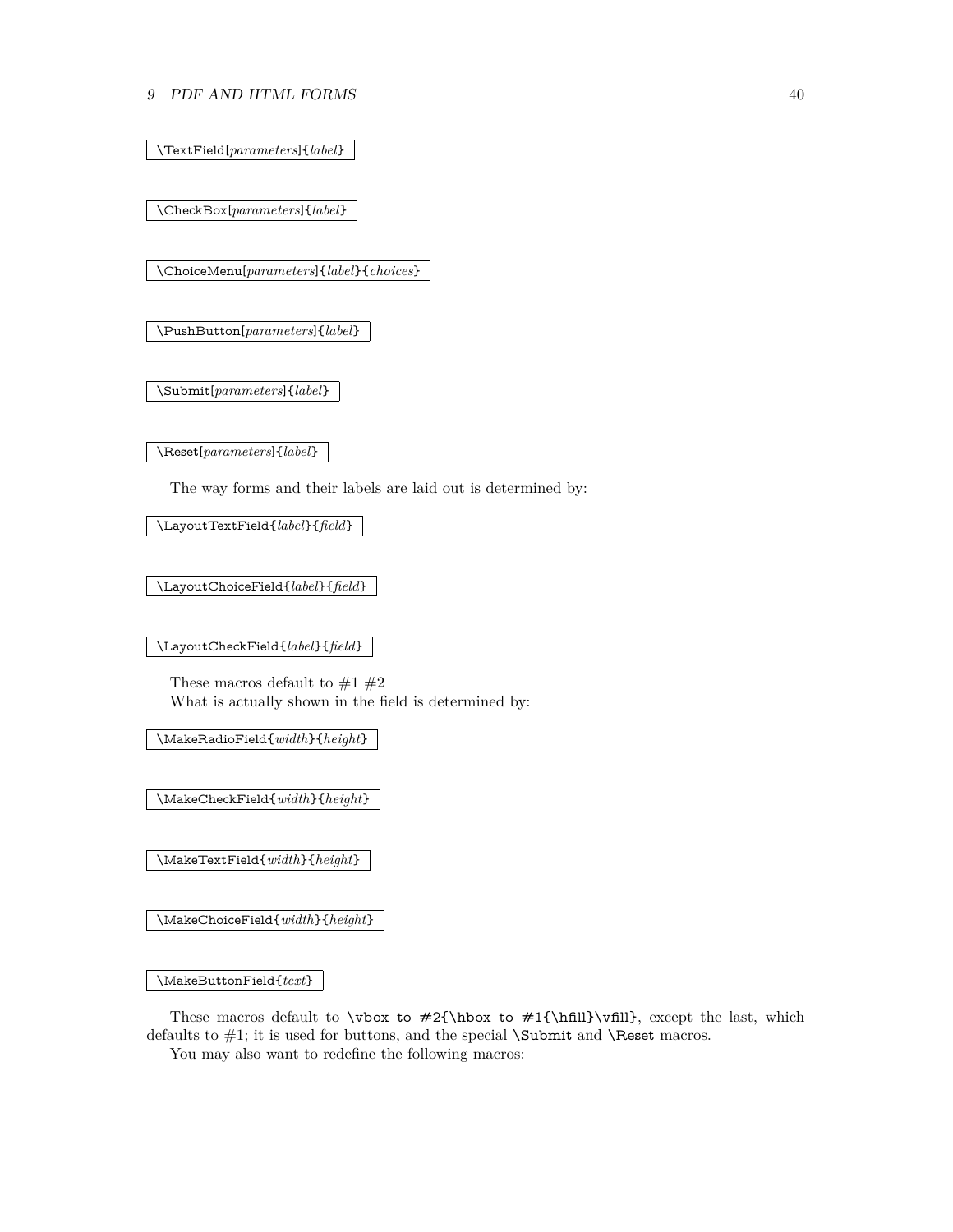```
\def\DefaultHeightofSubmit{12pt}
\def\DefaultWidthofSubmit{2cm}
\def\DefaultHeightofReset{12pt}
\def\DefaultWidthofReset{2cm}
\def\DefaultHeightofCheckBox{0.8\baselineskip}
\def\DefaultWidthofCheckBox{0.8\baselineskip}
\def\DefaultHeightofChoiceMenu{0.8\baselineskip}
\def\DefaultWidthofChoiceMenu{0.8\baselineskip}
\def\DefaultHeightofText{\baselineskip}
\def\DefaultHeightofTextMultiline{4\baselineskip}
\def\DefaultWidthofText{3cm}
```
# <span id="page-40-0"></span>**9.1 Forms environment parameters**

| action   | URL  | The URL that will receive the form data if a Submit button           |
|----------|------|----------------------------------------------------------------------|
|          |      | is included in the form                                              |
| encoding |      | <i>name</i> The encoding for the string set to the URL; FDF-encoding |
|          |      | is usual, and html is the only valid value                           |
| method   | name | Used only when generating HTML; values can be post or                |
|          |      | get                                                                  |

# <span id="page-40-1"></span>**9.2 Forms optional parameters**

Note that all colors must be expressed as RGB triples, in the range 0..1 (i.e. color=0 0 0.5)

| accesskey       | key           |                           | (as per HTML)                                         |
|-----------------|---------------|---------------------------|-------------------------------------------------------|
| align           | number        | 0                         | alignment within text field; 0 is left-aligned,       |
|                 |               |                           | 1 is centered, 2 is right-aligned.                    |
| altname         | name          |                           | alternative name,                                     |
|                 |               |                           | the name shown in the user interface                  |
| backgroundcolor |               |                           | color of box                                          |
| bordercolor     |               |                           | color of border                                       |
| bordersep       |               |                           | box border gap                                        |
| borderstyle     | $_{\rm char}$ | S                         | box border style; S (Solid) is default, B is Beveled, |
|                 |               |                           | D is Dashed, I is Inset and U is Underline            |
| borderwidth     |               | 1                         | width of box border, the value is a dimension         |
|                 |               |                           | or a number with default unit bp                      |
| calculate       |               |                           | JavaScript code to calculate the value of the field   |
| charsize        | dimen         |                           | font size of field text                               |
| checkboxsymbol  | char          | $\frac{1}{4}(\mathbf{V})$ | symbol used for check boxes (ZapfDingbats),           |
|                 |               |                           | the value is a character or \ding{number},            |
|                 |               |                           | see package pifont from bundle psnfss                 |
| checked         | boolean       | false                     | whether option selected by default                    |
| color           |               |                           | color of text in box                                  |
| combo           | boolean       | false                     | choice list is 'combo' style                          |
| default         |               |                           | default value                                         |
| disabled        | boolean       | false                     | field disabled                                        |
| format          |               |                           | JavaScript code to format the field                   |
| height          | dimen         |                           | height of field box                                   |
| hidden          | boolean       | false                     | field hidden                                          |
|                 |               |                           |                                                       |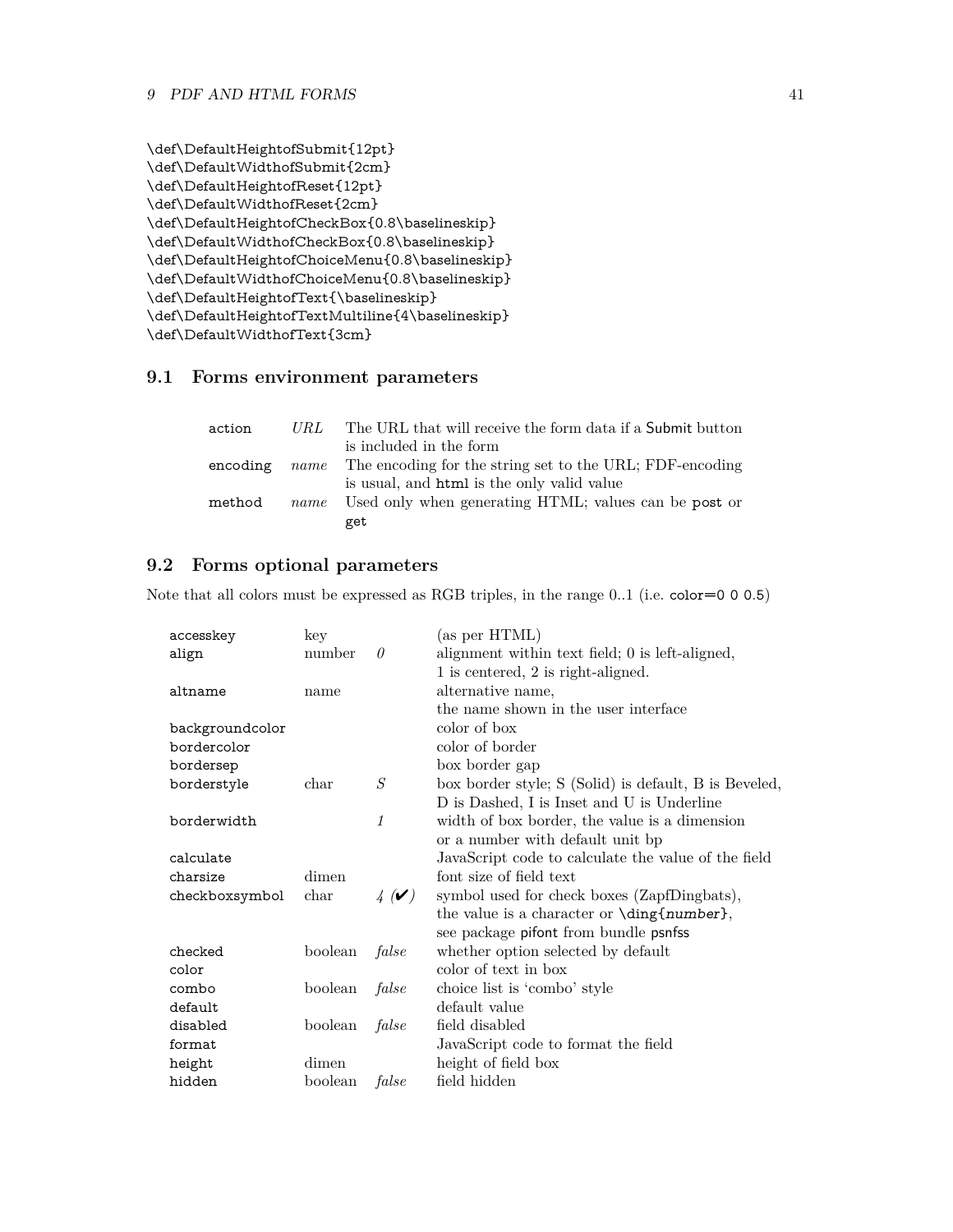| keystroke   |         |               | JavaScript code to control the keystrokes on entry |
|-------------|---------|---------------|----------------------------------------------------|
| mappingname | name    |               | the mapping name to be used when exporting         |
|             |         |               | the field data                                     |
| maxlen      | number  | $\theta$      | number of characters allowed in text field         |
| menulength  | number  | $\frac{1}{4}$ | number of elements shown in list                   |
| multiline   | boolean | false         | whether text box is multiline                      |
| name        | name    |               | name of field (defaults to label)                  |
| onblur      |         |               | JavaScript code                                    |
| onchange    |         |               | JavaScript code                                    |
| onclick     |         |               | JavaScript code                                    |
| ondblclick  |         |               | JavaScript code                                    |
| onfocus     |         |               | JavaScript code                                    |
| onkeydown   |         |               | JavaScript code                                    |
| onkeypress  |         |               | JavaScript code                                    |
| onkeyup     |         |               | JavaScript code                                    |
| onmousedown |         |               | JavaScript code                                    |
| onmousemove |         |               | JavaScript code                                    |
| onmouseout  |         |               | JavaScript code                                    |
| onmouseover |         |               | JavaScript code                                    |
| onmouseup   |         |               | JavaScript code                                    |
| onselect    |         |               | JavaScript code                                    |
| password    | boolean | false         | text field is 'password' style                     |
| popdown     | boolean | false         | choice list is 'popdown' style                     |
| radio       | boolean | false         | choice list is 'radio' style                       |
| radiosymbol | char    | $H(\star)$    | symbol used for radio fields (ZapfDingbats),       |
|             |         |               | the value is a character or \ding{number},         |
|             |         |               | see package pifont from bundle psnfss              |
| readonly    | boolean | false         | field is readonly                                  |
| rotation    | number  | $\theta$      | rotation of the widget annotation                  |
|             |         |               | (degree, counterclockwise, multiple of 90)         |
| tabkey      |         |               | (as per HTML)                                      |
| validate    |         |               | JavaScript code to validate the entry              |
| value       |         |               | initial value                                      |
| width       | dimen   |               | width of field box                                 |

# <span id="page-41-0"></span>**10 Defining a new driver**

A hyperref driver has to provide definitions for eight macros:

- 1. \hyper@anchor
- 2. \hyper@link
- 3. \hyper@linkfile
- 4. \hyper@linkurl
- 5. \hyper@anchorstart
- 6. \hyper@anchorend
- 7. \hyper@linkstart
- 8. \hyper@linkend

The draft option defines the macros as follows

\let\hyper@@anchor\@gobble \gdef\hyper@link##1##2##3{##3}% \def\hyper@linkurl##1##2{##1}%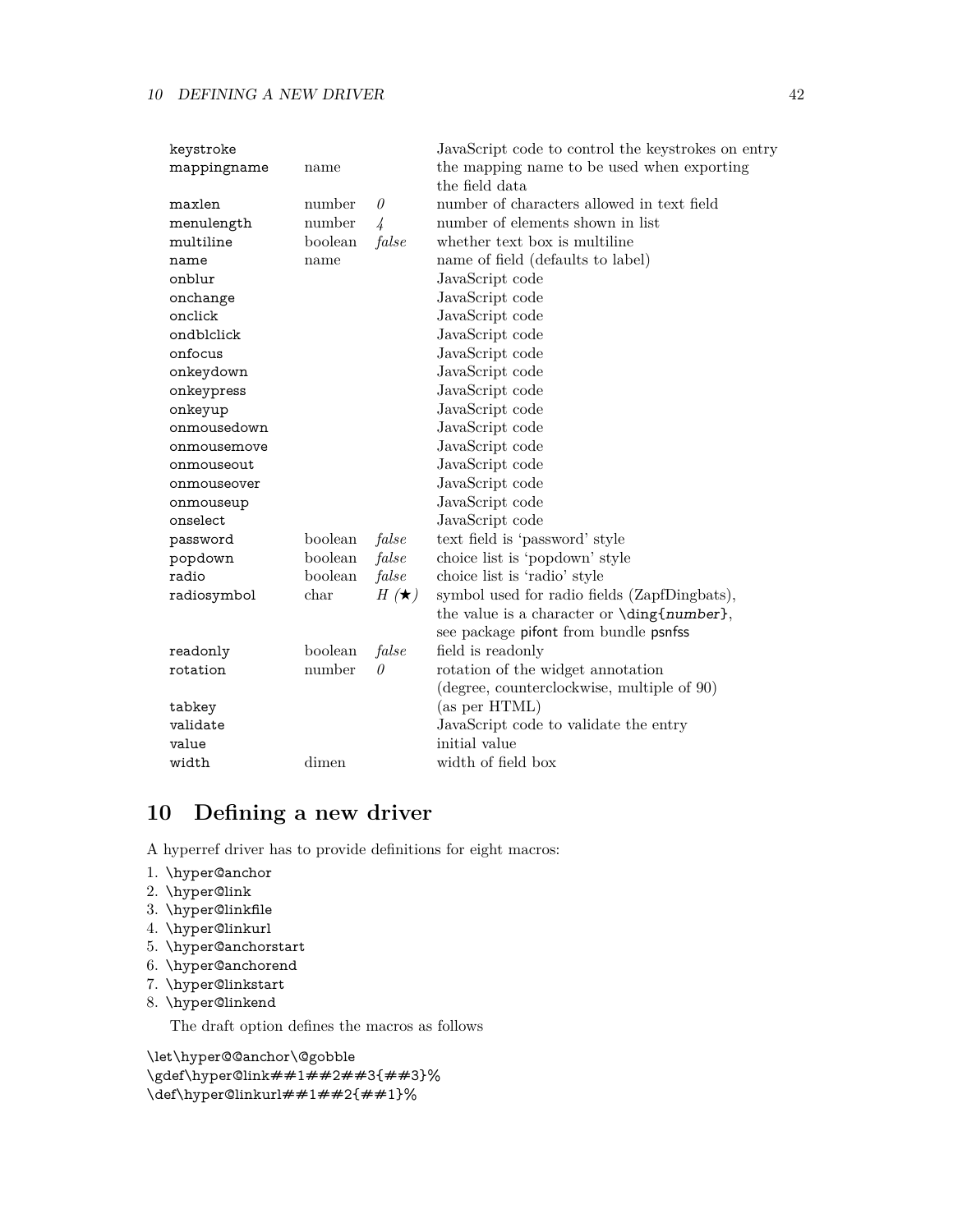\def\hyper@linkfile##1##2##3{##1}% \let\hyper@anchorstart\@gobble \let\hyper@anchorend\@empty \let\hyper@linkstart\@gobbletwo \let\hyper@linkend\@empty

# <span id="page-42-0"></span>**11 Special support for other packages**

Package hyperref aims to cooperate with other packages, but there are several possible sources for conflict, such as

- Packages that manipulate the bibliographic mechanism. Peter William's harvard package is supported. However, the recommended package is Patrick Daly's natbib package that has specific hyperref hooks to allow reliable interaction. This package covers a very wide variety of layouts and citation styles, all of which work with hyperref.
- Packages that typeset the contents of the \label and \ref macros, such as showkeys. Since the hyperref package redefines these commands, you must set implicit=false for these packages to work.
- Packages that do anything serious with the index.

The hyperref package is distributed with variants on two useful packages designed to work especially well with it. These are xr and minitoc, which support crossdocument links using LATEX's normal \label/\ref mechanisms and per-chapter tables of contents, respectively.

# <span id="page-42-1"></span>**11.1 Package Compatibility**

Currently only package loading orders are available:

Note: hyperref loads package nameref at \begin{document}. Sometimes this is too late, thus this package must be loaded earlier.

### <span id="page-42-2"></span>**11.1.1 algorithm**

```
\usepackage{float}
\usepackage{hyperref}
\usepackage[chapter]{algorithm}% eg.
```
### <span id="page-42-3"></span>**11.1.2 amsmath**

The environments equation and eqnarray are not supported too well. For example, there might be spacing problems (eqnarray isn't recommended anyway, see CTAN:info/l2tabu/, the situation for equation is unclear, because nobody is interested in investigating). Consider using the environments that package amsmath provide, e.g. gather for equation. The environment equation can even redefined to use gather:

\usepackage{amsmath} \let\equation\gather \let\endequation\endgather

### <span id="page-42-4"></span>**11.1.3 amsrefs**

Package loading order:

```
\usepackage{hyperref}
\usepackage{amsrefs}
```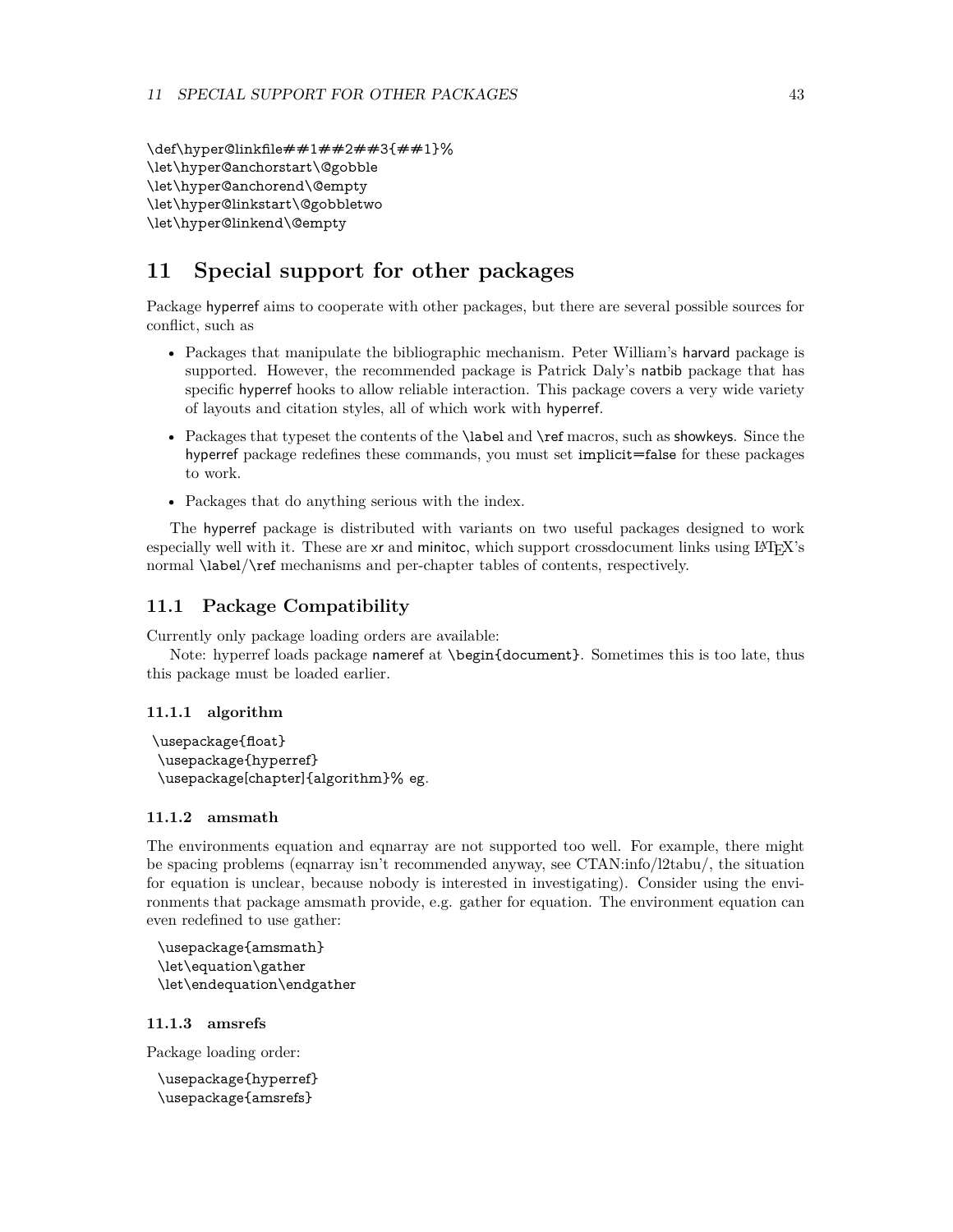### <span id="page-43-0"></span>**11.1.4 arydshln, longtable**

Package longtable must be put before hyperref and arydshln, hyperref after arydshln generates an error, thus the resulting package order is then:

```
\usepackage{longtable}
\usepackage{hyperref}
\usepackage{arydshln}
```
# <span id="page-43-1"></span>**11.1.5 babel/magyar.ldf**

The old version 2005/03/30 v1.4j will not work. You need at least version 1.5, maintained by Péter Szabó, see CTAN:language/hungarian/babel/.

### <span id="page-43-2"></span>**11.1.6 babel/spanish.ldf**

Babel's spanish.ldf redefines '\.' to support '\...'. In bookmarks (\pdfstringdef) only '\.' is supported. If '\...' is needed, \texorpdfstring{\...}{\dots} can be used instead.

### <span id="page-43-3"></span>**11.1.7 bibentry**

Workaround:

```
\makeatletter
\let\saved@bibitem\@bibitem
\makeatother
```
\usepackage{bibentry} \usepackage{hyperref}

\begin{document}

```
\begingroup
 \makeatletter
 \let\@bibitem\saved@bibitem
 \nobibliography{database}
\endgroup
```
### <span id="page-43-4"></span>**11.1.8 bigfoot**

Hyperref does not support package 'bigfoot'. And package 'bigfoot' does not support hyperref's footnotes and disables them (hyperfootnotes=false).

### <span id="page-43-5"></span>**11.1.9 chappg**

Package 'chappg' uses **\@addtoreset** that is redefined by 'hyperref'. The package order is therefore:

```
\usepackage{hyperref}
\usepackage{chappg}
```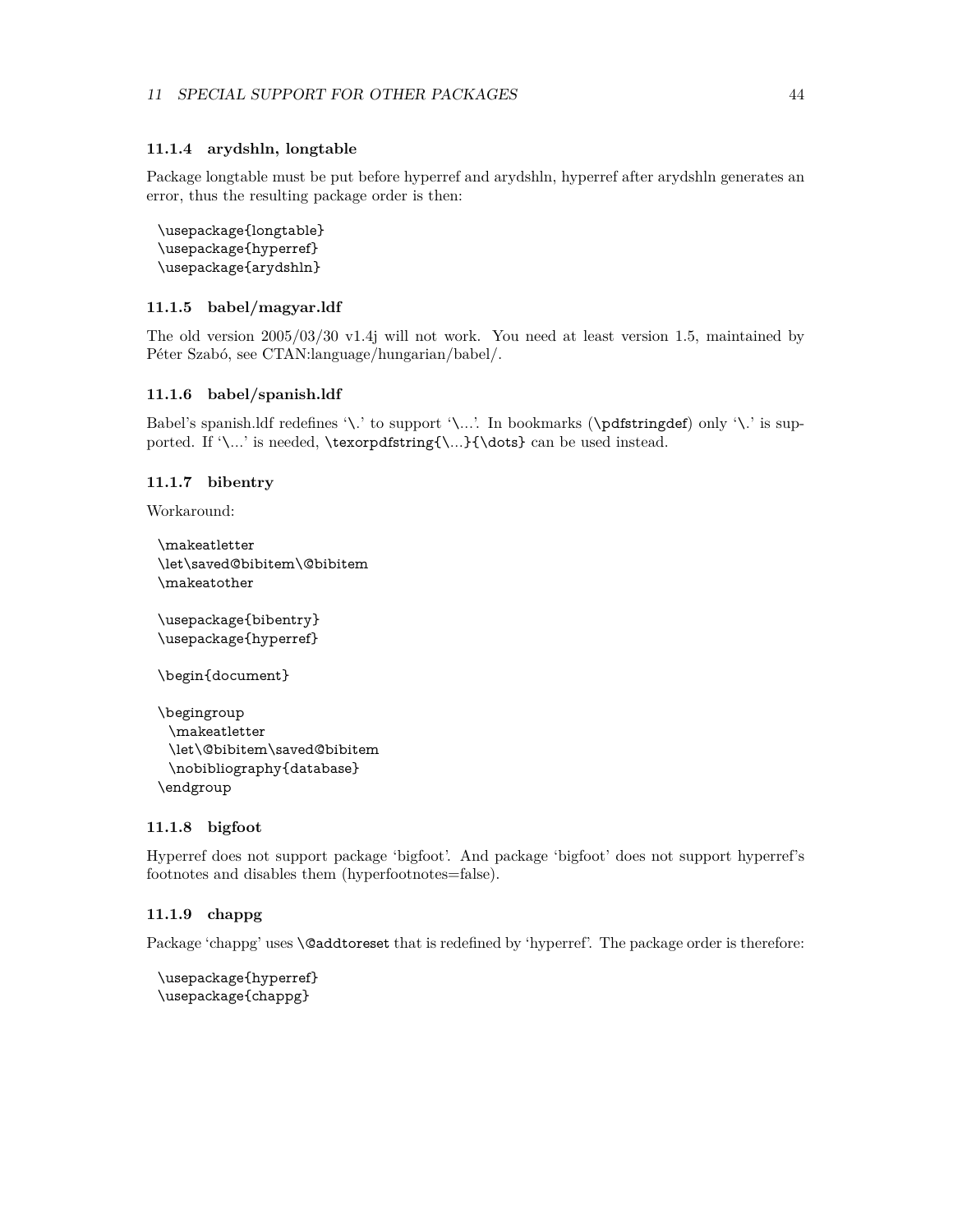### <span id="page-44-0"></span>**11.1.10 cite**

This is from Mike Shell: cite.sty cannot currently be used with hyperref. However, I can do a workaround via:

\makeatletter \def\NAT@parse{\typeout{This is a fake Natbib command to fool Hyperref.}} \makeatother

\usepackage[hypertex]{hyperref}

so that hyperref will not redefine any of the biblabel stuff - so cite.sty will work as normal although the citations will not be hyperlinked, of course (But this may not be an issue for many people).

### <span id="page-44-1"></span>**11.1.11 count1to**

Package 'count1to' adds several **\@addtoreset** commands that confuse 'hyperref'. Therefore \theH<...> has to be fixed:

```
\usepackage{count1to}
\AtBeginDocument{% *after* \usepackage{count1to}
 \renewcommand*{\theHsection}{\theHchapter.\arabic{section}}%
 \renewcommand*{\theHsubsection}{\theHsection.\arabic{subsection}}%
 \renewcommand*{\theHsubsubsection}{\theHsubsection.\arabic{subsubsection}}%
 \renewcommand*{\theHparagraph}{\theHsubsubsection.\arabic{paragraph}}%
 \renewcommand*{\theHsubparagraph}{\theHparagraph.\arabic{subparagraph}}%
}
```
# <span id="page-44-2"></span>**11.1.12 dblaccnt**

pd1enc.def or puenc.def should be loaded before:

```
\usepackage{hyperref}
\usepackage{dblaccnt}
```
or see entry for vietnam.

#### <span id="page-44-3"></span>**11.1.13 easyeqn**

Not compatible, breaks.

### <span id="page-44-4"></span>**11.1.14 ellipsis**

This packages redefines \textellipsis after package hyperref (pd1enc.def/puenc.def should be loaded before):

```
\usepackage{hyperref}
\usepackage{ellipsis}
```
# <span id="page-44-5"></span>**11.1.15 float**

```
\usepackage{float}
\usepackage{hyperref}
```
- Several \caption commands are not supported inside one float object.
- Anchor are set at top of the float object, if its style is controlled by float.sty.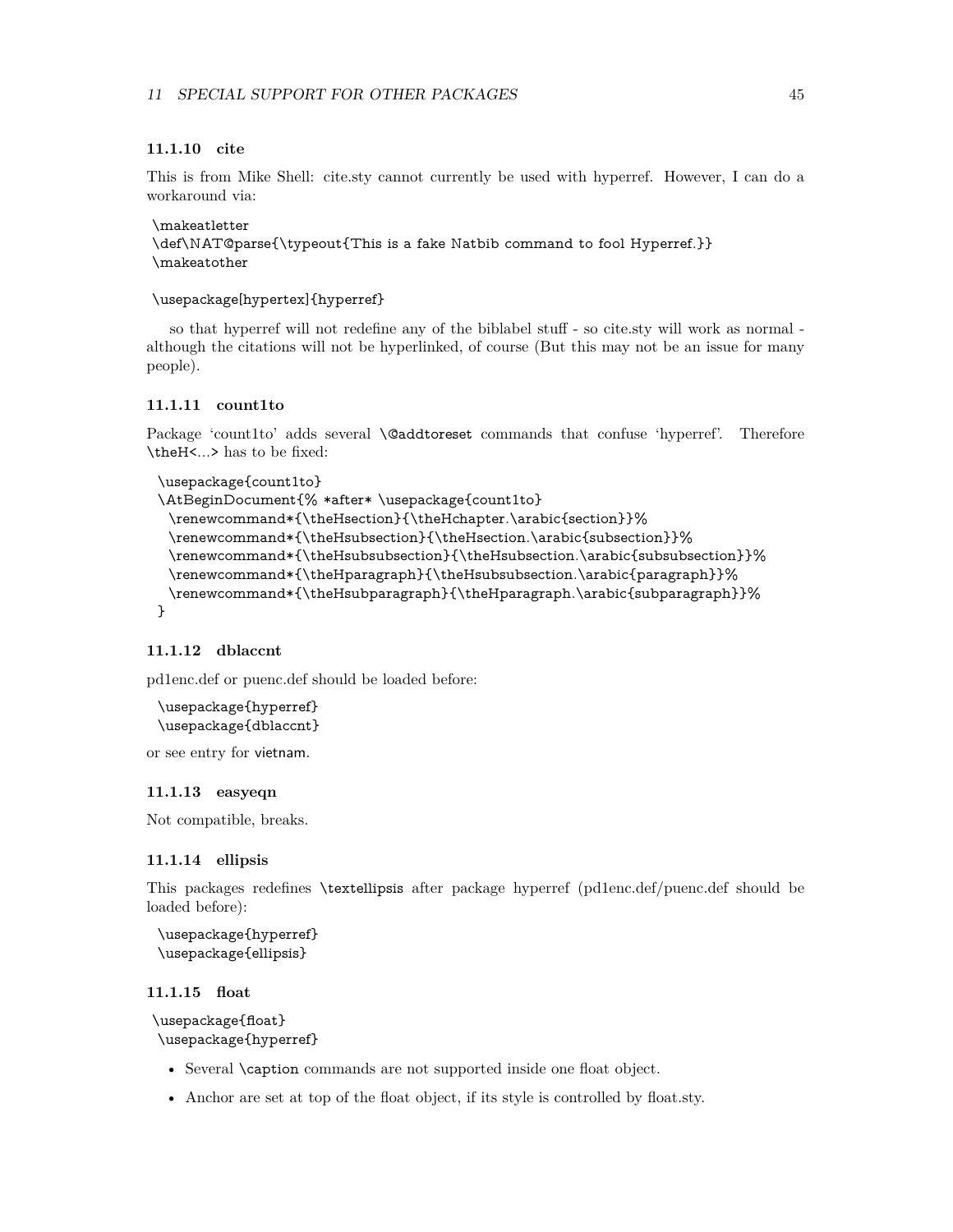# <span id="page-45-0"></span>**11.1.16 endnotes**

Unsupported.

### <span id="page-45-1"></span>**11.1.17 foiltex**

Update to version  $2008/01/28$  v2.1.4b: Since version 6.77a hyperref does not hack into  $\Diamond$  begindvi, it uses package 'atbegshi' instead, that hooks into \shipout. Thus the patch of 'foils.cls' regarding hyperref is now obsolete and causes an undefined error message about \@hyperfixhead. This is fixed in FoilTeX 2.1.4b.

# <span id="page-45-2"></span>**11.1.18 footnote**

This package is not supported, you have to disable hyperref's footnote support by using option hyperfootnotes=false.

#### <span id="page-45-3"></span>**11.1.19 geometry**

Driver 'dvipdfm' and program 'dvipdfm' might generate a warning: Sorry. Too late to change page size Then prefer the program 'dvipdfmx' or use one of the following workarounds to move the \special of geometry to an earlier location:

```
\documentclass[dvipdfm]{article}% or other classes
\usepackage{atbegshi}
\AtBeginDocument{%
 \let\OrgAtBeginDvi\AtBeginDvi
 \let\AtBeginDvi\AtBeginShipoutFirst
}
\usepackage[
 paperwidth=170mm,
 paperheight=240mm
]{geometry}
\AtBeginDocument{%
 \let\AtBeginDvi\OrgAtBeginDvi
}
\usepackage{hyperref}
```
or

```
\documentclass[dvipdfm]{article}% or other classes
\usepackage{atbegshi}
\let\AtBeginDvi\AtBeginShipoutFirst
\usepackage[
 paperwidth=170mm,
 paperheight=240mm
]{geometry}
\usepackage{hyperref}
```
### <span id="page-45-4"></span>**11.1.20 IEEEtran.cls**

version  $\geq$  V1.6b (because of **\@makecaption**, see ChangeLog)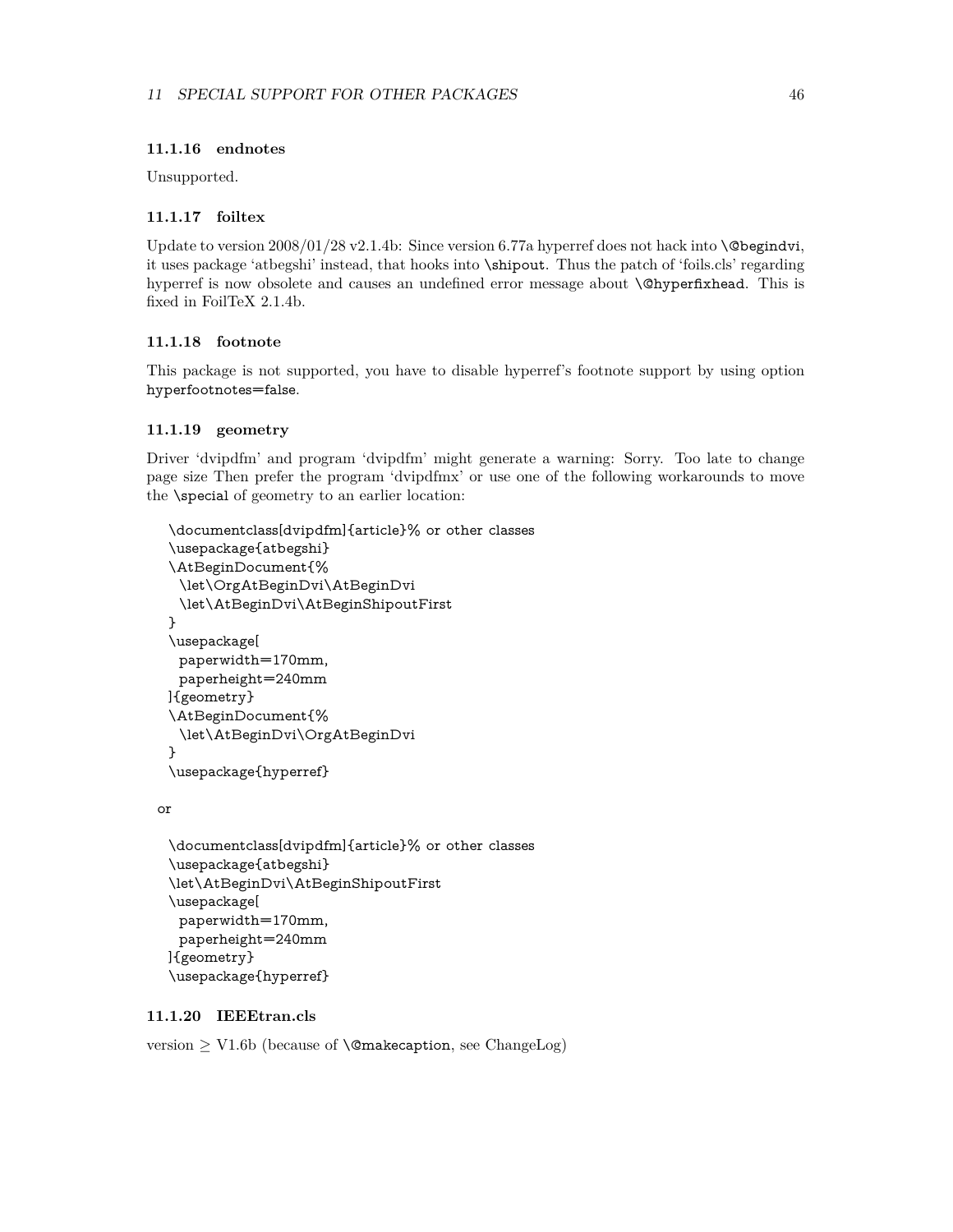### <span id="page-46-0"></span>**11.1.21 index**

version  $\geq 1995/09/28$  v4.1 (because of **\addcontentsline** redefinition)

### <span id="page-46-1"></span>**11.1.22 lastpage**

Compatible.

### <span id="page-46-2"></span>**11.1.23 linguex**

\usepackage{hyperref} \usepackage{linguex}

### <span id="page-46-3"></span>**11.1.24 ltabptch**

\usepackage{longtable} \usepackage{ltabptch} \usepackage{hyperref}

# <span id="page-46-4"></span>**11.1.25 mathenv**

Unsupported.

Both 'mathenv' and 'hyperref' messes around with environment 'eqnarray'. You can load 'mathenv' after 'hyperref' to avoid an error message. But \label will not work inside environment 'eqnarray' properly, for example.

### <span id="page-46-5"></span>**11.1.26 minitoc-hyper**

This package is obsolete, use the up-to-date original package minitoc instead.

### <span id="page-46-6"></span>**11.1.27 multind**

```
\usepackage{multind}
\usepackage{hyperref}
```
# <span id="page-46-7"></span>**11.1.28 natbib**

```
\usepackage{natbib}
\usepackage{hyperref}
```
### <span id="page-46-8"></span>**11.1.29 nomencl**

Example for introducing links for the page numbers:

\renewcommand\*{\pagedeclaration}[1]{\unskip, \hyperpage{#1}}

### <span id="page-46-9"></span>**11.1.30 ntheorem-hyper**

This package is obsolete, use the up-to-date original package ntheorem instead. For equations the following might work:

```
\renewcommand*{\eqdeclaration}[1]{%
 \hyperlink{equation.#1}{(Equation~#1)}%
}
```
But the mapping from the equation number to the anchor name is not available in general.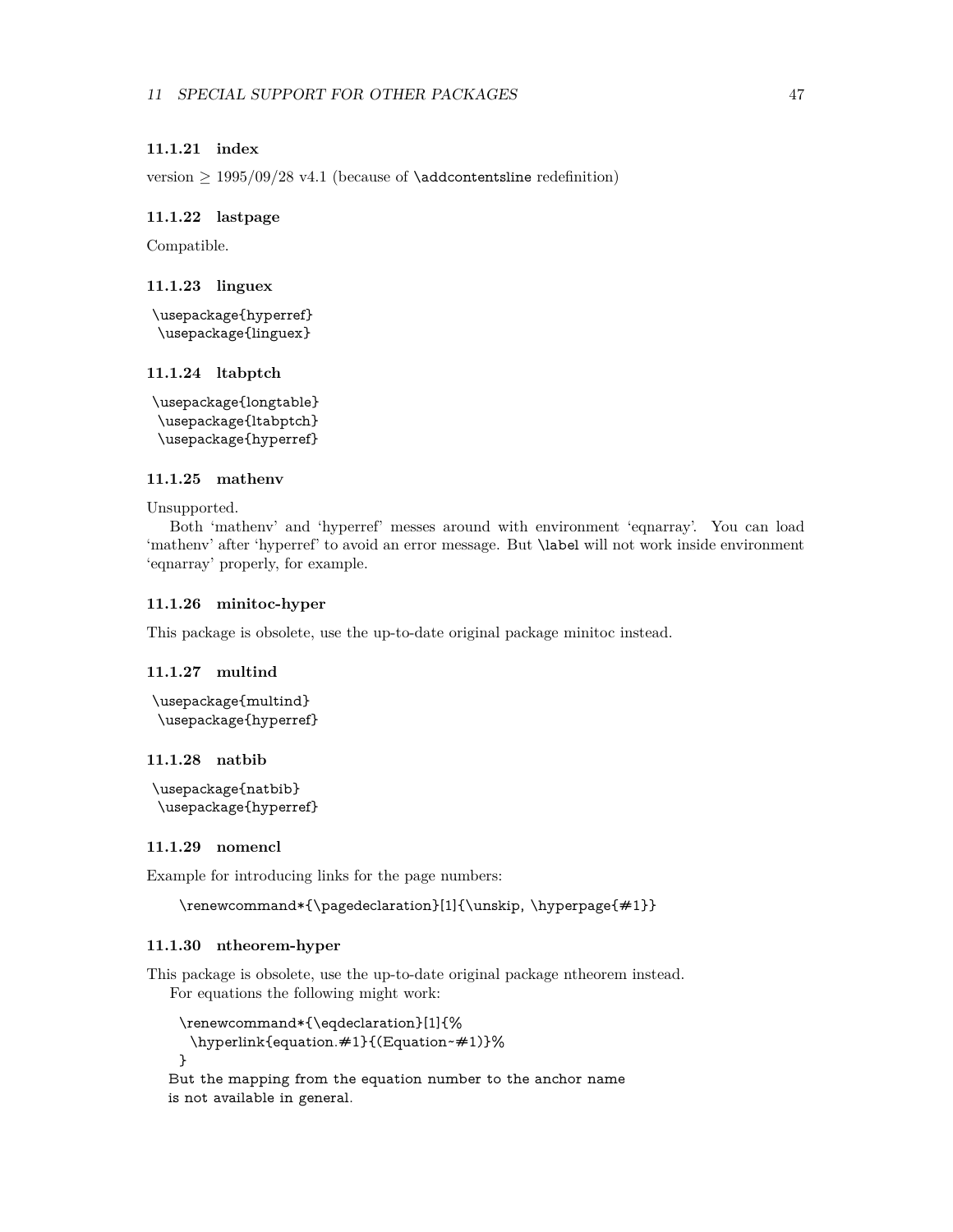### <span id="page-47-0"></span>**11.1.31 parskip**

```
\usepackage{parskip}
\usepackage{hyperref}[2012/08/20]
```
Both packages want to redefine \@starttoc.

# <span id="page-47-1"></span>**11.1.32 prettyref**

```
%%% example for prettyref %%%
\documentclass{article}
\usepackage{prettyref}
\usepackage[pdftex]{hyperref}
```
%\newrefformat{FIG}{Figure~\ref{#1}}% without hyperref \newrefformat{FIG}{\hyperref[{#1}]{Figure~\ref\*{#1}}}

\begin{document} This is a reference to \prettyref{FIG:ONE}. \newpage \begin{figure} \caption{This is my figure} \label{FIG:ONE} \end{figure} \end{document} %%% example for prettyref %%%

# <span id="page-47-2"></span>**11.1.33 setspace**

\usepackage{setspace} \usepackage{hyperref}

# <span id="page-47-3"></span>**11.1.34 sidecap**

Before 2002/05/24 v1.5h: \usepackage{nameref} \usepackage{hyperref} \usepackage{sidecap}

# <span id="page-47-4"></span>**11.1.35 subfigure**

```
1995/03/06 v2.0:
  \usepackage{subfigure}
  \usepackage{hyperref}
  % hypertexnames is set to false.
v2.1:
  \usepackage{nameref}
  \usepackage{subfigure}
  \usepackage{hyperref}
  or
  \usepackage{hyperref}
  \usepackage{subfigure}
v2.1.2:
```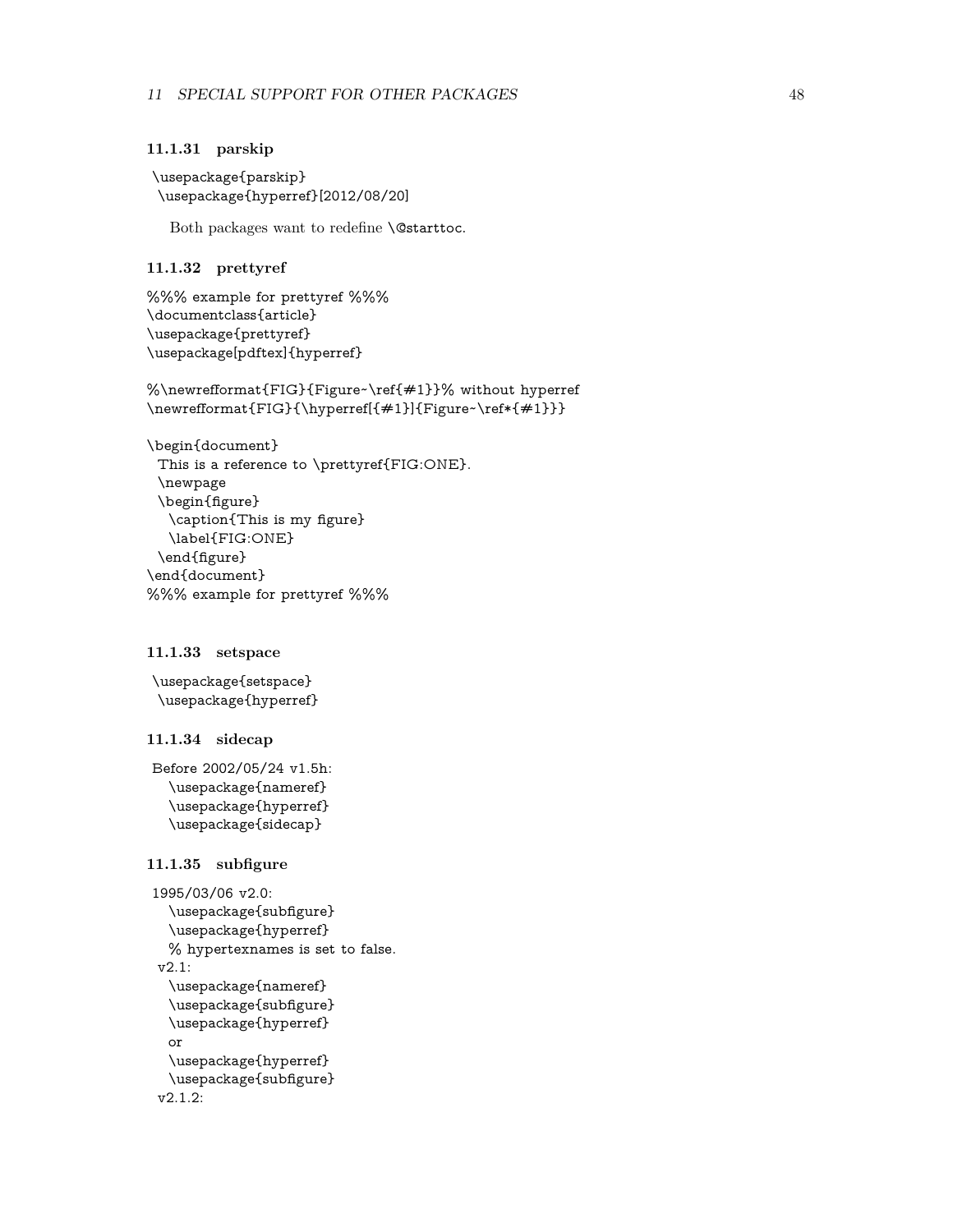```
please update
v2.1.3:
 \usepackage{hyperref}
 \usepackage{subfigure}
 or vice versa?
```
### <span id="page-48-0"></span>**11.1.36 titleref**

```
\usepackage{nameref}
\usepackage{titleref}% without usetoc
\usepackage{hyperref}
```
# <span id="page-48-1"></span>**11.1.37 tabularx**

Linked footnotes are not supported inside environment 'tabularx', because they uses the optional argument of \footnotetext, see section 'Limitations'. Before version 2011/09/28 6.82i hyperref had disabled footnotes entirely by 'hyperfootnotes=false'.

### <span id="page-48-2"></span>**11.1.38 titlesec**

nameref supports titlesec, but hyperref does not (unsolved is the anchor setting, missing with unnumbered section, perhaps problems with page breaks with numbered ones).

### <span id="page-48-3"></span>**11.1.39 ucs/utf8x.def**

The first time a multibyte UTF8 sequence is called, it does some calculations and stores the result in a macro for speeding up the next calls of that UTF8 sequence. However this makes the first call non-expandable and will break if used in information entries or bookmarks. Package ucs offers \PrerenderUnicode or \PreloadUnicodePage to solve this:

```
\usepackage{ucs}
\usepackage[utf8x]{inputenc}
\usepackage{hyperref}% or with option unicode
\PrerenderUnicode{^^c3^^b6}% or \PrerenderUnicodePage{1}
\hypersetup{pdftitle={Umlaut example: ^^c3^^b6}}
```
The notation with two carets avoids trouble with 8-bit bytes for the README file, you can use the characters directly.

### <span id="page-48-4"></span>**11.1.40 varioref**

There are too many problems with varioref. Nobody has time to sort them out. Therefore this package is now unsupported.

Perhaps you are lucky and some of the features of varioref works with the following loading order:

\usepackage{nameref} \usepackage{varioref} \usepackage{hyperref}

Also some babel versions can be problematic. For example, 2005/05/21 v3.8g contains a patch for varioref that breaks the hyperref support for varioref.

Also unsupported:

- **\Ref, \Vref** do not uppercase the first letter.
- \vpageref[]{...} On the same page a previous space is not suppressed.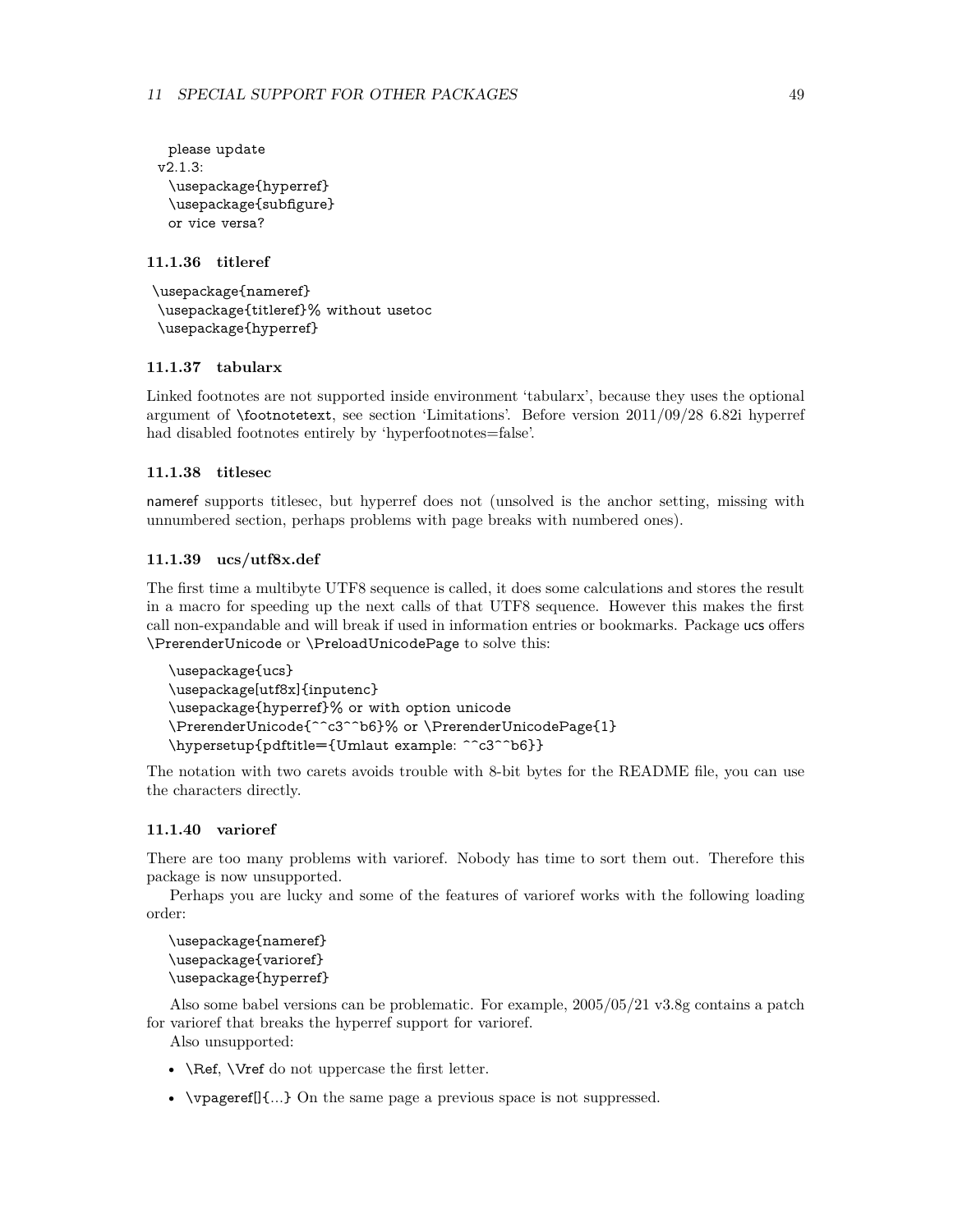# <span id="page-49-0"></span>**11.1.41 verse**

Version 2005/08/22 v2.22 contains support for hyperref. For older versions see example from de.comp.text.tex (2005/08/11, slightly modified):

```
\documentclass{article}
```
% package order does not matter

```
\usepackage{verse}
\usepackage{hyperref}
\makeatletter
% make unique poemline anchors
\newcounter{verse@env}
\setcounter{verse@env}{0}
\let\org@verse\verse
\def\verse{%
 \stepcounter{verse@env}%
 \org@verse
}
\def\theHpoemline{\arabic{verse@env}.\thepoemline}
```

```
% add anchor for before \addcontentsline in \@vsptitle
\let\org@vsptitle\@vsptitle
\def\@vsptitle{%
 \phantomsection
 \org@vsptitle
}
\makeatother
```

```
\begin{document}
```

```
\poemtitle{Poem 1}
\begin{verse}
An one-liner.
\end{verse}
```
\newpage

```
\poemtitle{Poem 2}
\begin{verse}
Another one-liner.
\end{verse}
```
\end{document}

# <span id="page-49-1"></span>**11.1.42 vietnam**

% pd1enc.def should be loaded before package dblaccnt: \usepackage[PD1,OT1]{fontenc} \usepackage{vietnam} \usepackage{hyperref}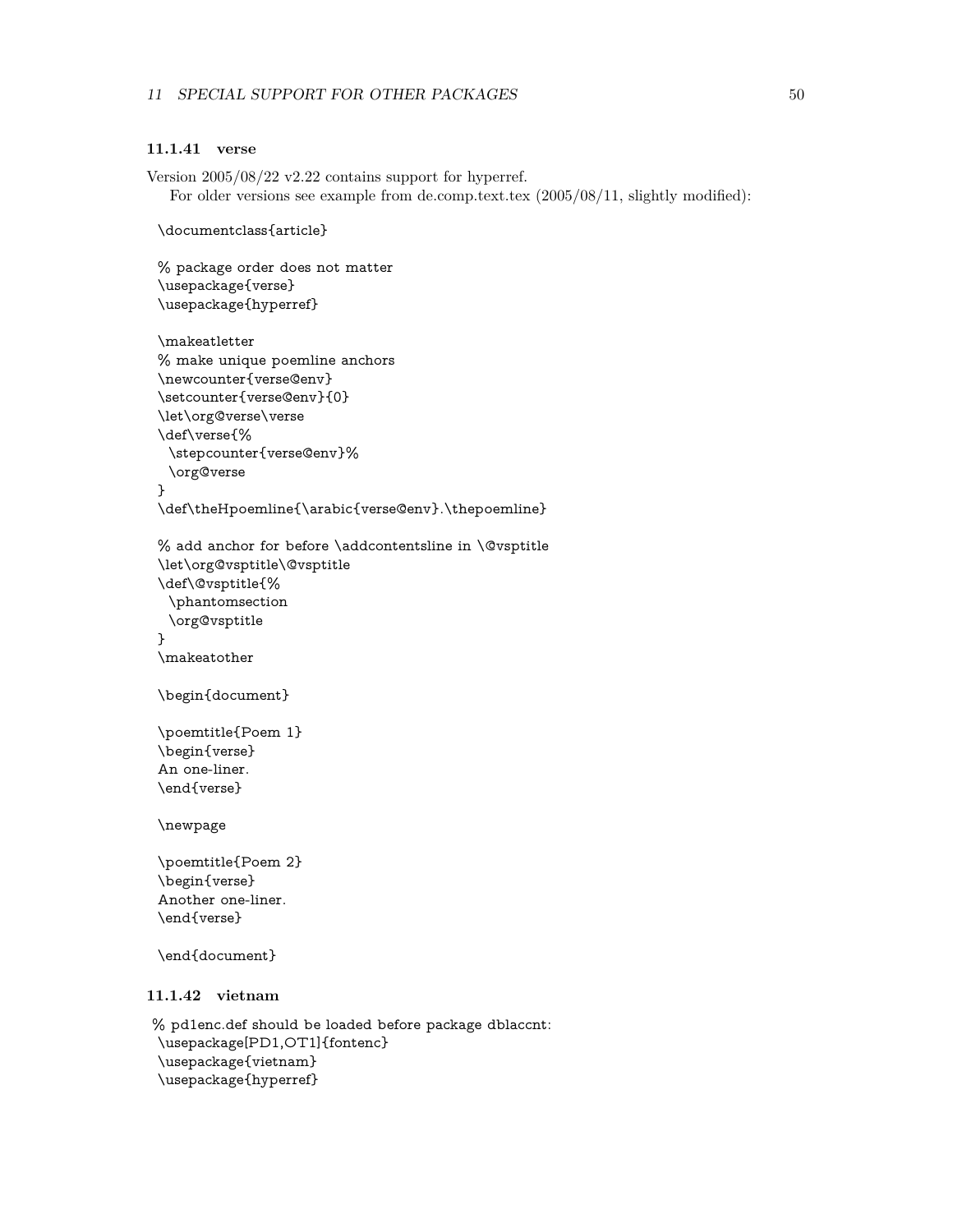### <span id="page-50-0"></span>**11.1.43 XeTeX**

Default for the encoding of bookmarks is pdfencoding=unicode. That means the strings are always treated as unicode strings. If auto or pdfdoc is forced it applies only if the string restricts to the printable ASCII set, The reason is that the \special does not support PDFDocEncoding.

In older versions hyperref contained special conversion code from UTF-16BE back to UTF-8 in a number of places for xetex to avoid the xdvipdfmx warning

Failed to convert input string to UTF16...

This is no longer needed with a current xdvipdfmx, so this code has been removed. \csname HyPsd@XeTeXBigCharstrue\endcsname should no longer be used.

# <span id="page-50-1"></span>**12 Limitations**[6](#page-50-5)

# <span id="page-50-2"></span>**12.1 Wrapped/broken link support**

Only few drivers support automatically wrapped/broken links, e.g. pdftex, dvipdfm, hypertex. Other drivers lack this feature, e.g. dvips, dvipsone.

Workarounds:

- For long section or caption titles in the table of contents or list of figures/tables option linktocpage can be used. Then the page number will be a link, and the overlong section title is not forced into an one line link with overfull \hbox warning.
- "\url"s are caught by package breakurl.
- The option breaklinks is intended for internal use. But it can be used to force link wrapping, e.g. when printing a document. However, when such a document is converted to PDF and viewed with a PDF viewer, the active link area will be misplaced.

Another limitation: some penalties are "optimized" by TeX, thus there are missing break points, especially within \url. (See thread "hyperref.sty, breaklinks and url.sty 3.2" in comp.text.tex 2005-09).

### <span id="page-50-3"></span>**12.2 Links across pages**

In general they have problems:

- Some driver doesn't support them at all (see above).
- The driver allows it, but the link result might include the footer and/or header, or an error message can occur sometimes.

### <span id="page-50-4"></span>**12.3 Footnotes**

LaTeX allows the separation of the footnote mark and the footnote text (\footnotemark, \footnotetext). This interface might be enough for visual typesetting. But the relation between \footnotemark to \footnotetext is not as strong as \ref to \label. Therefore it is not clear in general which \footnotemark references which \footnotetext. But that is necessary to implement hyperlinking. Thus the implementation of hyperref does not support the optional argument of \footnotemark and \footnotetext.

<span id="page-50-5"></span> $6$ This section moved from the README file, needs more integration into the manual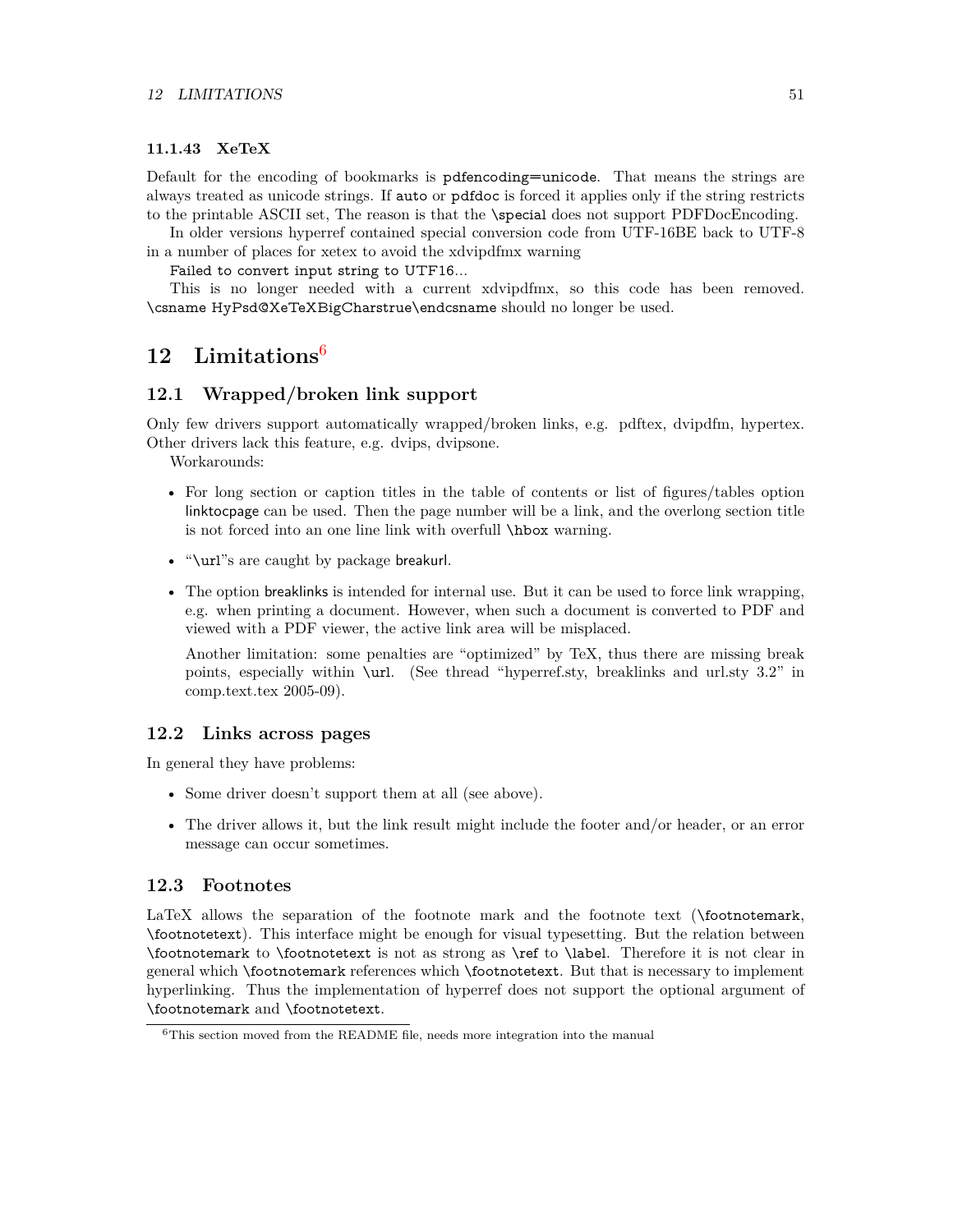# <span id="page-51-0"></span>**13 Hints**[7](#page-51-3)

# <span id="page-51-1"></span>**13.1 Spaces in option values**

Unhappily LaTeX strips spaces from options if they are given in \documentclass or \usepackage (or \RequirePackage), e.g.:

\usepackage[pdfborder=0 0 1]{hyperref}

Package hyperref now gets

pdfborder=001

and the result is an invalid PDF file. As workaround braces can be used:

\usepackage[pdfborder={0 0 1}]{hyperref}

Some options can also be given in \hypersetup

\hypersetup{pdfborder=0 0 1}

In \hypersetup the options are directly processed as key value options (see package keyval) without space stripping in the value part.

Alternatively, LaTeX's option handling system can be adapted to key value options by one of the packages kvoptions-patch (from project kvoptions) or xkvltxp (from project xsetkeys).

# <span id="page-51-2"></span>**13.2 Index with makeindex**

- Package hyperref adds \hyperpage commands by the encap mechanism (see documentation of Makeindex), if option hyperindex is set (default). \hyperpage uses the page anchors that are set by hyperref at each page (default). However in the default case page numbers are used in anchor names in arabic form. If the page numbers in other formats are used (book class with \frontmatter, \romannumbering, ...), then the page anchors are not unique. Therefore option plainpages=false is recommended.
- The encap mechanism of Makeindex allows to use one command only (see documentation of Makeindex). If the user sets such a command, hyperref suppresses its \hyperpage command. With logical markup this situation can easily be solved:

```
\usepackage{makeidx}
\makeindex
\usepackage[hyperindex]{hyperref}
\newcommand*{\main}[1]{\textbf{\hyperpage{#1}}}
...
\index{Some example|main}
```
- Scientic Word/Scientific WorkPlace users can use package robustindex with hyperindex=false.
- Other encap characters can be set by option encap. Example for use of "?":

\usepackage[encap=?]{hyperref}

• Another possibility is the insertion of \hyperpage by a style file for makeindex. For this case, hyperref's insertion will be disabled by hyperindex=false. \hyperpage will be defined regardless of setting of hyperindex.

<span id="page-51-3"></span><sup>7</sup>This section moved from the README file, needs more integration into the manual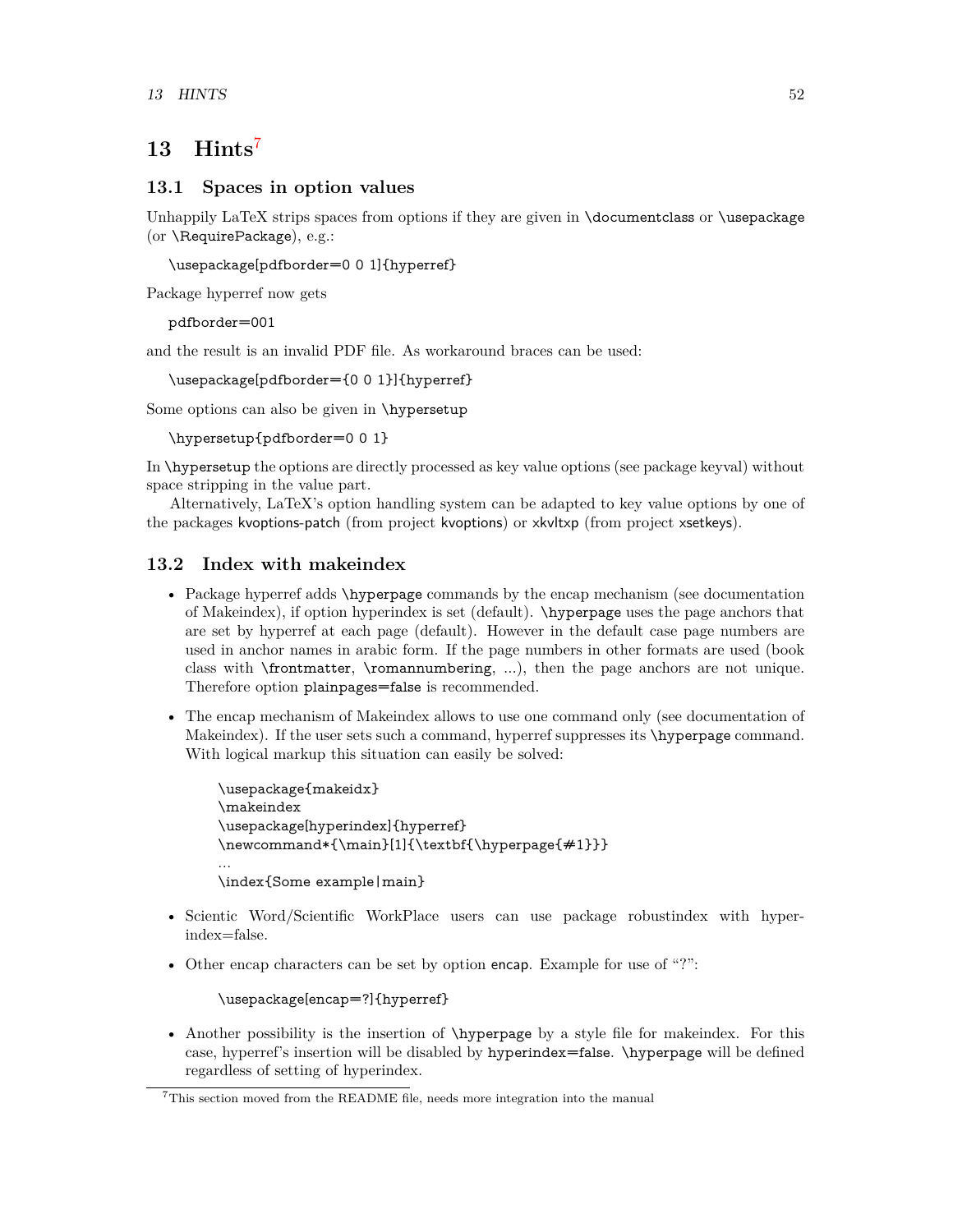```
%%% cut %%% hyperindex.ist %%% cut %%%
delim_0 ", \\hyperpage{"
delim_1 ", \\hyperpage{"
delim_2 ", \\hyperpage{"
delim_n "}, \\hyperpage{"
delim_t "}"
encap_prefix "}\\"
encap_infix "{\\hyperpage{"
encap_suffix "}"
%%% cut %%% hyperindex.ist %%% cut %%%
```
# <span id="page-52-0"></span>**13.3 Warning "bookmark level for unknown <foobar> defaults to 0"**

Getting rid of it:

```
\makeatletter
\providecommand*{\toclevel@<foobar>}{0}
\makeatother
```
# <span id="page-52-1"></span>**13.4 Link anchors in figures**

The caption command increments the counter and here is the place where hyperref set the corresponding anchor. Unhappily the caption is set below the figure, so the figure is not visible if a link jumps to a figure. In this case, try package hypcap that implements a method to circumvent the problem.

# <span id="page-52-2"></span>**13.5 Additional unicode characters in bookmarks and pdf information entries:**

\documentclass[pdftex]{article} \usepackage[unicode]{hyperref}

Support for additional unicode characters: Example:  $\lceil \cdot \rceil$  and  $\dceil$ 1. Get a list with unicode data, eg: http://www.unicode.org/Public/UNIDATA/UnicodeData.txt 2. Identify the characters  $(\lambda \cdot \{a\}, \lambda \cdot \{a\})$ :

0227;LATIN SMALL LETTER A WITH DOT ABOVE;... 1EA1;LATIN SMALL LETTER A WITH DOT BELOW;...

3. Calculate the octal code:

The first characters of the line in the file are hex values, convert each byte and prepend them with a backslash. (This will go into the PDF file.)

0227 -> \002\047 1EA1 -> \036\241

4. Transform into a form understood by hyperref:

Hyperref must know where the first byte starts, this is marked by 9 (8 and 9 cannot occur in octal numbers):

\002\047 -> \9002\047 \036\241 -> \9036\241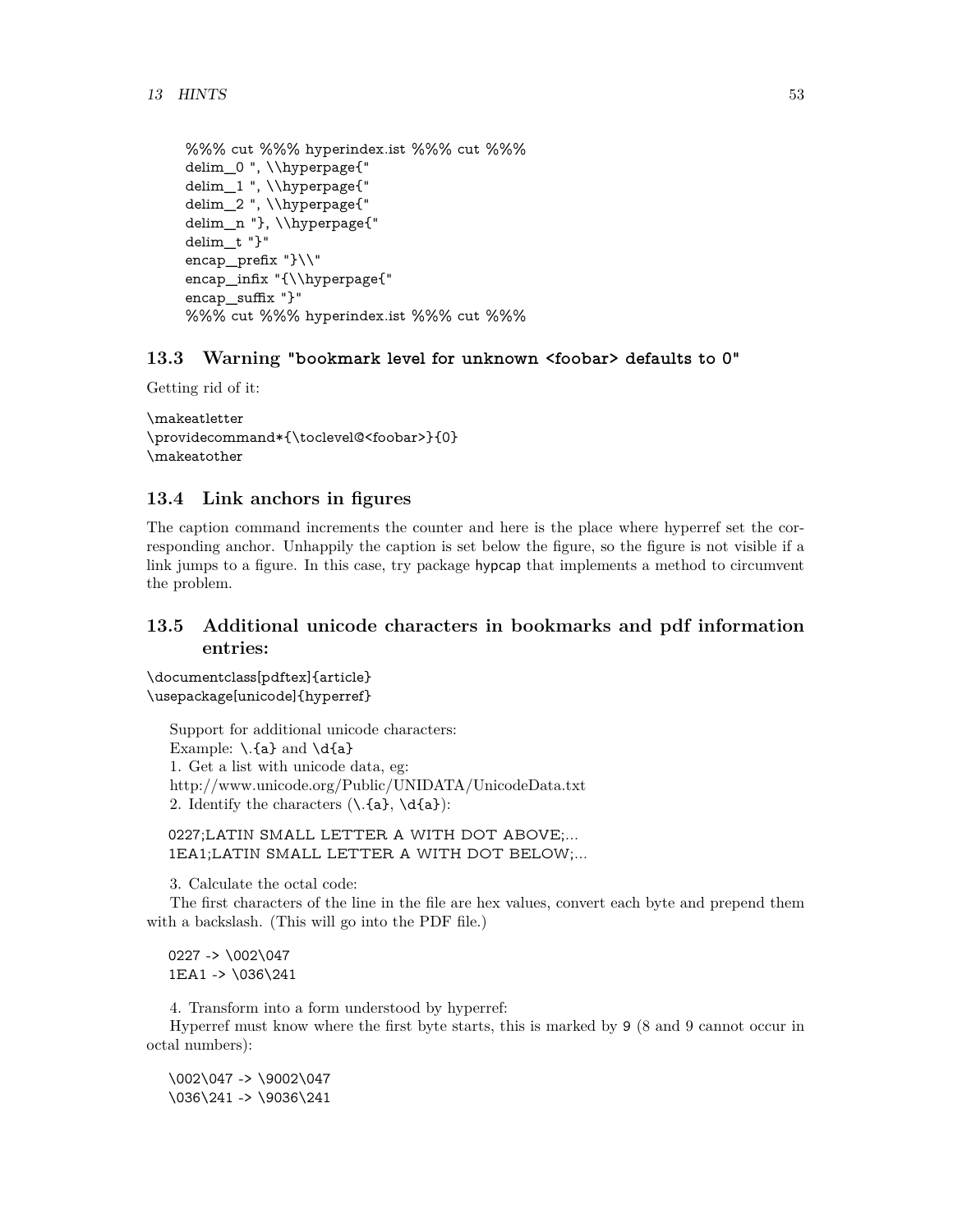Optional: 8 is used for abbreviations:

 $\setminus 900 = \setminus 80, \setminus 901 = \setminus 81, \setminus 902 = \setminus 82, \dots$ 

\9002\047 -> \82\047

5. Declare the character with LaTeX:

\DeclareTextCompositeCommand{\.}{PU}{a}{\82\047} \DeclareTextCompositeCommand{\d}{PU}{a}{\9036\241}

\begin{document} \section ${\setminus}={a}, \dot{\{a}, \dot{\{a}\}, \dot{\{a}\}}$ \end{document}

# <span id="page-53-0"></span>**13.6 Footnotes**

The footnote support is rather limited. It is beyond the scope to use \footnotemark and \footnotetext out of order or reusing \footnotemark. Here you can either disable hyperref's footnote support by hyperfootnotes=false or fiddle with internal macros, nasty examples:

```
\documentclass{article}
\usepackage{hyperref}
\begin{document}
Hello%
\footnote{The first footnote}
World%
\addtocounter{footnote}{-1}%
\addtocounter{Hfootnote}{-1}%
\footnotemark.
\end{document}
 or
```
\documentclass{article}

\usepackage{hyperref}

\begin{document}

\makeatletter

# A%

```
\footnotemark
 \let\saved@Href@A\Hy@footnote@currentHref
 % remember link name
B%
 \footnotemark
 \let\saved@Href@B\Hy@footnote@currentHref
b%
 \addtocounter{footnote}{-1}%
 \addtocounter{Hfootnote}{-1}% generate the same anchor
```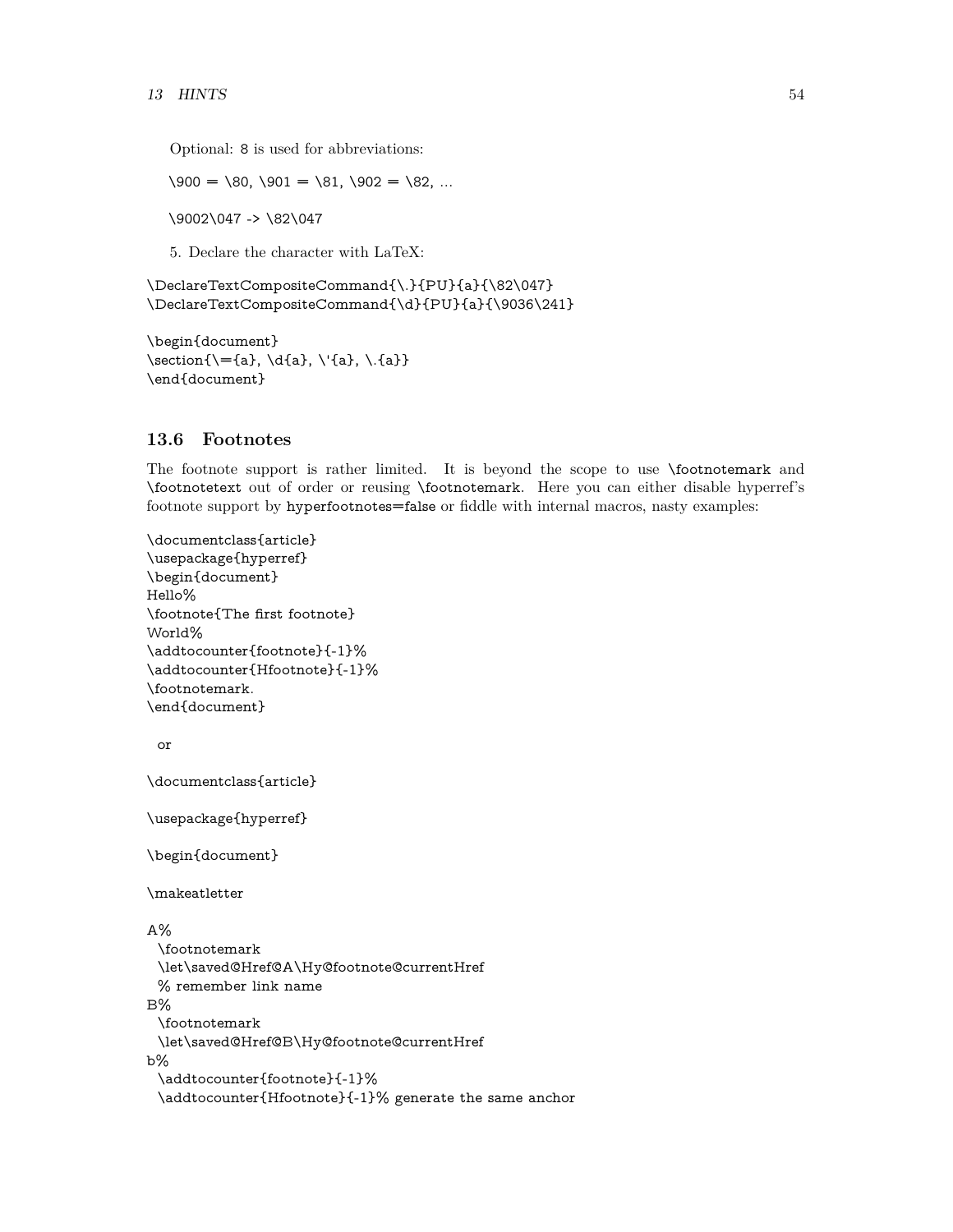\footnotemark C% \footnotemark \let\saved@Href@C\Hy@footnote@currentHref

```
\addtocounter{footnote}{-2}%
 \let\Hy@footnote@currentHref\saved@Href@A
\footnotetext{AAAA}%
 \addtocounter{footnote}{1}%
 \let\Hy@footnote@currentHref\saved@Href@B
\footnotetext{BBBBB}%
 \addtocounter{footnote}{1}%
 \let\Hy@footnote@currentHref\saved@Href@C
\footnotetext{CCCC}%
```
\end{document}

# <span id="page-54-0"></span>**13.7 Subordinate counters**

Some counters do not have unique values and require the value of other counters to be unique. For example, sections or figures might be numbered within chapters or  $\newcommand{\mbox}{\mbox{3}}$  or  $\newcommand{\mbox}{\mbox{3}}$  and  $\newcommand{\mbox}{\mbox{3}}$  and  $\newcommand{\mbox}{\mbox{3}}$  and  $\newcommand{\mbox}{\mbox{3}}$  and  $\newcommand{\mbox}{\mbox{3}}$  and  $\newcommand{\mbox}{\mbox{3}}$  and  $\newcommand{\mbox}{\mbox{3}}$  a optional counter argument. Internally LaTeX uses \@addtoreset to reset a counter in dependency to another counter. Package hyperref hooks into \@addtoreset to catch this situation. Also \numberwithin of package amsmath is caught by hyperref.

However, if the definition of subordinate counters take place before hyperref is loaded, the old meaning of \@addtoreset is called without hyperref's additions. Then the companion counter macro \theH<counter> can be redefined accordingly. Or move the definition of subordinate counters after hyperref is loaded.

Example for \newtheorem, problematic case:

```
\newtheorem{corA}{CorollaryA}[section]
\usepackage{hyperref}
```
Solution a)

```
\usepackage{hyperref}
\newtheorem{corA}{CorollaryA}[section}
```
Solution b)

```
\newtheorem{corA}{CorollaryA}[section]
\usepackage{hyperref}
\newcommand*{\theHcorA}{\theHsection.\number\value{corA}}
```
# <span id="page-54-1"></span>**14 History and acknowledgments**

The original authors of hyperbasics.tex and hypertex.sty, from which this package descends, are Tanmoy Bhattacharya and Thorsten Ohl. Package hyperref started as a simple port of their work to LATEX  $2\varepsilon$  standards, but eventually I rewrote nearly everything, because I didn't understand a lot of the original, and was only interested in getting it to work with LATEX. I would like to thank Arthur Smith, Tanmoy Bhattacharya, Mark Doyle, Paul Ginsparg, David Carlisle, T. V. Raman and Leslie Lamport for comments, requests, thoughts and code to get the package into its first useable state. Various other people are mentioned at the point in the source where I had to change the code in later versions because of problems they found.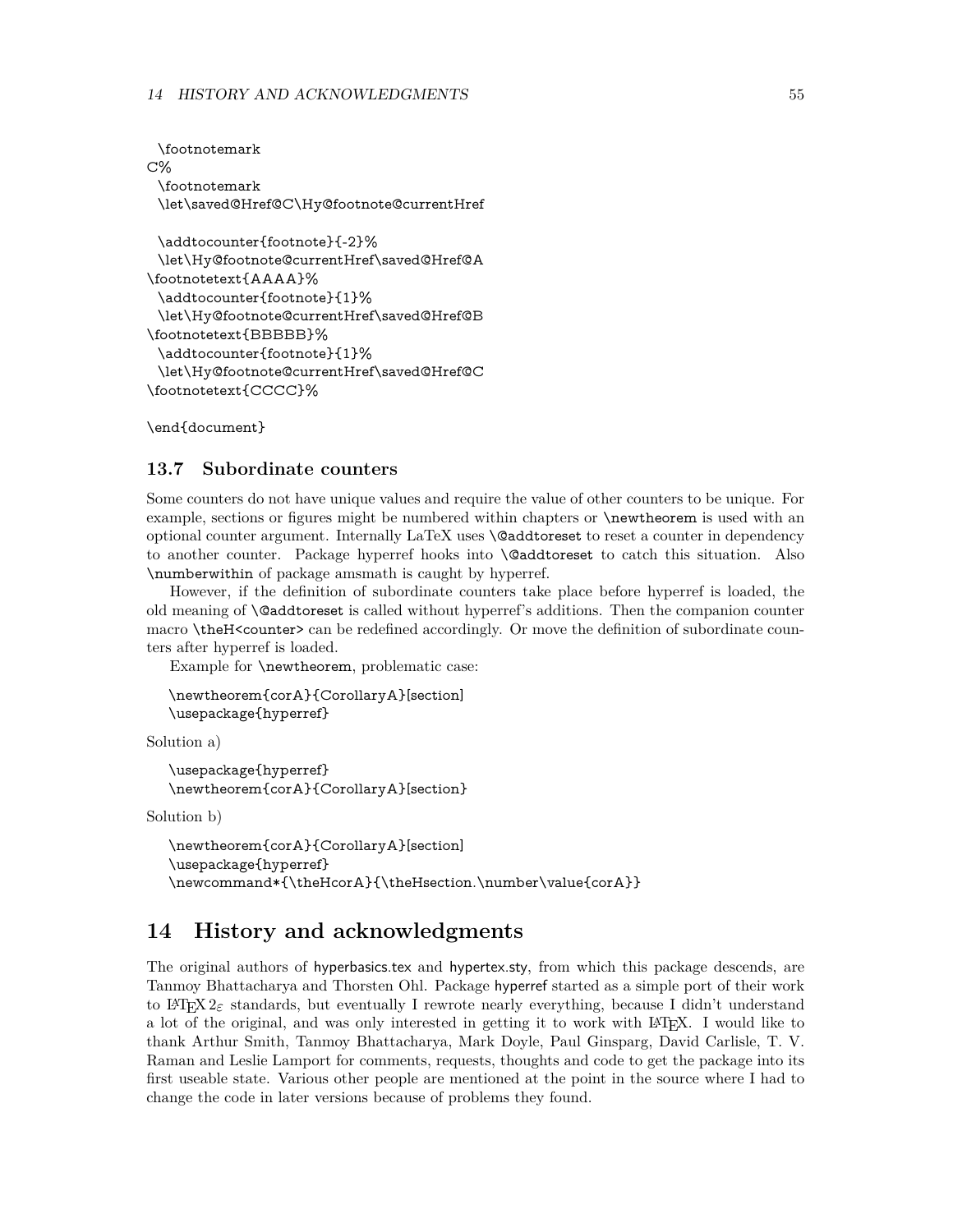### 14 HISTORY AND ACKNOWLEDGMENTS 56

Tanmoy found a great many of the bugs, and (even better) often provided fixes, which has made the package more robust. The days spent on RevTEX are entirely due to him! The investigations of Bill Moss into the later versions including native PDF support uncovered a good many bugs, and his testing is appreciated. Hans Hagen provided a lot of insight into PDF.

Berthold Horn provided help, encouragement and sponsorship for the dvipsone and dviwindo drivers. Sergey Lesenko provided the changes needed for dvipdf, and Hàn Thế Thành supplied all the information needed for pdftex. Patrick Daly kindly updated his natbib package to allow easy integration with hyperref. Michael Mehlich's hyper package (developed in parallel with hyperref) showed me solutions for some problems. Hopefully the two packages will combine one day.

The forms creation section owes a great deal to: T. V. Raman, for encouragement, support and ideas; Thomas Merz, whose book *Web Publishing with Acrobat/PDF* provided crucial insights; D. P. Story, whose detailed article about pdfmarks and forms solved many practical problems; and Hans Hagen, who explained how to do it in pdftex.

Steve Peter recreated the manual source in July 2003 after it had been lost.

Especial extra thanks to David Carlisle for the backref module, the ps2pdf and dviwindo support, frequent general rewrites of my bad code, and for working on changes to the xr package to suit hyperref.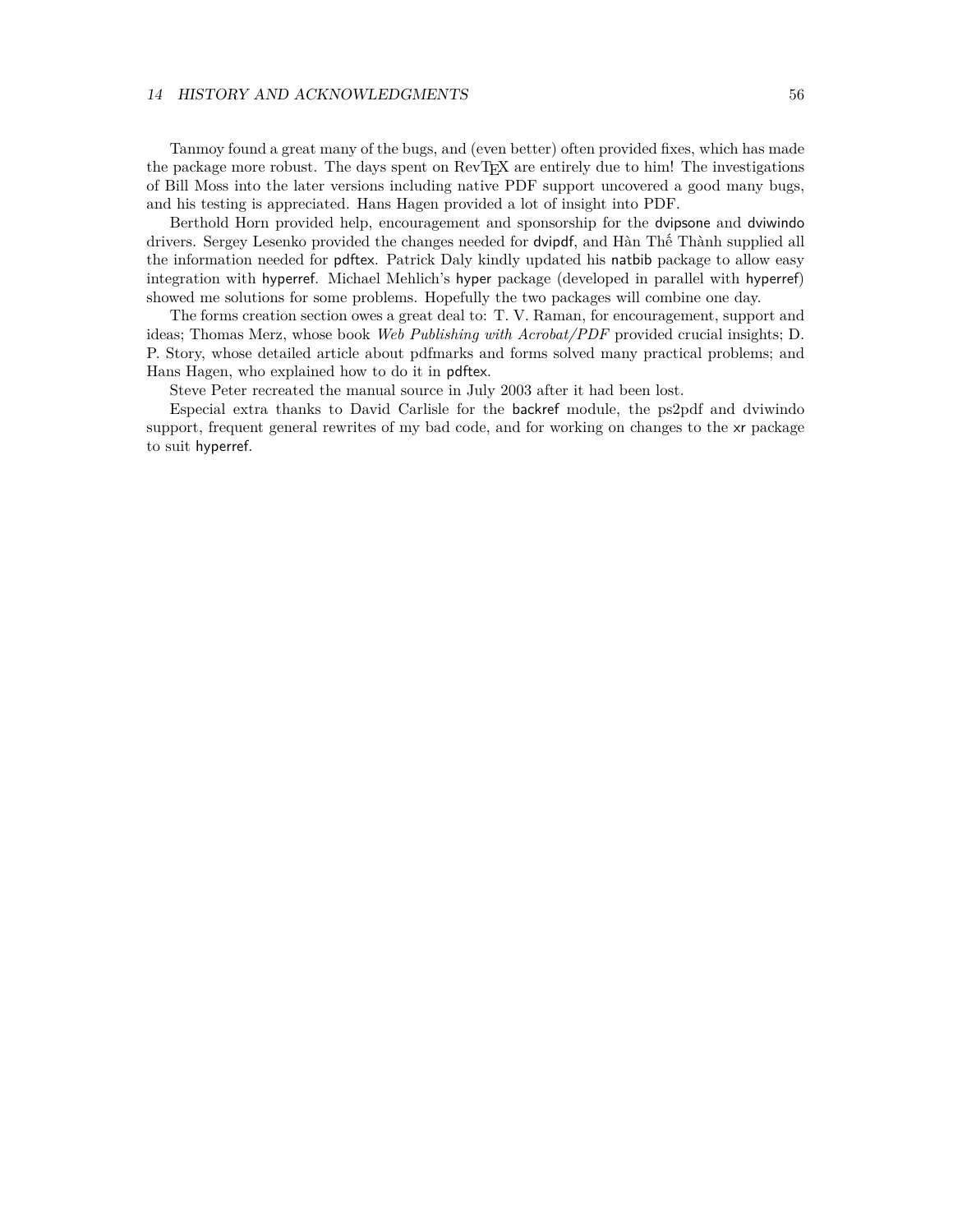# <span id="page-56-0"></span>**15 GNU Free Documentation License**

Version 1.2, November 2002

Copyright © 2000,2001,2002 Free Software Foundation, Inc.

59 Temple Place, Suite 330, Boston, MA 02111-1307 USA

Everyone is permitted to copy and distribute verbatim copies of this license document, but changing it is not allowed.

### **Preamble**

The purpose of this License is to make a manual, textbook, or other functional and useful document "free" in the sense of freedom: to assure everyone the effective freedom to copy and redistribute it, with or without modifying it, either commercially or noncommercially. Secondarily, this License preserves for the author and publisher a way to get credit for their work, while not being considered responsible for modifications made by others.

This License is a kind of "copyleft", which means that derivative works of the document must themselves be free in the same sense. It complements the GNU General Public License, which is a copyleft license designed for free software.

We have designed this License in order to use it for manuals for free software, because free software needs free documentation: a free program should come with manuals providing the same freedoms that the software does. But this License is not limited to software manuals; it can be used for any textual work, regardless of subject matter or whether it is published as a printed book. We recommend this License principally for works whose purpose is instruction or reference.

### <span id="page-56-1"></span>**15.1 Applicability and definitions**

This License applies to any manual or other work, in any medium, that contains a notice placed by the copyright holder saying it can be distributed under the terms of this License. Such a notice grants a world-wide, royalty-free license, unlimited in duration, to use that work under the conditions stated herein. The "Document", below, refers to any such manual or work. Any member of the public is a licensee, and is addressed as "you". You accept the license if you copy, modify or distribute the work in a way requiring permission under copyright law.

A "Modified Version" of the Document means any work containing the Document or a portion of it, either copied verbatim, or with modifications and/or translated into another language.

A "Secondary Section" is a named appendix or a front-matter section of the Document that deals exclusively with the relationship of the publishers or authors of the Document to the Document's overall subject (or to related matters) and contains nothing that could fall directly within that overall subject. (Thus, if the Document is in part a textbook of mathematics, a Secondary Section may not explain any mathematics.) The relationship could be a matter of historical connection with the subject or with related matters, or of legal, commercial, philosophical, ethical or political position regarding them.

The "Invariant Sections" are certain Secondary Sections whose titles are designated, as being those of Invariant Sections, in the notice that says that the Document is released under this License. If a section does not fit the above definition of Secondary then it is not allowed to be designated as Invariant. The Document may contain zero Invariant Sections. If the Document does not identify any Invariant Sections then there are none.

The "Cover Texts" are certain short passages of text that are listed, as Front-Cover Texts or Back-Cover Texts, in the notice that says that the Document is released under this License. A Front-Cover Text may be at most 5 words, and a Back-Cover Text may be at most 25 words.

A "Transparent" copy of the Document means a machine-readable copy, represented in a format whose specification is available to the general public, that is suitable for revising the document straightforwardly with generic text editors or (for images composed of pixels) generic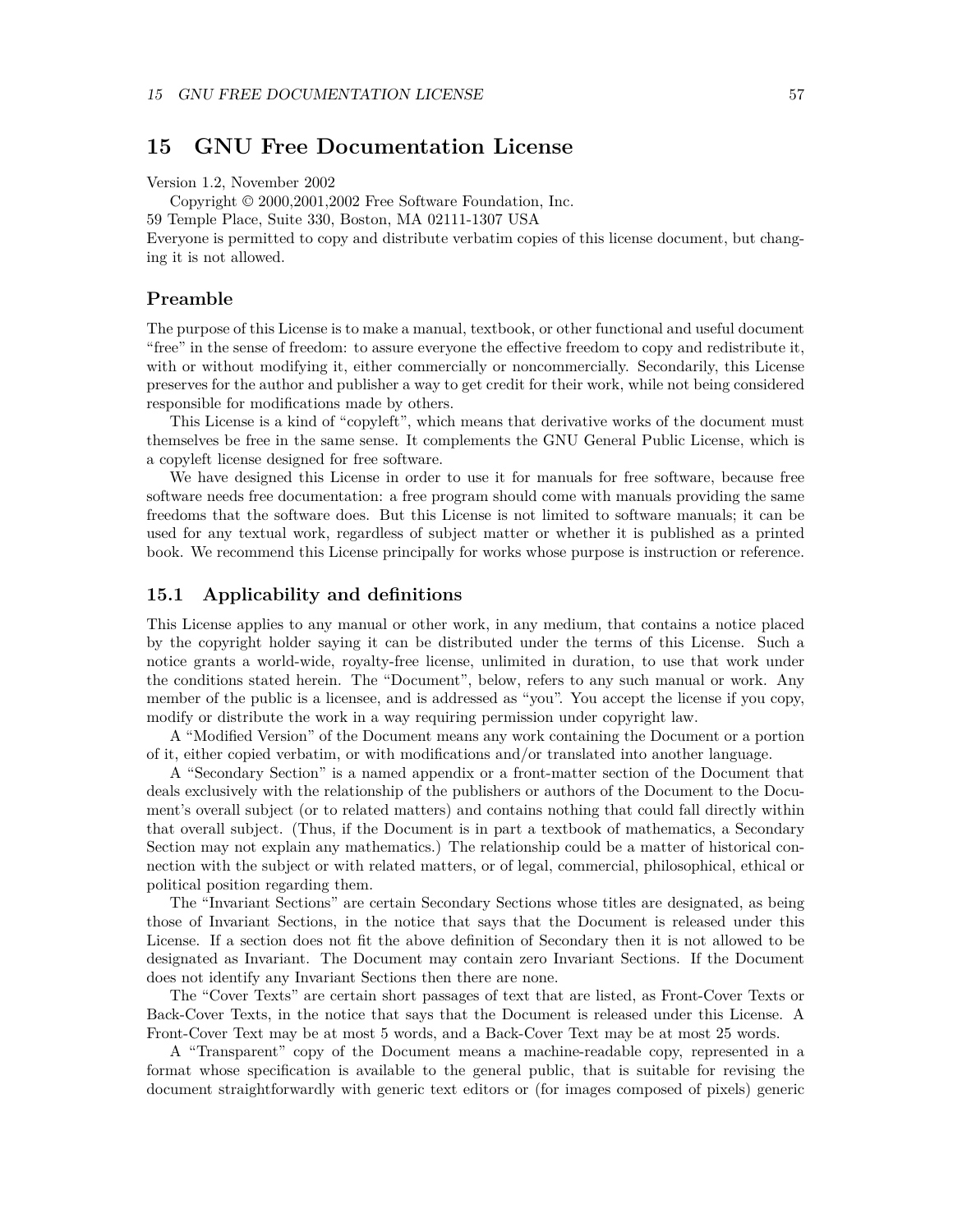paint programs or (for drawings) some widely available drawing editor, and that is suitable for input to text formatters or for automatic translation to a variety of formats suitable for input to text formatters. A copy made in an otherwise Transparent file format whose markup, or absence of markup, has been arranged to thwart or discourage subsequent modification by readers is not Transparent. An image format is not Transparent if used for any substantial amount of text. A copy that is not "Transparent" is called "Opaque".

Examples of suitable formats for Transparent copies include plain ASCII without markup, Texinfo input format, LATEX input format, SGML or XML using a publicly available DTD, and standard-conforming simple HTML, PostScript or PDF designed for human modification. Examples of transparent image formats include PNG, XCF and JPG. Opaque formats include proprietary formats that can be read and edited only by proprietary word processors, SGML or XML for which the DTD and/or processing tools are not generally available, and the machine-generated HTML, PostScript or PDF produced by some word processors for output purposes only.

The "Title Page" means, for a printed book, the title page itself, plus such following pages as are needed to hold, legibly, the material this License requires to appear in the title page. For works in formats which do not have any title page as such, "Title Page" means the text near the most prominent appearance of the work's title, preceding the beginning of the body of the text.

A section "Entitled XYZ" means a named subunit of the Document whose title either is precisely XYZ or contains XYZ in parentheses following text that translates XYZ in another language. (Here XYZ stands for a specific section name mentioned below, such as "Acknowledgements", "Dedications", "Endorsements", or "History".) To "Preserve the Title" of such a section when you modify the Document means that it remains a section "Entitled XYZ" according to this definition.

The Document may include Warranty Disclaimers next to the notice which states that this License applies to the Document. These Warranty Disclaimers are considered to be included by reference in this License, but only as regards disclaiming warranties: any other implication that these Warranty Disclaimers may have is void and has no effect on the meaning of this License.

### <span id="page-57-1"></span>**15.2 Verbatim copying**

You may copy and distribute the Document in any medium, either commercially or noncommercially, provided that this License, the copyright notices, and the license notice saying this License applies to the Document are reproduced in all copies, and that you add no other conditions whatsoever to those of this License. You may not use technical measures to obstruct or control the reading or further copying of the copies you make or distribute. However, you may accept compensation in exchange for copies. If you distribute a large enough number of copies you must also follow the conditions in section [15.3.](#page-57-0)

You may also lend copies, under the same conditions stated above, and you may publicly display copies.

# <span id="page-57-0"></span>**15.3 Copying in quantity**

If you publish printed copies (or copies in media that commonly have printed covers) of the Document, numbering more than 100, and the Document's license notice requires Cover Texts, you must enclose the copies in covers that carry, clearly and legibly, all these Cover Texts: Front-Cover Texts on the front cover, and Back-Cover Texts on the back cover. Both covers must also clearly and legibly identify you as the publisher of these copies. The front cover must present the full title with all words of the title equally prominent and visible. You may add other material on the covers in addition. Copying with changes limited to the covers, as long as they preserve the title of the Document and satisfy these conditions, can be treated as verbatim copying in other respects.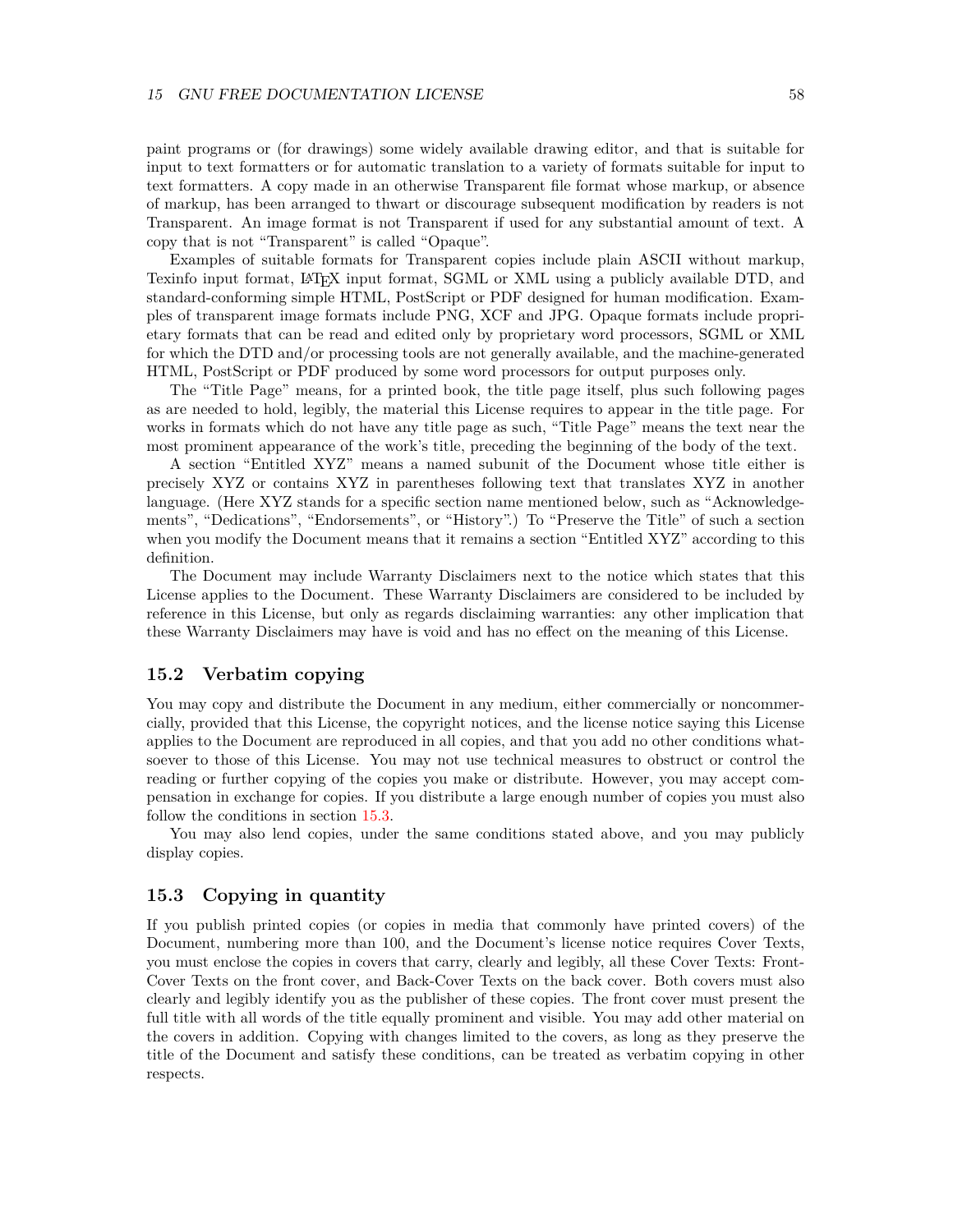If the required texts for either cover are too voluminous to fit legibly, you should put the first ones listed (as many as fit reasonably) on the actual cover, and continue the rest onto adjacent pages.

If you publish or distribute Opaque copies of the Document numbering more than 100, you must either include a machine-readable Transparent copy along with each Opaque copy, or state in or with each Opaque copy a computer-network location from which the general network-using public has access to download using public-standard network protocols a complete Transparent copy of the Document, free of added material. If you use the latter option, you must take reasonably prudent steps, when you begin distribution of Opaque copies in quantity, to ensure that this Transparent copy will remain thus accessible at the stated location until at least one year after the last time you distribute an Opaque copy (directly or through your agents or retailers) of that edition to the public.

It is requested, but not required, that you contact the authors of the Document well before redistributing any large number of copies, to give them a chance to provide you with an updated version of the Document.

# <span id="page-58-0"></span>**15.4 Modifications**

You may copy and distribute a Modified Version of the Document under the conditions of sections [15.2](#page-57-1) and [15.3](#page-57-0) above, provided that you release the Modified Version under precisely this License, with the Modified Version filling the role of the Document, thus licensing distribution and modification of the Modified Version to whoever possesses a copy of it. In addition, you must do these things in the Modified Version:

- A. Use in the Title Page (and on the covers, if any) a title distinct from that of the Document, and from those of previous versions (which should, if there were any, be listed in the History section of the Document). You may use the same title as a previous version if the original publisher of that version gives permission.
- B. List on the Title Page, as authors, one or more persons or entities responsible for authorship of the modifications in the Modified Version, together with at least five of the principal authors of the Document (all of its principal authors, if it has fewer than five), unless they release you from this requirement.
- C. State on the Title page the name of the publisher of the Modified Version, as the publisher.
- D. Preserve all the copyright notices of the Document.
- E. Add an appropriate copyright notice for your modifications adjacent to the other copyright notices.
- F. Include, immediately after the copyright notices, a license notice giving the public permission to use the Modified Version under the terms of this License, in the form shown in the Addendum below.
- G. Preserve in that license notice the full lists of Invariant Sections and required Cover Texts given in the Document's license notice.
- H. Include an unaltered copy of this License.
- I. Preserve the section Entitled "History", Preserve its Title, and add to it an item stating at least the title, year, new authors, and publisher of the Modified Version as given on the Title Page. If there is no section Entitled "History" in the Document, create one stating the title, year, authors, and publisher of the Document as given on its Title Page, then add an item describing the Modified Version as stated in the previous sentence.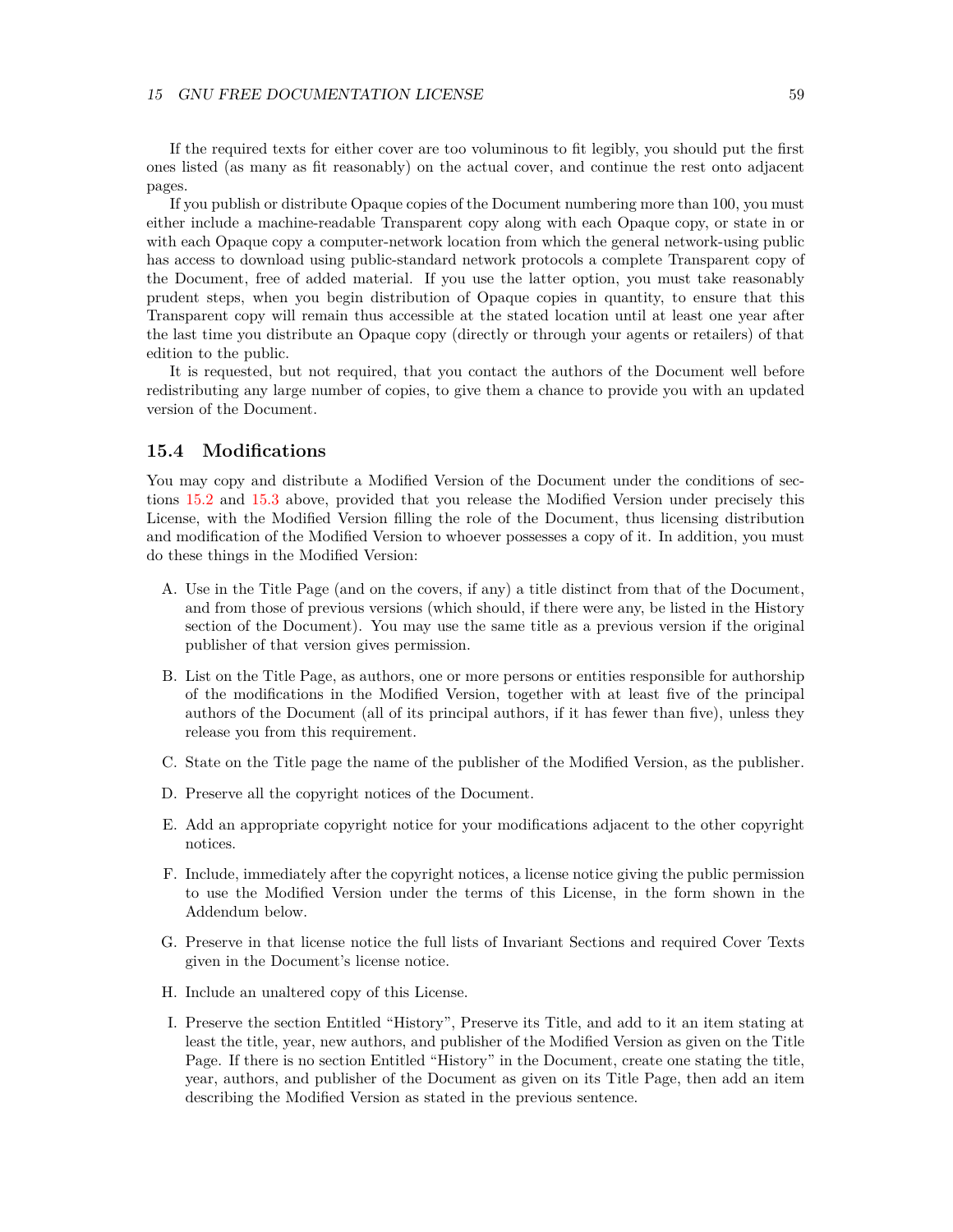- J. Preserve the network location, if any, given in the Document for public access to a Transparent copy of the Document, and likewise the network locations given in the Document for previous versions it was based on. These may be placed in the "History" section. You may omit a network location for a work that was published at least four years before the Document itself, or if the original publisher of the version it refers to gives permission.
- K. For any section Entitled "Acknowledgements" or "Dedications", Preserve the Title of the section, and preserve in the section all the substance and tone of each of the contributor acknowledgements and/or dedications given therein.
- L. Preserve all the Invariant Sections of the Document, unaltered in their text and in their titles. Section numbers or the equivalent are not considered part of the section titles.
- M. Delete any section Entitled "Endorsements". Such a section may not be included in the Modified Version.
- N. Do not retitle any existing section to be Entitled "Endorsements" or to conflict in title with any Invariant Section.
- O. Preserve any Warranty Disclaimers.

If the Modified Version includes new front-matter sections or appendices that qualify as Secondary Sections and contain no material copied from the Document, you may at your option designate some or all of these sections as invariant. To do this, add their titles to the list of Invariant Sections in the Modified Version's license notice. These titles must be distinct from any other section titles.

You may add a section Entitled "Endorsements", provided it contains nothing but endorsements of your Modified Version by various parties–for example, statements of peer review or that the text has been approved by an organization as the authoritative definition of a standard.

You may add a passage of up to five words as a Front-Cover Text, and a passage of up to 25 words as a Back-Cover Text, to the end of the list of Cover Texts in the Modified Version. Only one passage of Front-Cover Text and one of Back-Cover Text may be added by (or through arrangements made by) any one entity. If the Document already includes a cover text for the same cover, previously added by you or by arrangement made by the same entity you are acting on behalf of, you may not add another; but you may replace the old one, on explicit permission from the previous publisher that added the old one.

The author(s) and publisher(s) of the Document do not by this License give permission to use their names for publicity for or to assert or imply endorsement of any Modified Version.

### **15.5 Combining documents**

You may combine the Document with other documents released under this License, under the terms defined in section [15.4](#page-58-0) above for modified versions, provided that you include in the combination all of the Invariant Sections of all of the original documents, unmodified, and list them all as Invariant Sections of your combined work in its license notice, and that you preserve all their Warranty Disclaimers.

The combined work need only contain one copy of this License, and multiple identical Invariant Sections may be replaced with a single copy. If there are multiple Invariant Sections with the same name but different contents, make the title of each such section unique by adding at the end of it, in parentheses, the name of the original author or publisher of that section if known, or else a unique number. Make the same adjustment to the section titles in the list of Invariant Sections in the license notice of the combined work.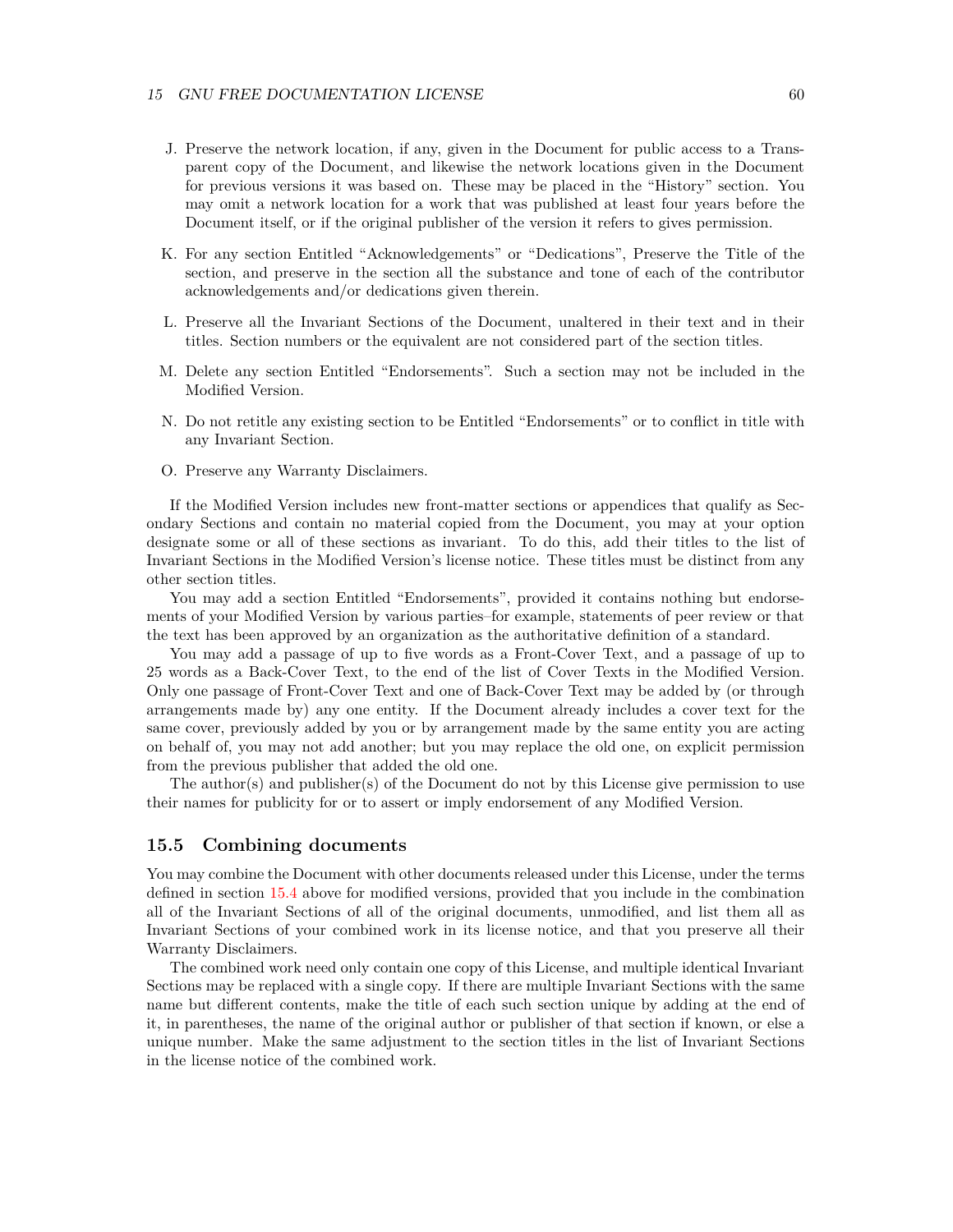In the combination, you must combine any sections Entitled "History" in the various original documents, forming one section Entitled "History"; likewise combine any sections Entitled "Acknowledgements", and any sections Entitled "Dedications". You must delete all sections Entitled "Endorsements".

# **15.6 Collections of documents**

You may make a collection consisting of the Document and other documents released under this License, and replace the individual copies of this License in the various documents with a single copy that is included in the collection, provided that you follow the rules of this License for verbatim copying of each of the documents in all other respects.

You may extract a single document from such a collection, and distribute it individually under this License, provided you insert a copy of this License into the extracted document, and follow this License in all other respects regarding verbatim copying of that document.

### **15.7 Aggregation with independent works**

A compilation of the Document or its derivatives with other separate and independent documents or works, in or on a volume of a storage or distribution medium, is called an "aggregate" if the copyright resulting from the compilation is not used to limit the legal rights of the compilation's users beyond what the individual works permit. When the Document is included in an aggregate, this License does not apply to the other works in the aggregate which are not themselves derivative works of the Document.

If the Cover Text requirement of section [15.3](#page-57-0) is applicable to these copies of the Document, then if the Document is less than one half of the entire aggregate, the Document's Cover Texts may be placed on covers that bracket the Document within the aggregate, or the electronic equivalent of covers if the Document is in electronic form. Otherwise they must appear on printed covers that bracket the whole aggregate.

### **15.8 Translation**

Translation is considered a kind of modification, so you may distribute translations of the Document under the terms of section [15.4.](#page-58-0) Replacing Invariant Sections with translations requires special permission from their copyright holders, but you may include translations of some or all Invariant Sections in addition to the original versions of these Invariant Sections. You may include a translation of this License, and all the license notices in the Document, and any Warranty Disclaimers, provided that you also include the original English version of this License and the original versions of those notices and disclaimers. In case of a disagreement between the translation and the original version of this License or a notice or disclaimer, the original version will prevail.

If a section in the Document is Entitled "Acknowledgements", "Dedications", or "History", the requirement (section [15.4\)](#page-58-0) to Preserve its Title (section [15.1\)](#page-56-1) will typically require changing the actual title.

### **15.9 Termination**

You may not copy, modify, sublicense, or distribute the Document except as expressly provided for under this License. Any other attempt to copy, modify, sublicense or distribute the Document is void, and will automatically terminate your rights under this License. However, parties who have received copies, or rights, from you under this License will not have their licenses terminated so long as such parties remain in full compliance.